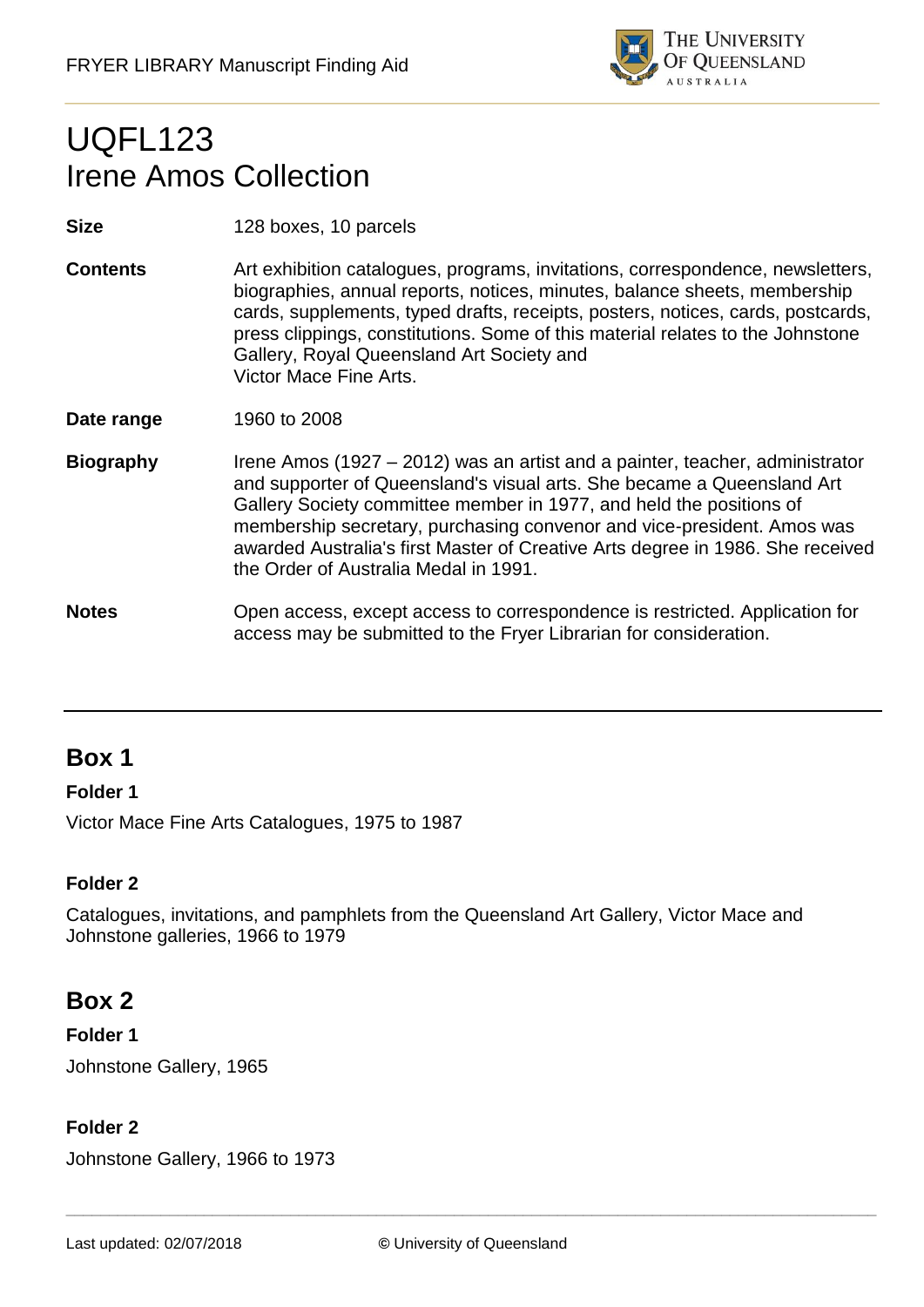

Greeting cards, sender A – G

# **Box 4**

Greeting cards, sender H – M

# **Box 5**

Greeting cards, sender  $N - Z$ 

# **Box 6**

**Folder 1**  Additional greeting cards

## **Folder 2**

**Postcards** 

## **Folder 3**

**Postcards** 

# **Box 7**

**Folder 1**  Art exhibition catalogues, A – B

## **Folder 2** Art exhibition catalogues, C – D

**Folder 3**  Art exhibition catalogues, E – H

## **Folder 4**

Art exhibition catalogues, I – L

## **Folder 5**

Art exhibition catalogues, M – N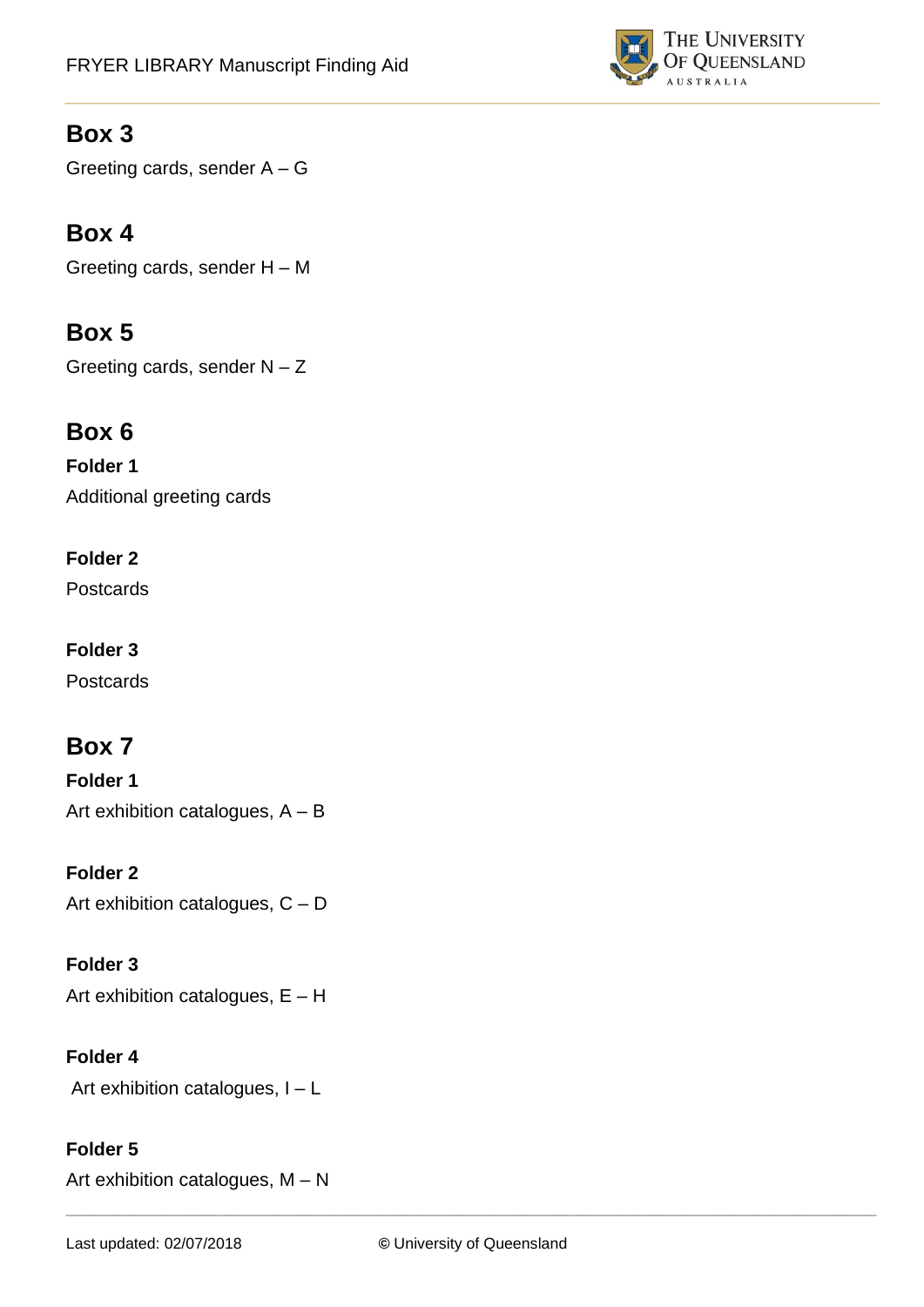

**Folder 1**  Art exhibition catalogues, Q

**Folder 2**  Art exhibition catalogues, R – S

**Folder 3** Art exhibition catalogues,  $T - Z$ 

# **Box 9**

### **Folder 1**

Correspondence, invitations and flyers related to the Contemporary Art Society

### **Folder 2**

Correspondence, invitations and flyers related to the Half Dozen Group

### **Folder 3**

Correspondence, invitations and flyers related to the Design Art Centre

### **Folder 4**

Correspondence, invitations and flyers related to the Biloela

#### **Folder 5**

Correspondence, invitations and flyers related to the Sylvia Monk Gallery

### **Folder 6**

Correspondence, invitations and flyers related to the Manyung Gallery & Munster Arms

### **Folder 7**

Correspondence, invitations and flyers related to the Martin Gallery

### **Loose material**

Miscellaneous correspondence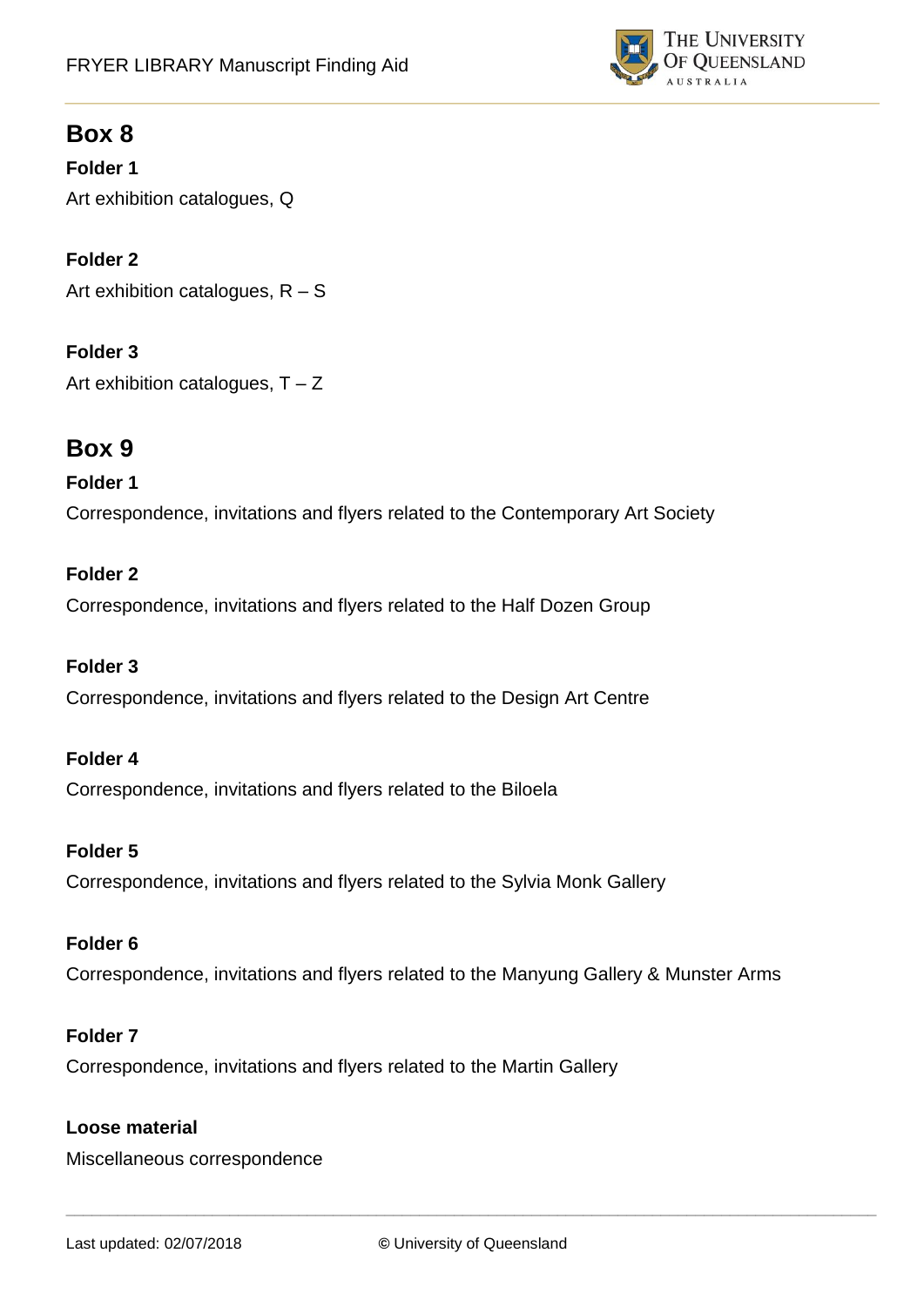

Correspondence, 1970 to 1977

# **Box 11**

Correspondence, catalogues, invitations, brochures, entry forms, competition notices, newspaper clippings, 1963 to 1981

# **Box 12**

Correspondence, catalogues, brochures, competition notices, opening ceremonies, 1964 to 1981

# **Box 13**

Invitations, notices, catalogues, and letters [Individually numbered items A6000 to A6231]

# **Box 14**

**Folder 1**  Material relating to Royal Queensland Art society, 1963 to 1978

### **Loose material**

Invitations, notices, catalogues, stickers, notes, and cards [Individually numbered items A6232 to A6603]

# **Box 15**

Invitations ,notices, catalogues, stickers , letters and cuttings. Inccludes Brisbane Earana Festival and Half dozen group of artists.

[Individually numbered items A6604 to A6990]

# **Box 16**

Miscellaneous correspondence, exhibition catalogues, posters and newsletters, 1980 to 1984

# **Box 17**

Mainly exhibition catalogues and some correspondence, 1980 to 1984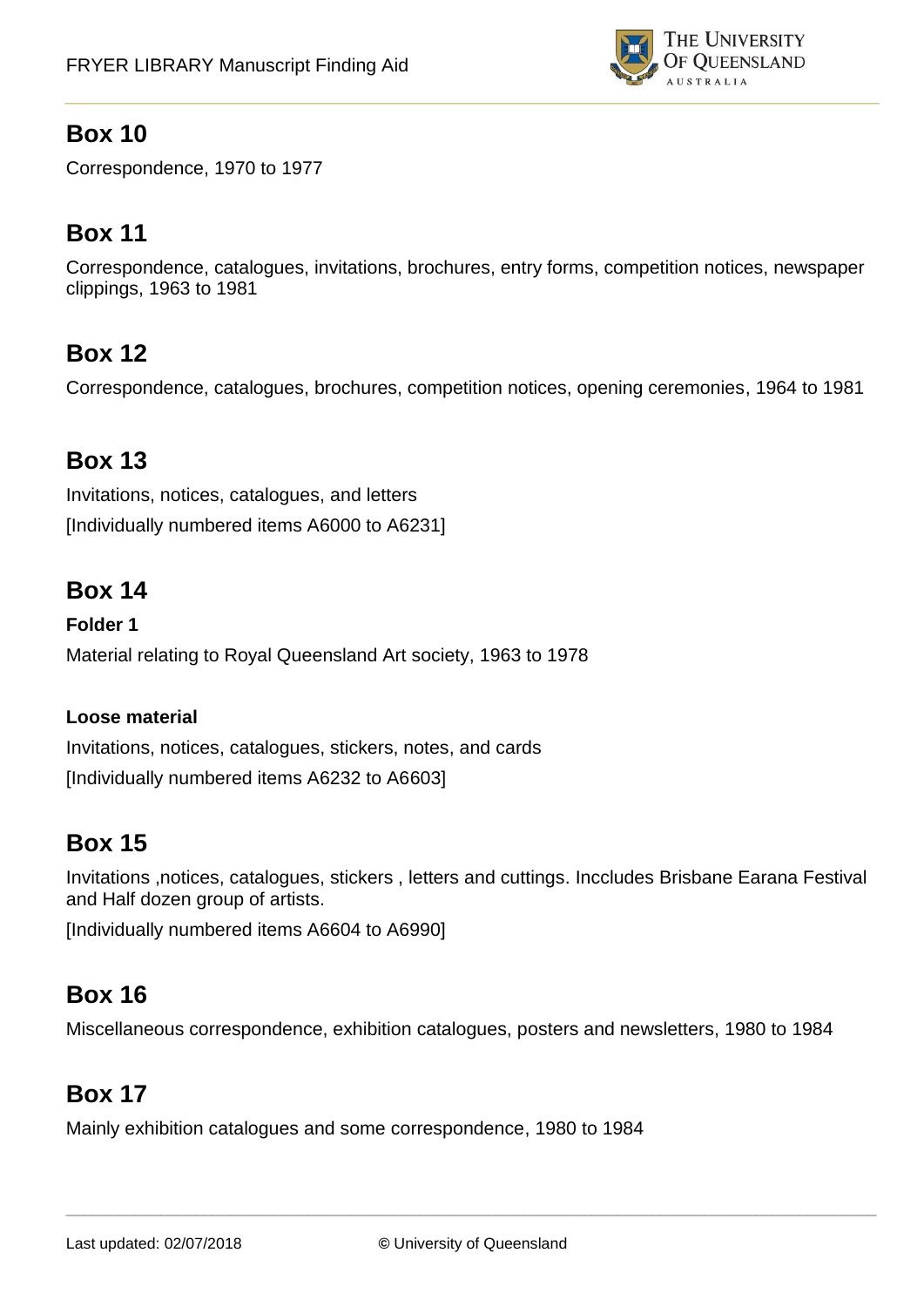

One flat exhibition newsletter and handbills Art exhibition catalogues Christmas cards, 1982

# **Box 19**

**Folder 1** Print Council of Australia annual general meeting minutes and notices, 1970

**Folder 2** Philip Bacon Gallery catalogues

### **Folder 3**

Philip Bacon Gallery catalogues

### **Folder 4**

Notes, newspaper cuttings, programs pertaining to St John's Cathedral. Papers related to the St John's Cathedral Visual Arts Committee. Also includes flyers and programs concerning functions held at the Twelfth Night Theatre.

### **Folder 5**

Papers related to the Institute of Modern Art, 1978 to 1979

### **Folder 6**

Craft Association of Queensland includes minutes of meetings and newspaper clippings, 1971 to 1975

# **Box 20**

**Folder 1** Reid Gallery Catalogues

### **Folder 2**

Craft Association of Queensland Newsletters, 1971 to 1981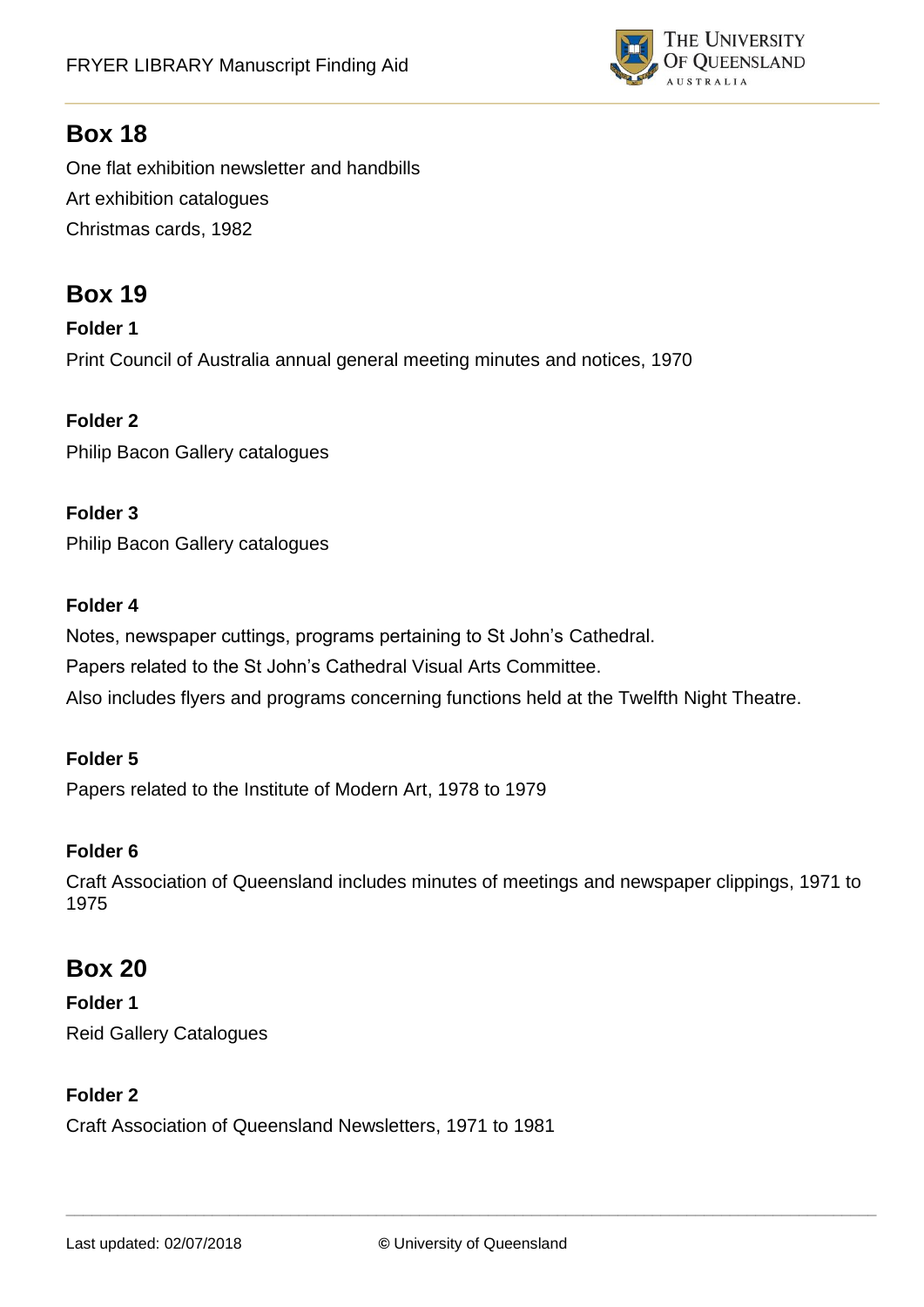

Craft Association of Queensland, flyers and invitations Crafts Council of Australia flyers and invitations

# **Box 21**

Miscellaneous correspondence, exhibition catalogues, posters and newsletters [Individually numbered items A3300 to A3519]

# **Box 22**

**Folder 1** Ray Hughes Gallery Catalogues, c1976 to 1981

## **Folder 2**

Town Gallery Catalogues, c1977 to 1981

### **Folder 3**

Queensland Art Gallery Society meeting minutes, includes 1973, 1976 and 1981

### **Folder 4**

Queensland Art Gallery Society minutes of meetings, 1982 to 1983

# **Box 23**

**Folder 1** Notes of meetings, syllabus, reviews, papers 1980 to1981

### **Folder 2**

Gallery Society, 1984

### **Folder 3**

Queensland Art Gallery Society, 1983

## **Folder 4**

Crafts C C L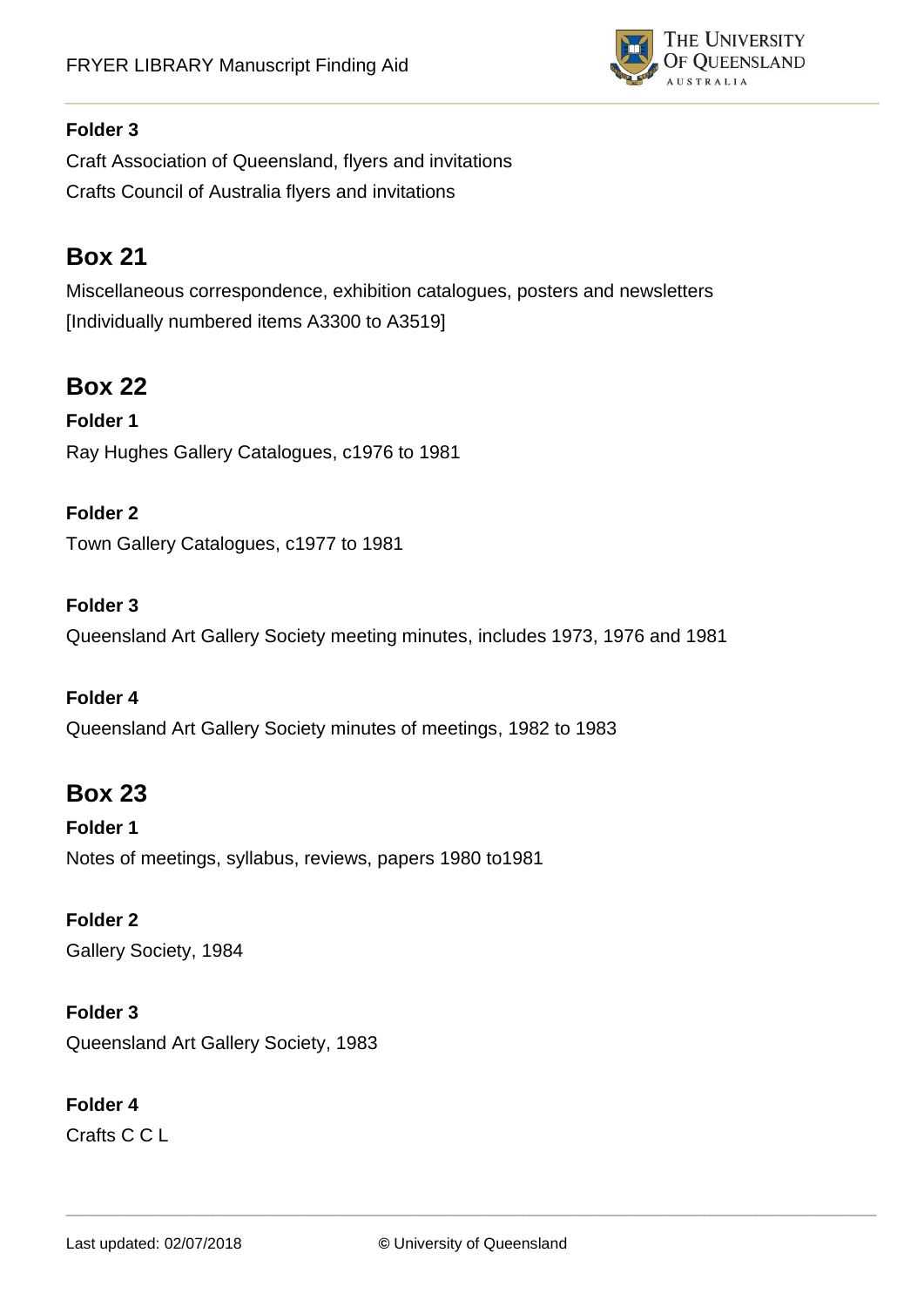

Catalogues and newsletters

# **Box 24**

Newsletters, notices of meetings, exhibition catalogues and handbills, correspondence, leaflets 1980 to 1984

# **Box 25**

**Folder 1** Christmas cards, 1983

## **Folder 2**

Correspondence, art invitations and exhibitions, 1984

# **Box 26**

**Folder 1**  Correspondence, art invitations and exhibitions, 1984

## **Folder 2**

Sydney trip, 20 to 25 Nov 1984 Correspondences from Irene Kindness, 8 letters, 1984

### **Folder 3**

Correspondence, receipts, some art invitations, 1981 to 1984

# **Box 27**

**Folder 1** Greeting and postcards, 1983 to 1984

### **Folder 2**

Correspondence, 11 letters, 1984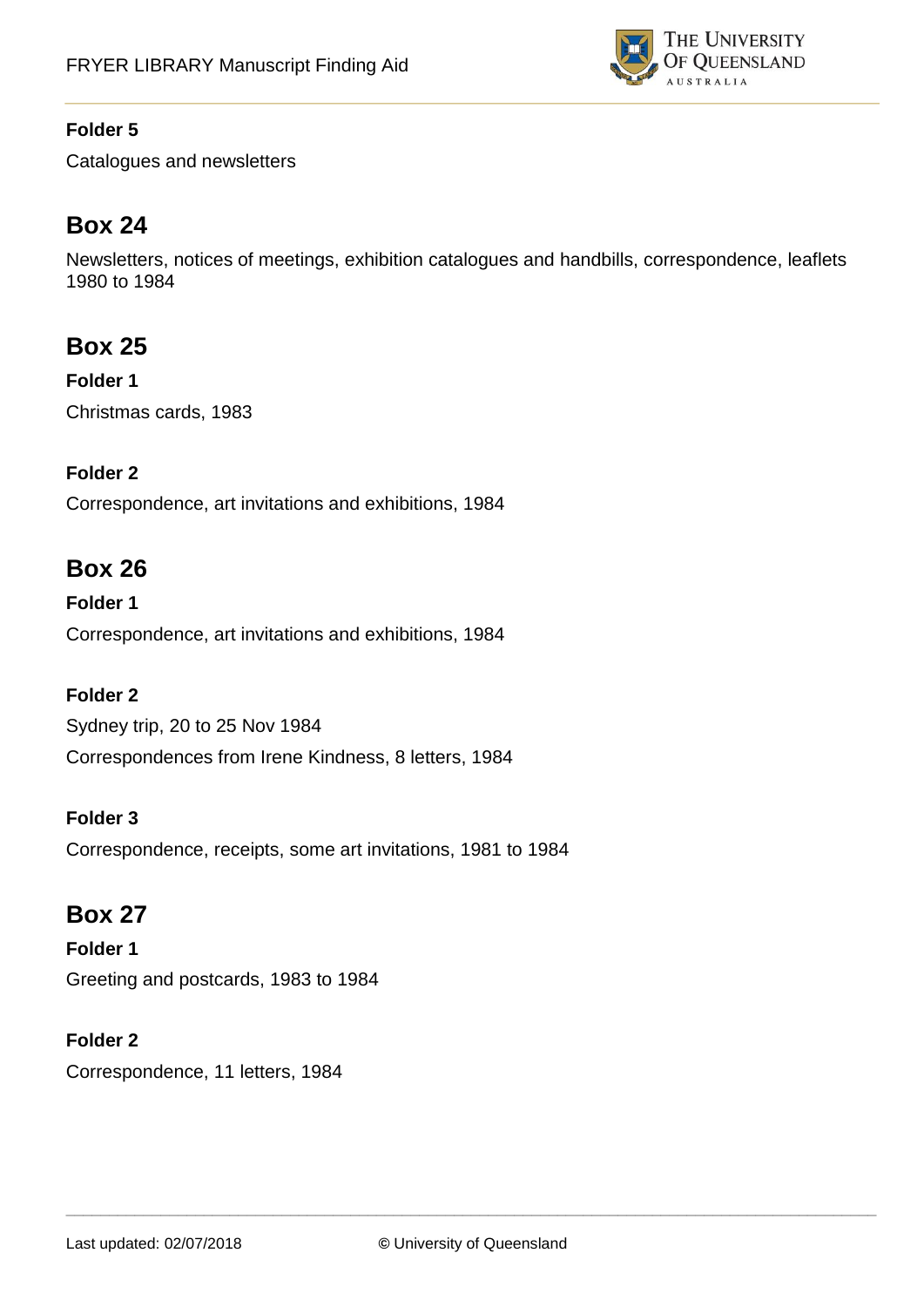

Correspondence, receipts, invitations, and material relating to the judging of art shows, 1984

## **Folder 4**

2 large thank you cards, 1 print; 1 painting

# **Box 28**

**Folder 1** Exhibition catalogues, 1984 to 1985

### **Folder 2**

Catalogues, newsletters, invitations, information relating to festivals, 1984 to 1985

### **Folder 3**

Correspondence, 1984 to 1985

# **Box 29**

**Folder 1** Correspondence by sender, A, 1981 to 1983

## **Folder 2**

Correspondence by sender, B, 1981 to 1983

**Folder 3**  Correspondence by sender, C – D, 1981 to 1983

**Folder 4** Correspondence by sender,  $E - F$ , 1981 to 1983

**Folder 5** Correspondence by sender, G – J, 1981 to 1983

## **Folder 6**

Correspondence by sender, K – M, 1981 to 1983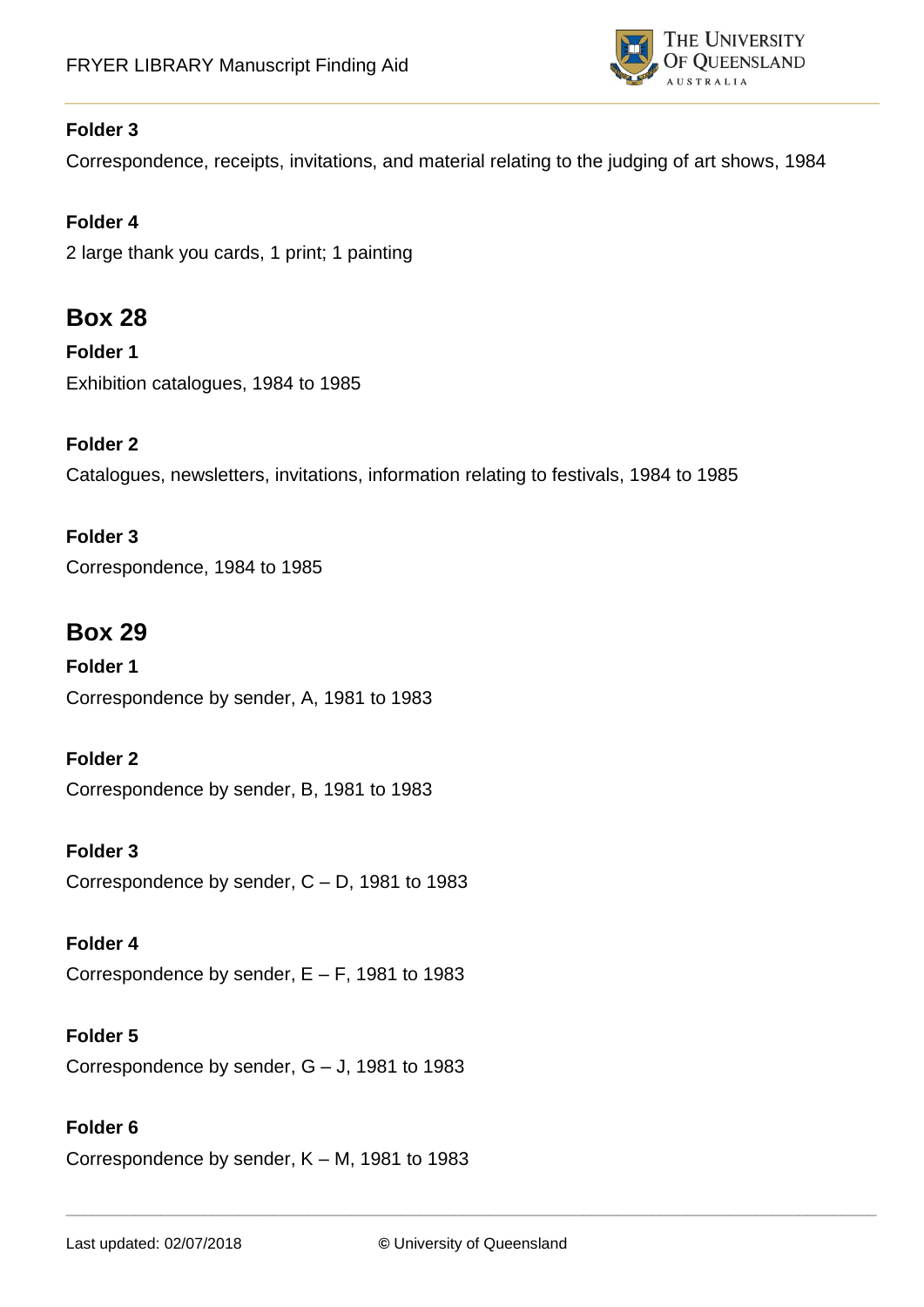

**Folder 1** Correspondence by sender, N – Q, 1981 to 1983

**Folder 2** Correspondence by sender, R – S, 1981 to 1983

**Folder 3** Correspondence by sender, T, 1981 to 1983

**Folder 4** Correspondence by sender,  $U - Z$ , 1981 to 1983

**Folder 5**

Folder labeled art correspondence, 1981 to 1983

#### **Folder 6**

Greeting cards and postcards, 1981 to 1983

# **Box 31**

**Folder 1**  Exhibition catalogues, pamphlets, and invitations, 1984 to 1985

**Folder 2**

Crafts Council of Queensland Newsletters and correspondence, 1985

### **Folder 3**

Queensland Potters' News, 1984 to 1985

#### **Folder 4**

Art exhibition catalogues and ephemera, mostly 1985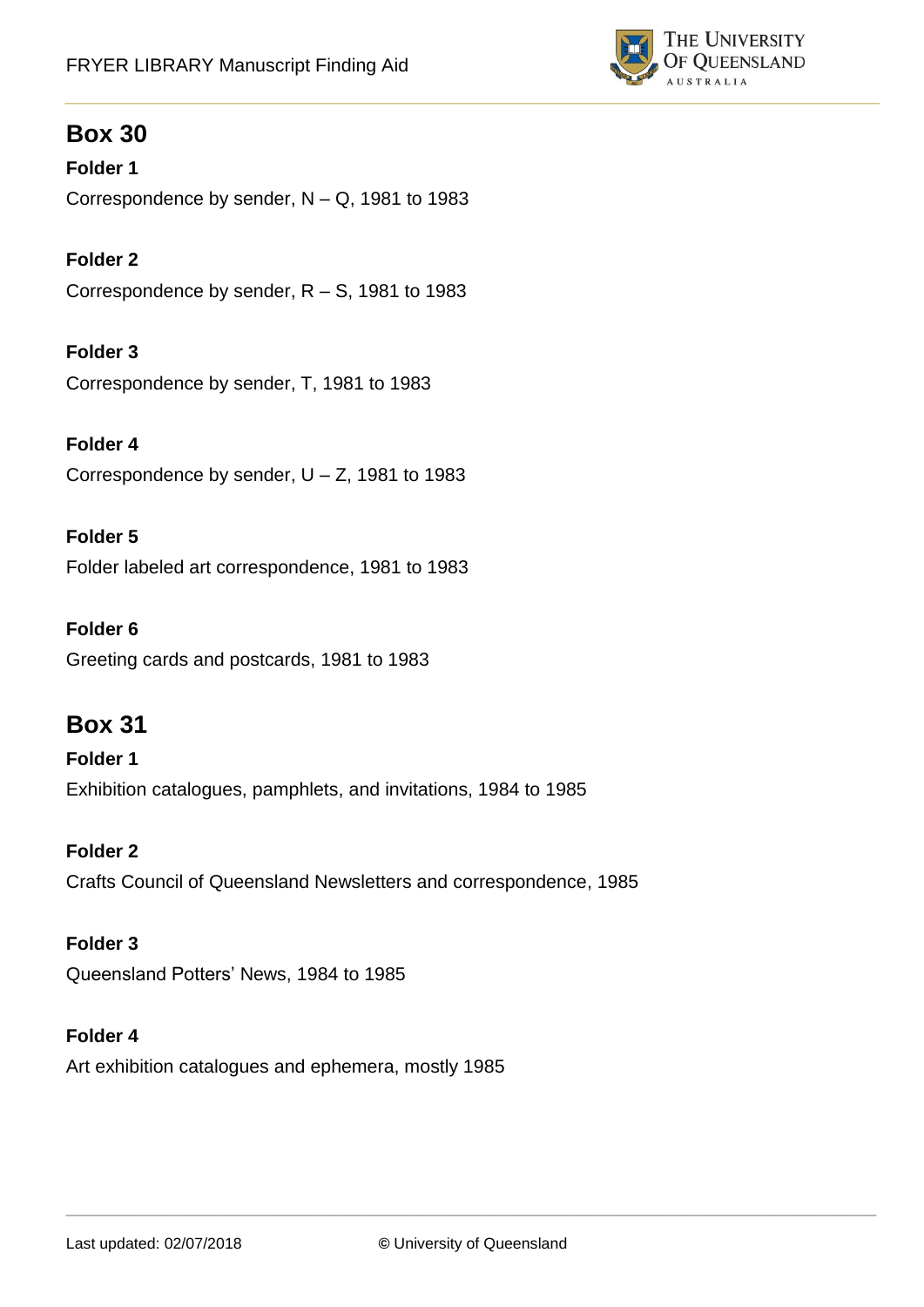

### **Folder 1**

Correspondence, agenda and other material relating to the Institute of Modern Art, 1984

### **Folder 2**

Committee correspondence, invitations, Visual Arts and Warana , 1984 to 1985

### **Folder 3**

Minutes, agenda and correspondence, the Gallery Society, 1984 to AGM in Oct 1984

### **Folder 4**

Correspondence and material relating to the Queensland Art Gallery Society, 1984 to 1985

# **Box 33**

### **Folder 1**

Queensland Potters' Association News and Correspondence, 1985

### **Folder 2**

Miscellaneous newsletters [Fryer Library, Oriental Rug Association, Queensland Art Gallery] advertisements and handbills, 1984 to 1985

## **Folder 3**

Institute of Modern Art newsletters and agendas, 1984 to 1985 Exhibition catalogues, flyers and invitations,

# **Box 34**

**Folder 1** 3 letters to Irene Amos, 1980s

## **Folder 2**

Model local [information about her course - Painting School, 1978 to 1979]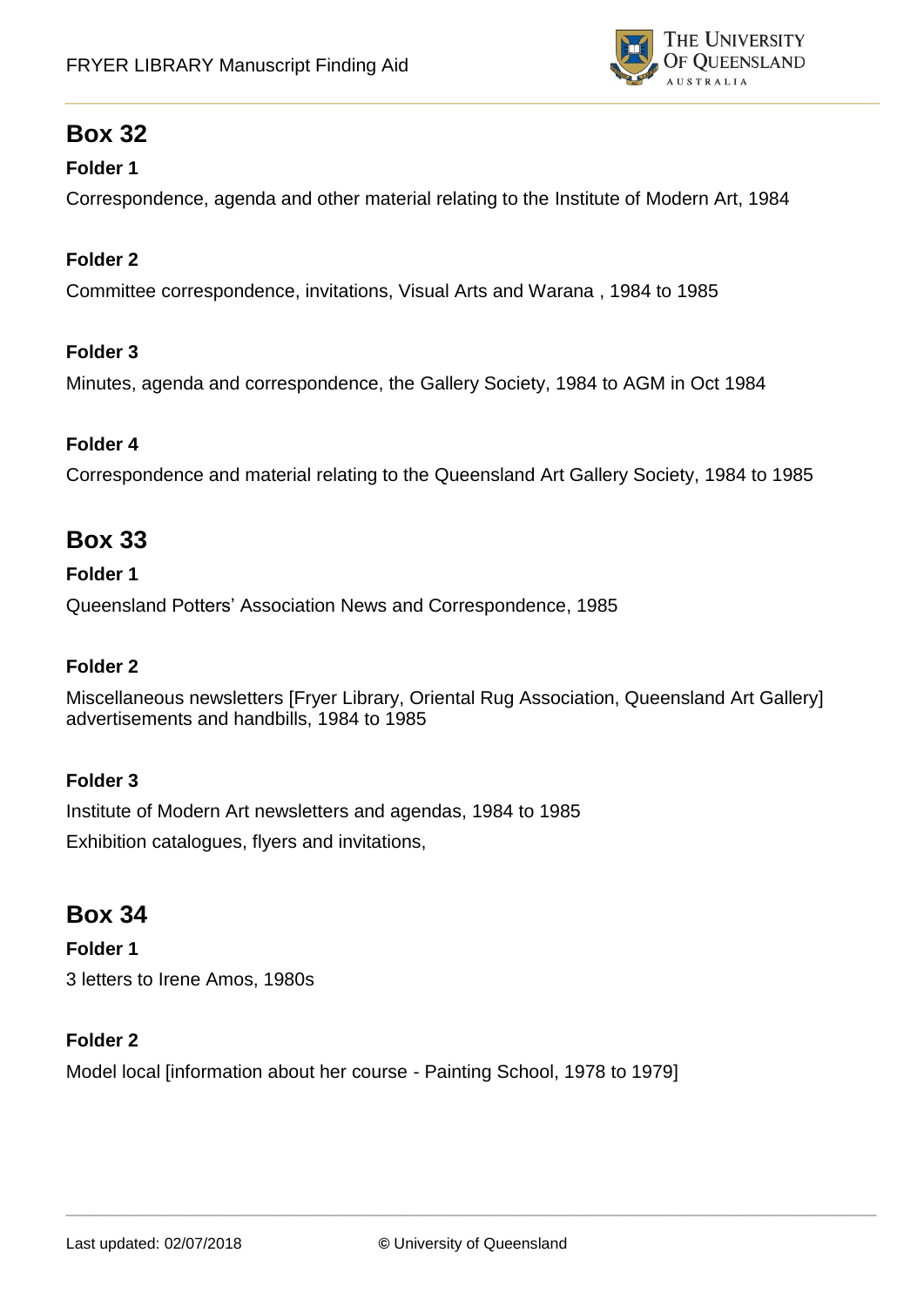

New England Heritage - contact Frank Bitmead 1976 [information about her course - Painting School, 1976]

### **Folder 4**

Armidale NSW University of New England Summer Schools, 1973 to 1986

### **Folder 5**

Armidale [information about courses and summer schools, 1973 to 1980]

### **Folder 6**

Newspaper cuttings, correspondence and material relating to The University of New England [198?]

#### **Folder 7**

Material relating to drawing and painting schools at University of New England Summer Schools, 1982.

#### **Folder 8**

Armidale [information about her course, 1976; 1982]

# **Box 35**

**Folder 1** Christmas cards, 1984

### **Folder 2**

Christmas cards, 1985

#### **Folder 3**

Christmas cards, 1986

#### **Folder 4**

Postcards, 1986 Miscellaneous correspondence, 1986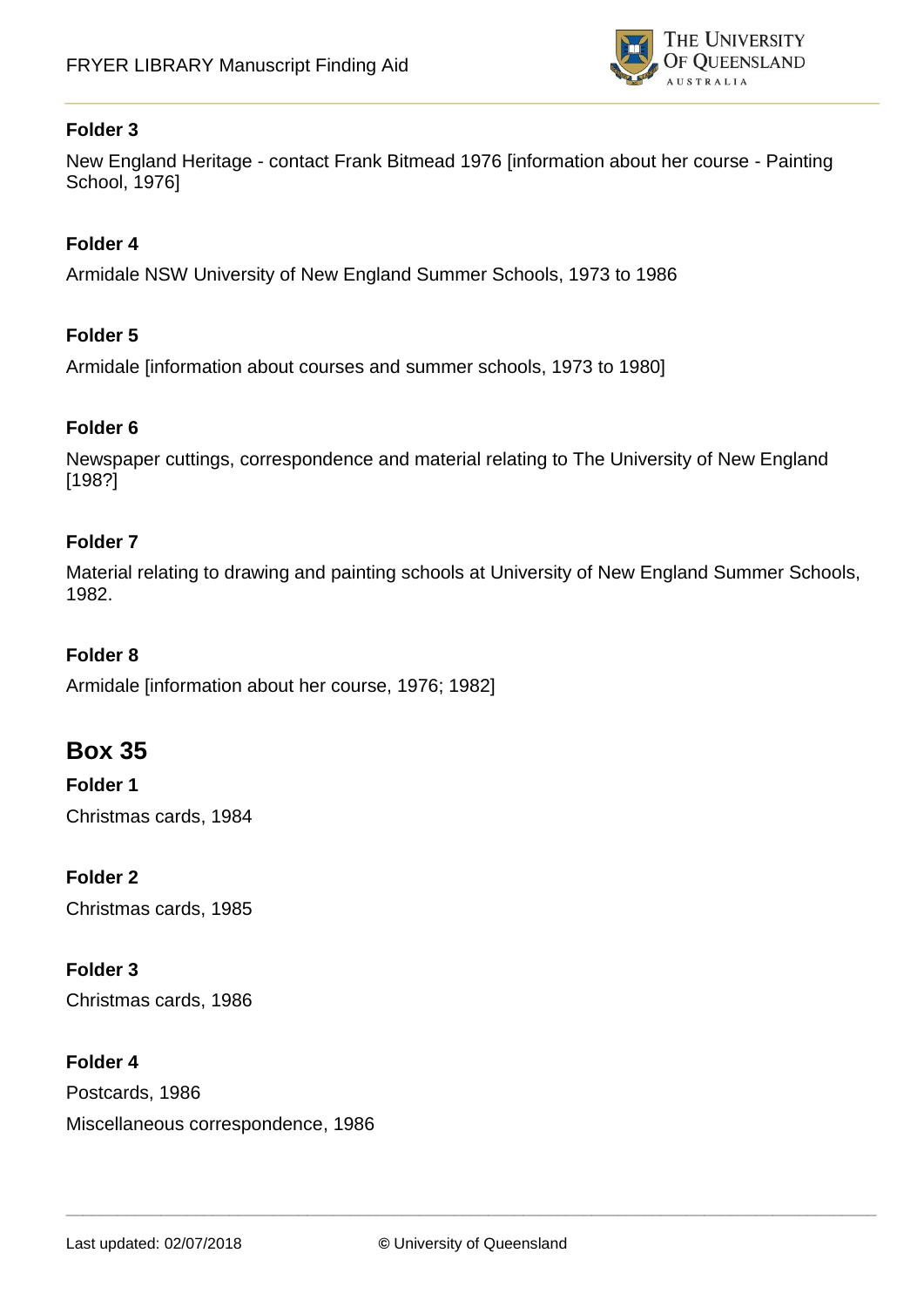

Art exhibition catalogues and invitations, 1985 to 1986

# **Box 37**

Art exhibition catalogues, 1986

# **Box 38**

Art exhibition catalogues and invitations, 1986 1 poster, decorated with glitter

# **Box 39**

**Folder 1** Entry form to art competitions 1984 to 1986

**Folder 2** Warana, 1985

**Folder 3** Queensland Children's Theatre Association

**Folder 4** Brisbane Art School

**Folder 5** Mischa Publications, managing editors

**Folder 6** Queensland Art Gallery Society, 1983

**Folder 7** College of Art Gallery Space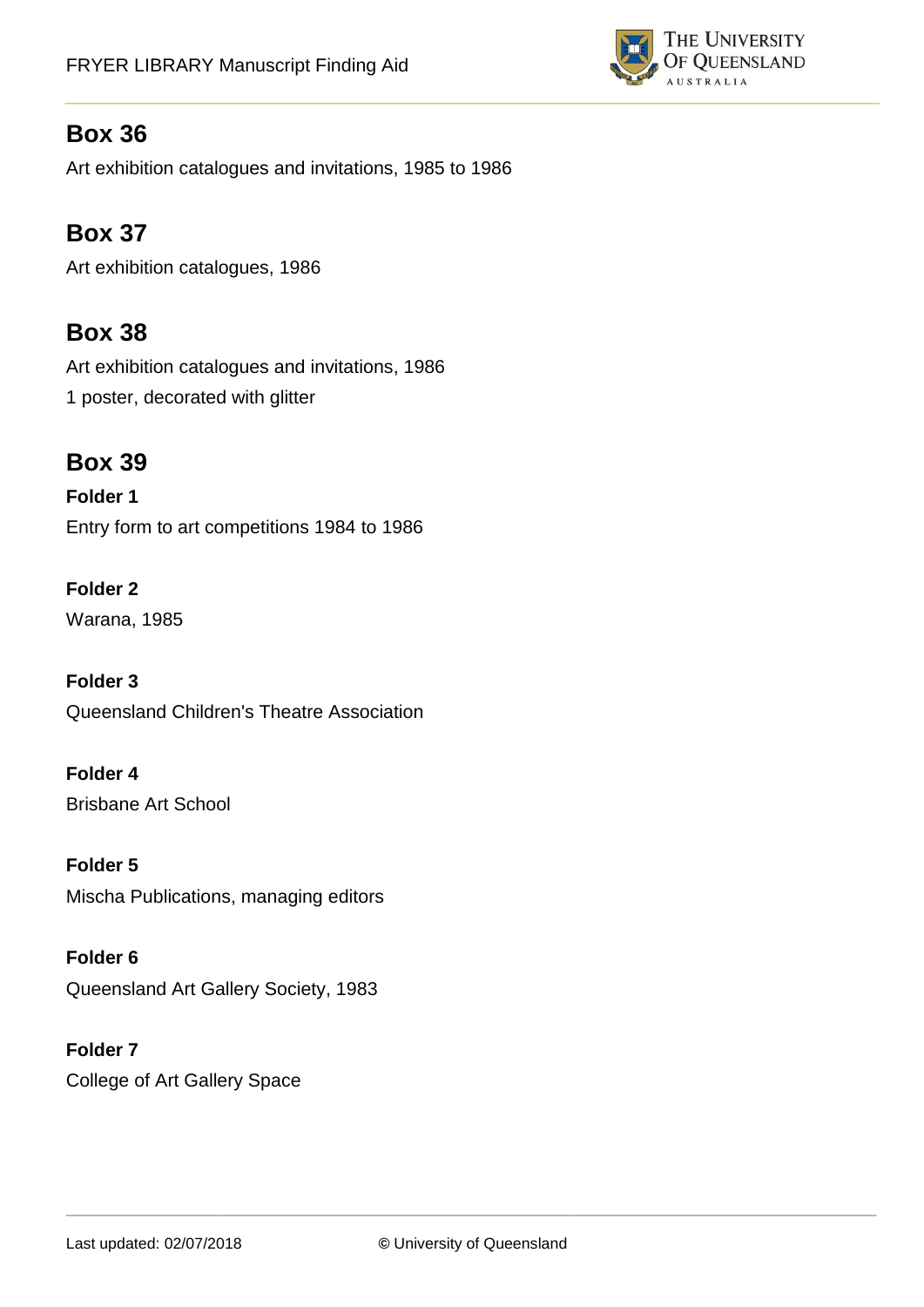

### **Folder 1**

Newsletters including St John's Cathedral, THAT, That Contemporary Art, Institute of Modern Art, Crafts Council of Queensland, 1986

### **Folder 2**

2 Photo Albums, Pictures of art

### **Loose material**

Dr Gertrude Langer Slides of Small Paintings in Folio QAGS Dr Gertrude Langer Slides of Small Paintings in Folio QAGS Ink stamp 'Memoirs of an abominable showman'

## **Box 41**

### **Folder 1**

Pack from "genii loci" touring exhibition (Corinne Fletcher, Shelagh Morgan, Patsy Payne), 1987

### **Folder 2**

*Australian Commercial Galleries Association Members Handbook*, 1985 Queensland Art Gallery publication, *The Australian Landscape: eight approaches*, nd *MOCA Bulletin*, 1 issue, Nov 1987 *Macquarie Galleries Bulletin*, 3 issues, Jan. 1987 No 20; July 1987 No22; Oct. 1987 No 23

#### **Folder 3**

Queensland Art Gallery flyers (incl. Music in the Gallery, Artwork of the month); QPAC information including "what, where, when", May/June c1987

#### **Folder 4**

*Artloud* newsletter Issues, 2 issues, 12-86, 14-86

Art invitations, 1986 to 1988

[Includes Roz MacAllan Gallery, Victor Mace Gallery, Michael Milburn Galleries, John Mills National, some include lists of works with prices]

Flyers: Queensland Art workers Alliance: Art/Craft Speakeasy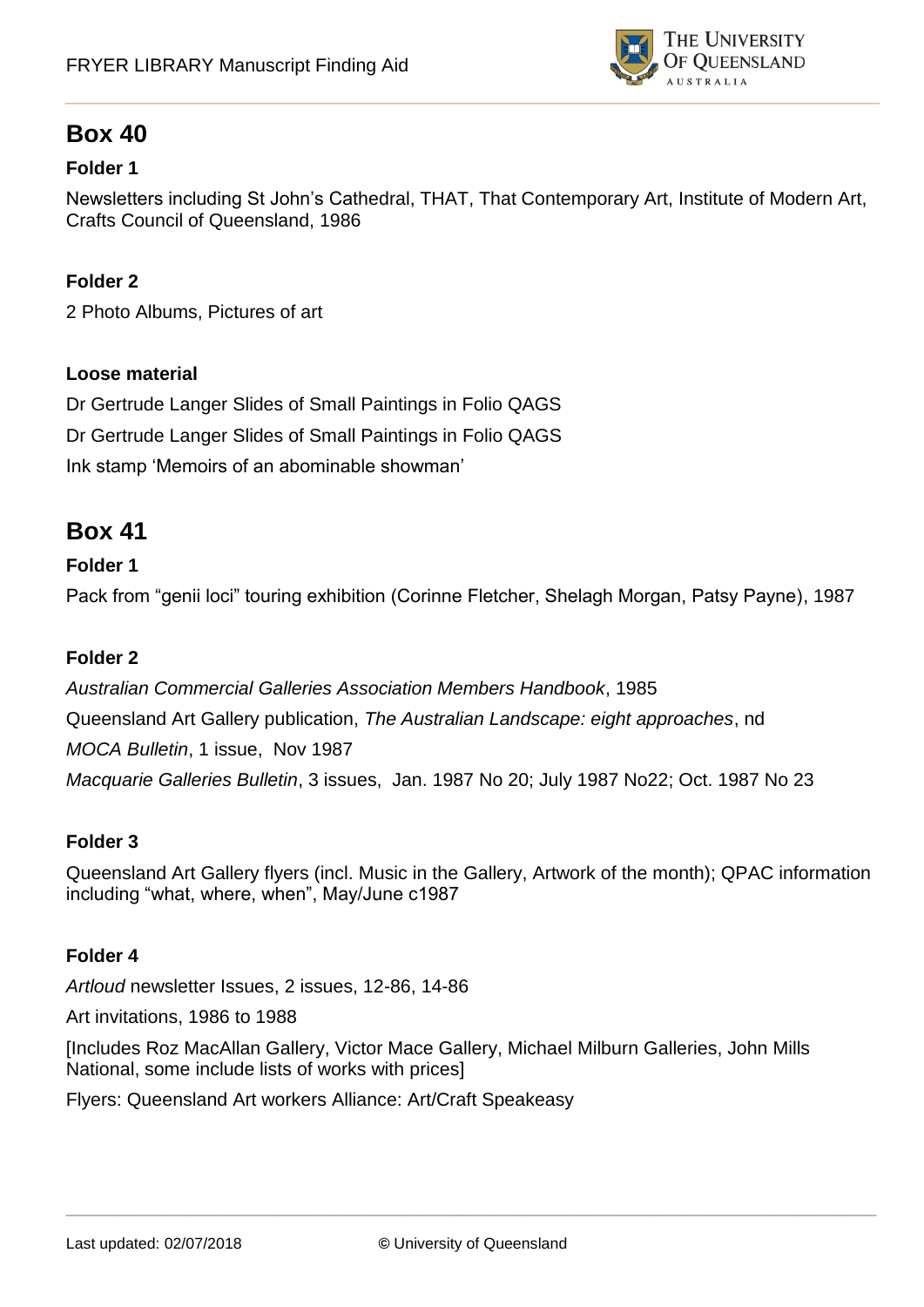

### **Folder 1**

*Queensland Potters Association News*, 5 issues, vol 20, nos 1 to 5, Feb to May 1987

### **Folder 2**

*Performing Arts News,* issue 11, Aug to Sept, 1987 Denis & Elysia Croneen, New Sheet, 1987 Exhibition invitations, some with listings and biographical information, 1986 –1988 Bonython-Meadmore Gallery opening exhibition catalogue and newsletter, Sep 1987 Pamphlet, 'Welcome to our Bottle Show and Collectors Fair', Queensland Historical Bottle Club, nd Also theatre, residential workshop and party invitations *Artbeat Newsletter* [of Brisbane Branch of Queensland Arts Council], 3 issues, Mar; May; Jul 1987 Brochure: *The European Community, Understanding Europe* / Delegation of the Commission of European Communities, c1987 Assorted workshop information, including from the QPA

# **Box 43**

### **Folder 1**

QPAC information including 'What's on', Jan 1987 to Apr 1988

## **Folder 2**

*QPA News*, 3 issues, Sep to Dec 1986 *QPA News*, 7 issues; Jun to Dec 1987

### **Folder 3**

Large illustrated (b & w) catalogue for QCA fine art graduate exhibition, 1986

### **Folder 4**

Queensland College of Art course information, 1987 to 1988

Assorted workshop and lecture flyers, including from the Australian Copyright Council, Queensland College of Art Gallery, 1987

### **Folder 5**

Truth Rules II touring exhibition information and catalogue

Exhibition invitations, some with listings, c1985; 1987 to 1988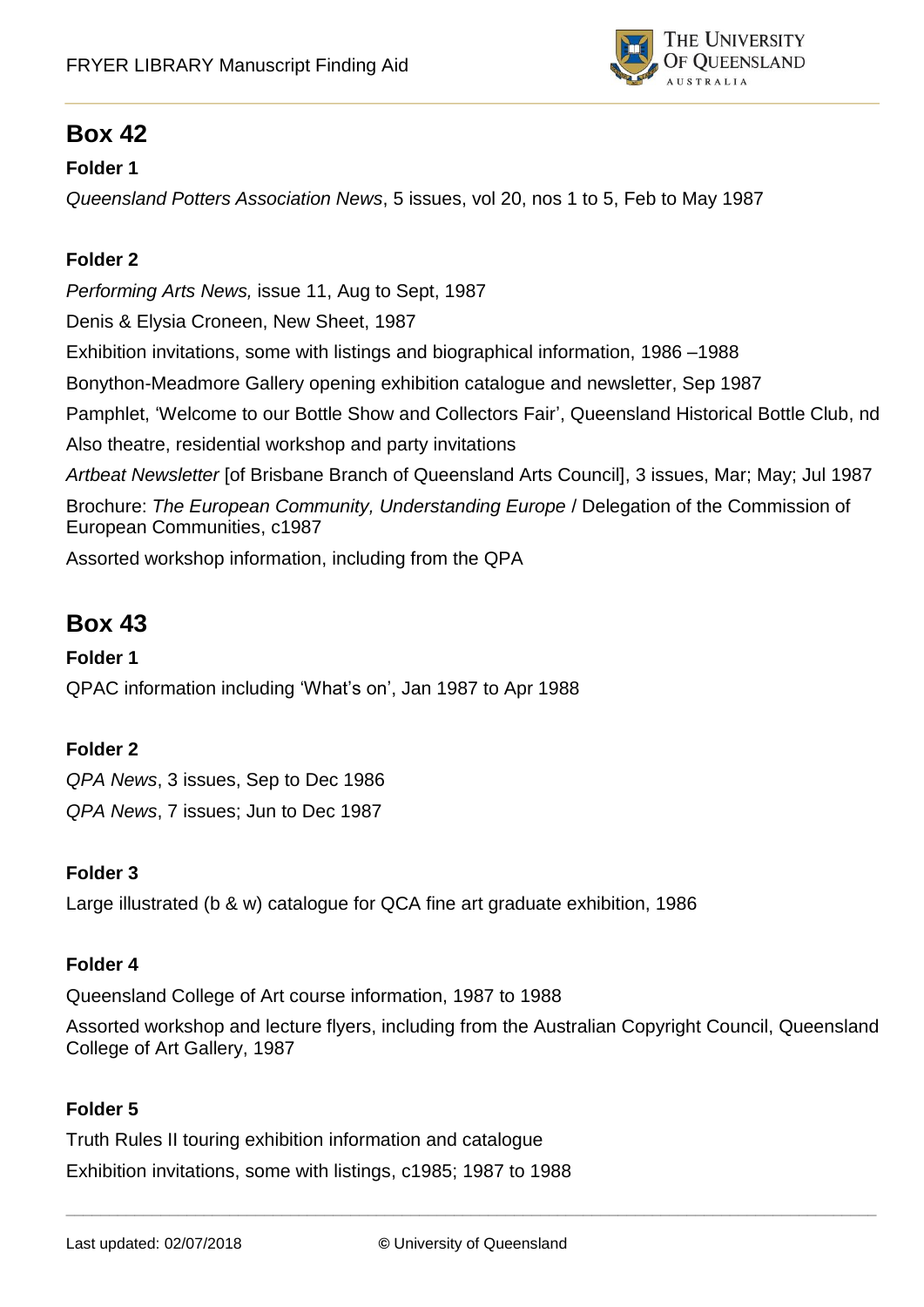

### Exhibition calendar for Contemporary Art Centre of South Australia

Party and function invitations, including, Brisbane Community Arts Centre, Queensland Art Gallery Foundation, City of Brisbane Benefit Fund, 1987

# **Box 44**

### **Folder 1**

Issues of *That* newsletter (mainly 1987)

### **Folder 2**

Warana Festival Program, 1987

#### **Folder 3**

Institute of Modern Art newsletters and report, 1986 to 1987

#### **Loose material**

Exhibition invitations, some with listings and biographical information, 1987. Includes: Victor Mace Galleries, Perc Tucker Regional, Schubert, Noosa Regional, Roz Macallan, Michael Milburn, Powell Street Gallery, Ray Hughes Gallery

# **Box 45**

#### **Folder 1**

Personal and professional correspondence, incoming and outgoing, 1985 to 1987. includes material regarding Youth in Art Festival

#### **Folder 2**

Catalogue Gold Coast City Art Prize, 1986 Invitations, 1986; 1987

#### **Folder 3**

Newsletters, mostly issues of *Visual Arts Newsletter*, 1987

# **Box 46**

#### **Folder 1**

Christmas and birthday cards, 1986 to 1987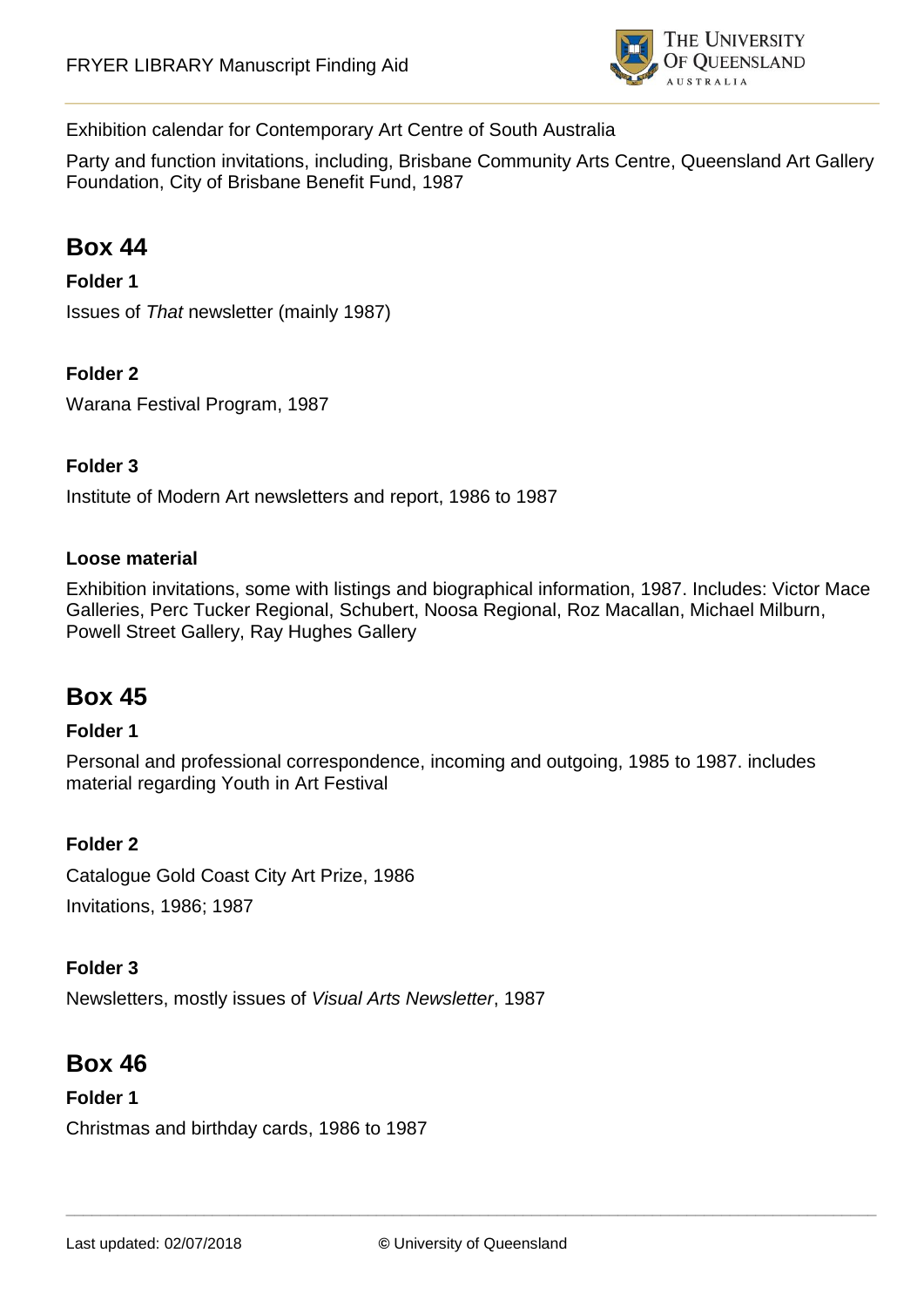

Correspondence, incoming: 22 Jun 1980 to 27 Nov 1987. Includes personal postcards, cards and letters [some with photographs enclosed]

Letter from Grace Fine Art, enclosing a cheque for the sale of one of her oil paintings entitled 'Psychic Research'

Acknowledgment of subscription to *Eyeline* publication

Art exhibition brochures and listings for various artists exhibiting at various galleries.

Newspaper cutting, 'Random Bits from the Image Haze', *Time Magazine*, 9 Feb 1987

Two copies of a newspaper cutting, 'The Housewife's Fantasy: David Allen paints Sam Neill' *Sydney Morning Herald Magazine*

Queensland Art Gallery *What's on* brochures, volume 1, no. 1, 1982 to volume 5, no. 6, 1986/1987

Art Gallery of New South Wales *Information Bulletin*, Feb1983 to Jun 1984

# **Box 47**

#### **Folder 1**

Materials and information relating to the Australian Flying Arts School

#### **Folder 2**

Materials and information relating to the Queensland Art Gallery Society

#### **Folder 3**

Materials and information relating to the Half Dozen Group of Artists

#### **Folder 4**

Materials and information relating to the Royal Queensland Art Society

#### **Folder 5**

Copy of 'Good Weekend', *Sydney Morning Herald Magazine*, 31 Jan 1987

Newspaper cutting 'Old and New on the Gold Coast', *The Courier Mail*, nd, [an Art review by Phyllis Woolcock]

#### **Folder 6**

Personal correspondence, incoming: 6 letters, 24 Jun 1986 to 23 Nov 1987

#### **Folder 7**

Australian Airlines ticket from Mackay to Brisbane dated 26 Feb 1987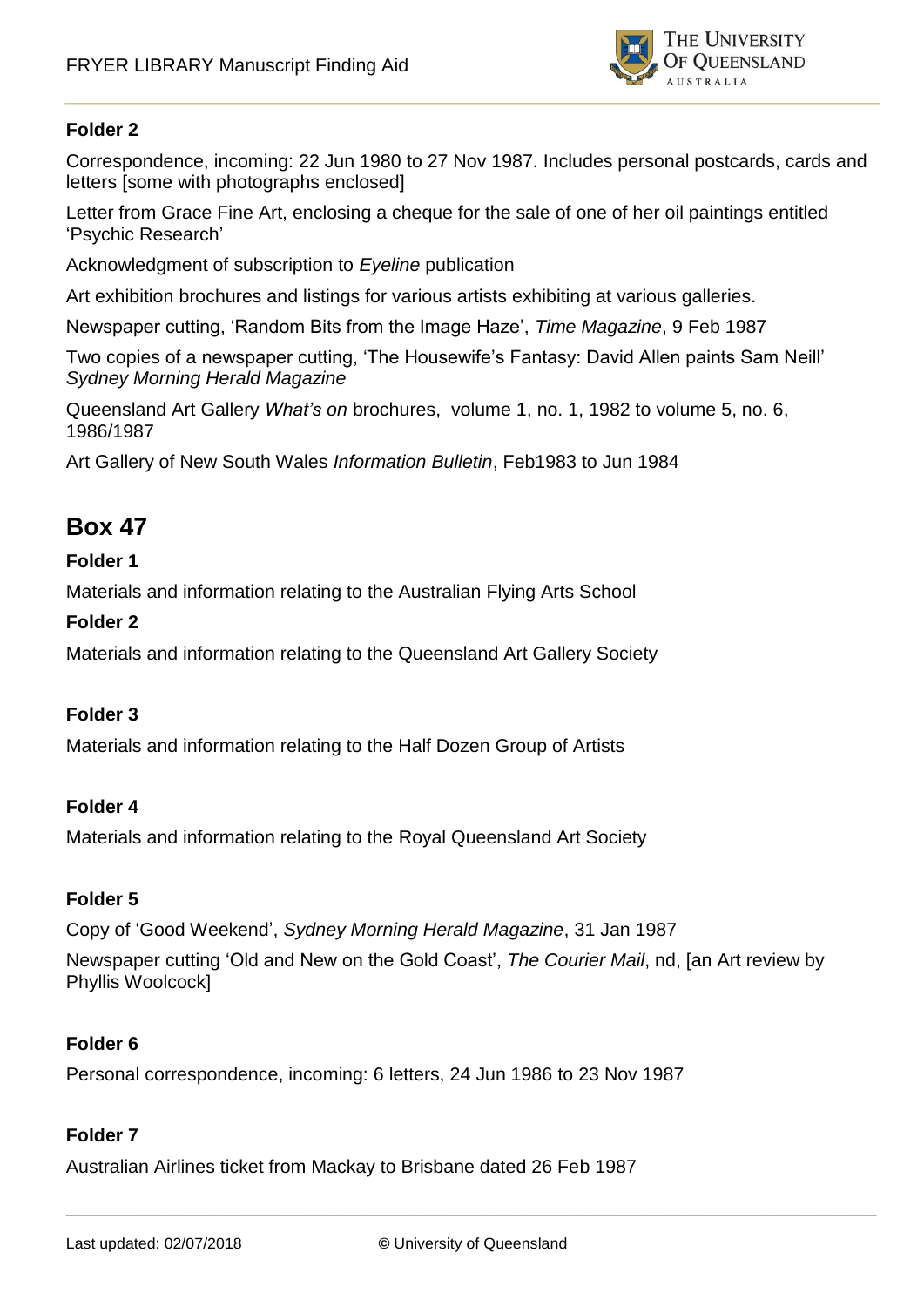

Material from the Australia Council Visual Arts Board providing information on the Artist in Residence Program 1987, the Australian Contemporary Art Acquisition Program 1987, and the Overseas Visitors Program

### **Folder 8**

Correspondence, incoming and outgoing [mostly invitations and replies to a variety of functions, art exhibitions, and requests to judge various art competitions]

Various brochures regarding art exhibitions

# **Box 48**

### **Folder 1**

Christmas cards and postcards, 1987

#### **Folder 2**

Newspaper clipping, 'The World According to Art' by John MacDonald, *Sydney Morning Herald*, 4 Mar 1988

#### **Folder 3**

Warana Writers Week Programme, 1988

#### **Folder 4**

Typescript 'A Brief Outline of my Life at Redland Bay', by Elizabeth Wood, 3pp

Invitations, flyers and lists of works for artists' exhibitions [some addressed to Irene Amos, others to Joan Baines].

Information bulletins and event invitations from the Queensland Art Gallery

Information brochure regarding The McGregor Summer School, 1989

Poster advertising an art exhibition by Thomas Vale-Slattery, the Community Arts Centre, Brisbane, 22 to 30 Aug 1987

Poster for 'The Asian Interface: Australian Artists and the Far East', the Art Gallery of New South Wales, 3 Sep to 2 Oct 1983

Poster for the Queensland College of Art Gallery, listing events Jul to Nov, 1983

## **Box 49**

#### **Folder 1**

*Macquarie Galleries Bulletin*, 3 issues, Jul 1987 (no 22); Jul 1988 (no 26); Oct 1988 (no 27).

Queensland Art Gallery *What's on*, brochures, 2 issues, Apr to Jun1988 (vol 7 no 2); Jul to Sep1988 (vol 7 no3)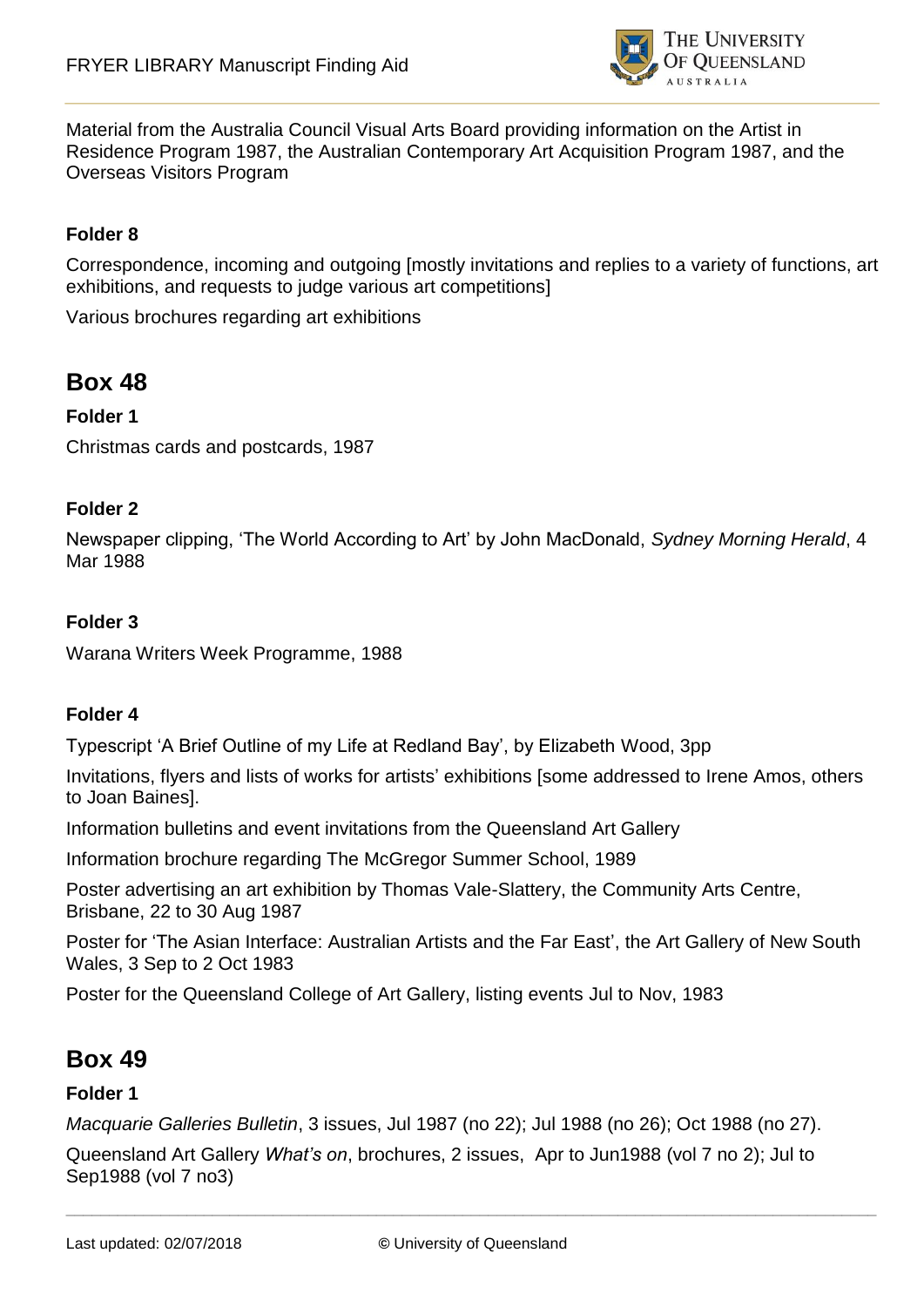

*Queensland Potters' Association News*, 7 issues, Jan 1988 (vol 2,1no 1) to Dec 1988 (vol 21 no 12), incomplete

Queensland Potters' Association financial report for the year ending 30 Jun 1988

### **Folder 3**

Queensland Art Gallery publication *Masterpieces from the Louvre*, 1988

### **Folder 4**

Metro Arts Annual Craft Survey, 25 Jun to 10 Jul, 1988

#### **Folder 5**

Information brochure and letter from the Royal Women's Hospital Research and Development Foundation for the purposes of encouraging donations

Royal Women's Hospital Research and Development Foundation Fundraising Auction Catalogue

### **Loose material**

Invitations to events, mainly art exhibitions, c1980s

# **Box 50**

#### **Folder 1**

Queensland Potters' Association News, Jun 1988; Apr 1988

#### **Folder 2**

News bulletins and papers relating to the Institute of Modern Art, 1988

#### **Folder 3**

Widgee Bicentennial Art Fest 1988 Programme and Competition Catalogue. 30th Australia Theatre Week and Arts Festival Gatton competition entry conditions , 1988 Brochures related to the Australian Biennial, 1988

#### **Folder 4**

Rob & Rhyl Hinwood: Commission Artists/Sculptors, nd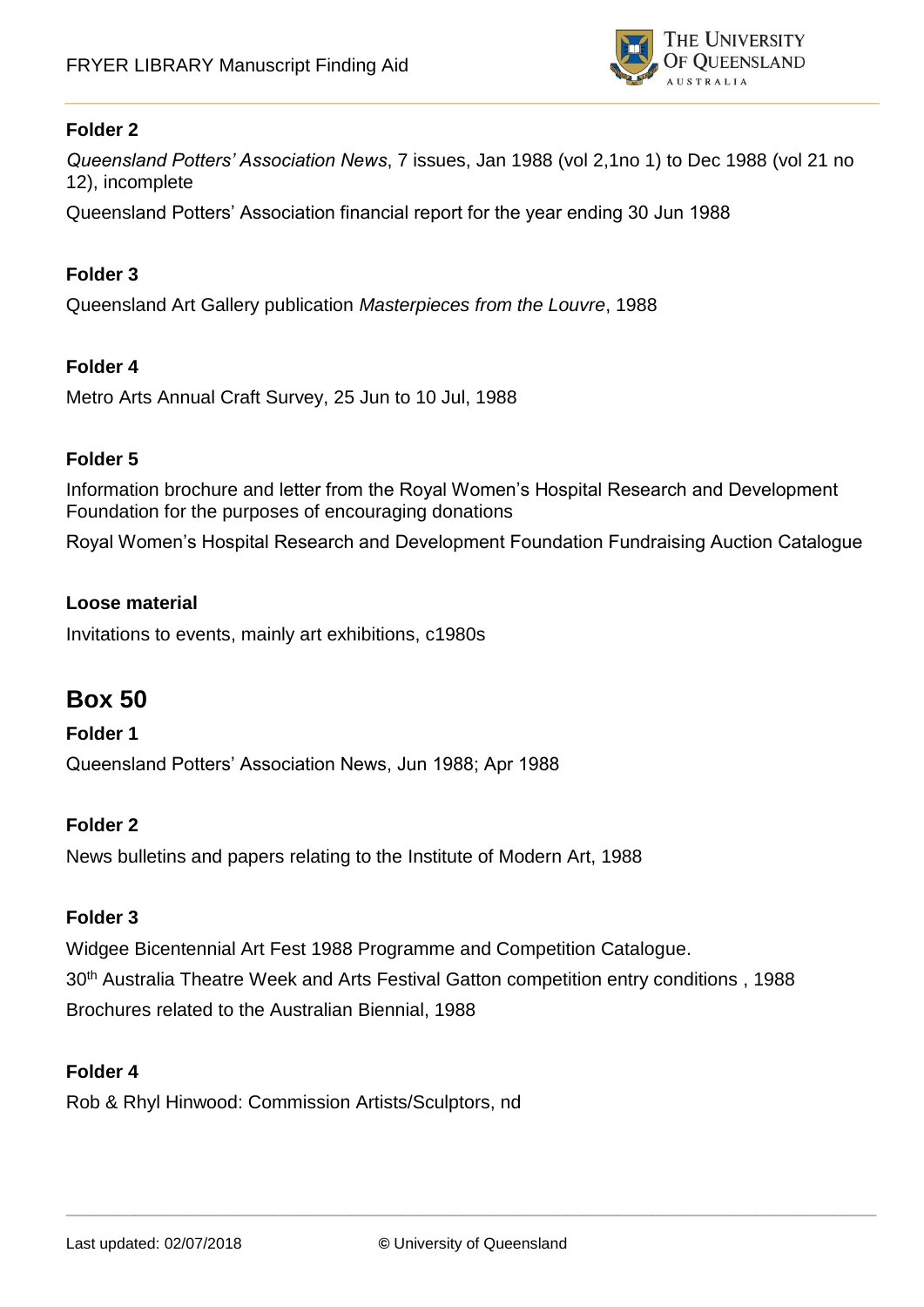

*To Scale Exhibition* catalogue from the Crafts Council of Queensland Craftlink newsletter, Aug 1988 Crafts Council of Queensland annual members exhibition list, 1988

#### **Folder 6**

'Pavillon de la France' biographical information sheets on various artists from Brisbane, 1988

#### **Loose material**

Invitations to art exhibitions, many include listings of the artist's work, 1987 to 1988

Information letters and brochures from educational institutions about various art workshops, courses and lectures, mostly 1987 to 1988

# **Box 51**

#### **Folder 1**

Professional and personal correspondence, incoming and outgoing, 1988

### **Folder 2**

Invitation to Friends of the Fryer Library, Annual General Meeting, 2 Dec 1988 and the minutes of the previous annual meeting, 27 Nov 1988

Friends of the Fryer Library newsletter, May 1988; Dec 1988

Cecil H Hadgraft Memorial Fund flyer

#### **Folder 3**

*Royal Queensland Art Society Newsletter*, 10 issues, Feb 1988 to Nov 1988

#### **Folder 4**

*Australian Flying Arts School Gazette*, 4 issues, Jan 1988; Apr 1988; Jun 1988; Sep 1988 *Visual Arts Newsletter*, 3 issues, Dec 1987; Mar 1988; Jun 1988 Copy of 'News and Views', published by the Queensland Arts Council, Jun 1988 Copy of the 1988 Calendar of Australian Craft Events

#### **Folder 5**

Greeting cards and postcards, 1988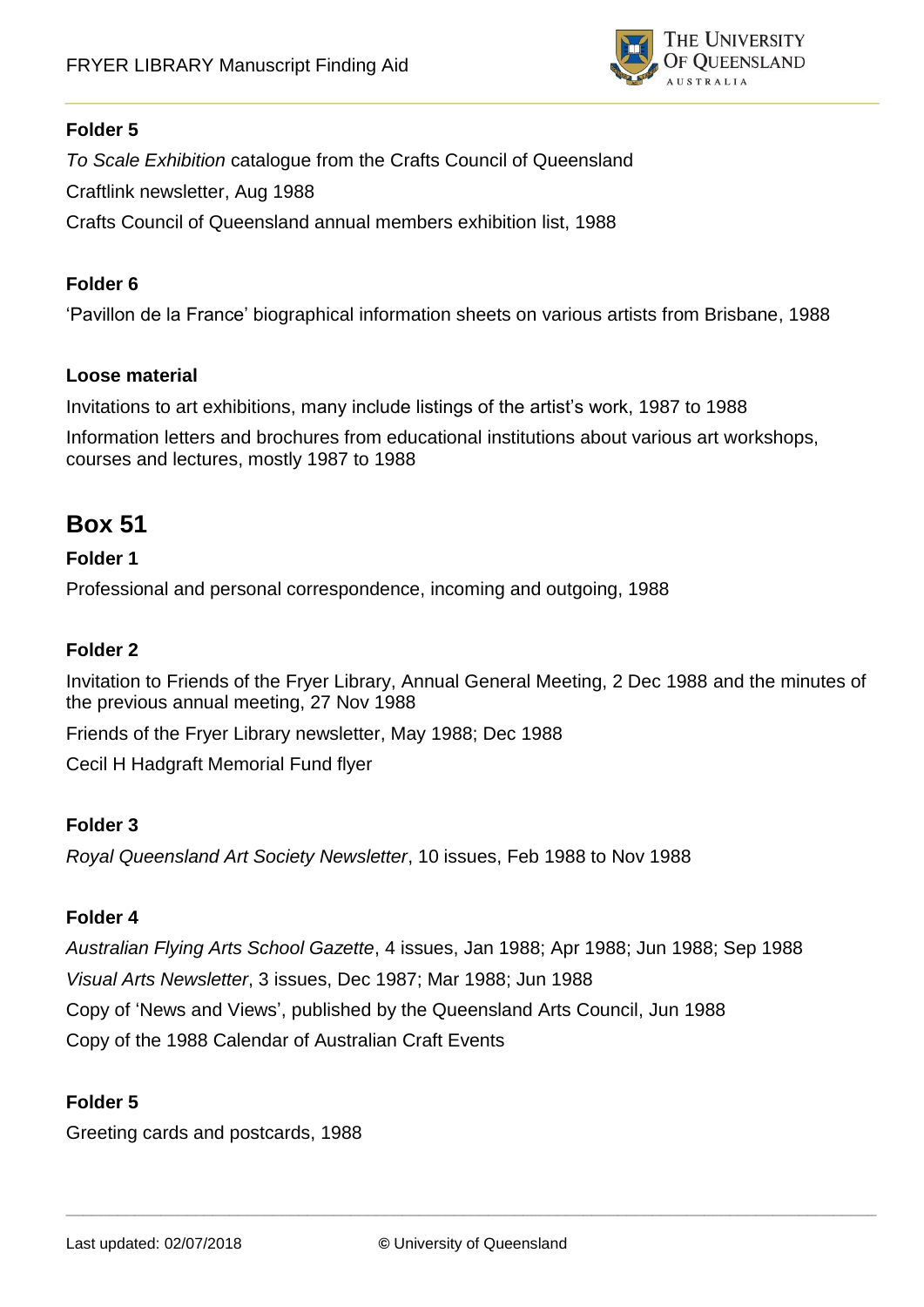

### **Loose material**

Brochures and invitations to art exhibitions and events from various galleries. Often includes biographical information on the artist, as well as a list of works

Material relating to ABC funding.

# **Box 52**

Correspondence, mostly 1989 (some earlier)

### **Folder 1**

Incoming,  $A - E$ 

### **Folder 2**

Incoming,  $F - L$ 

### **Folder 3**

Incoming,  $M - R$ 

### **Folder 4**

Incoming,  $S - Z$ 

# **Box 53**

Correspondence 1990 **Folder 1** Miscellaneous correspondence, 1990 and 1991

### **Folder 2**

Incoming,  $A - B$ 

## **Folder 3**

Incoming,  $C - G$ 

### **Folder 4**

Incoming,  $H - L$ 

### **Folder 5**

Incoming,  $M - N$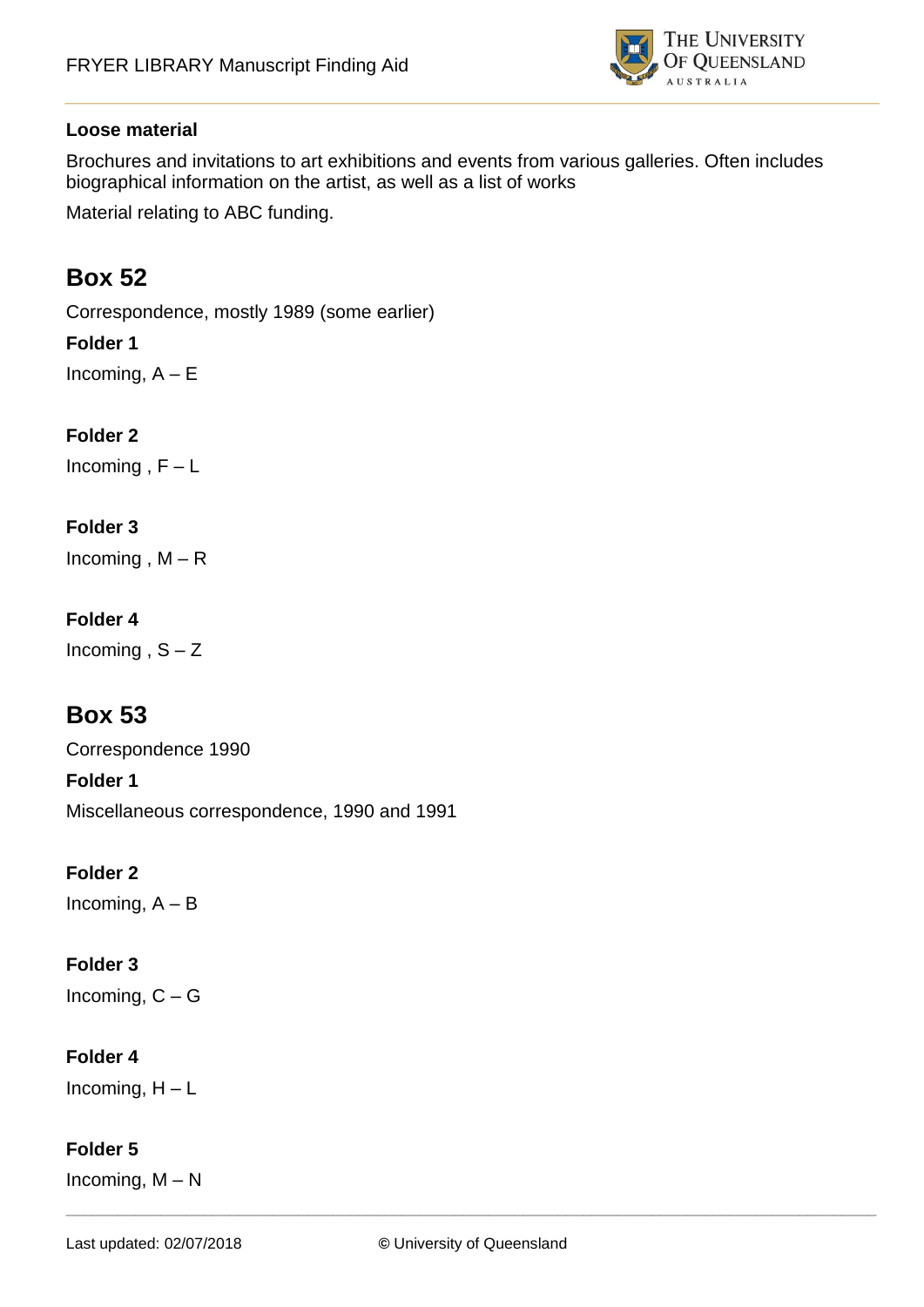

Incoming,  $O - Q$ 

## **Folder 7**

Incoming, R

## **Folder 8**

Incoming,  $S - Z$ 

# **Box 54**

Correspondence, 1991 **Folder 1** Incoming,  $A - G$ 

## **Folder 2**

Incoming,  $H - N$ 

# **Folder 3**

Incoming,  $O - Z$ 

# **Box 55**

Exhibition catalogues and invitations, 5 envelopes, 1988 to 1989

# **Box 56**

Exhibition catalogues and invitations, 4 envelopes, 1988 to 1989

# **Box 57**

Exhibition catalogues and invitations, art flyers and newsletters, 5 envelopes, 1988 to 1989

# **Box 58**

Exhibition catalogues and invitations, art flyers and newsletters, 5 envelopes, 1990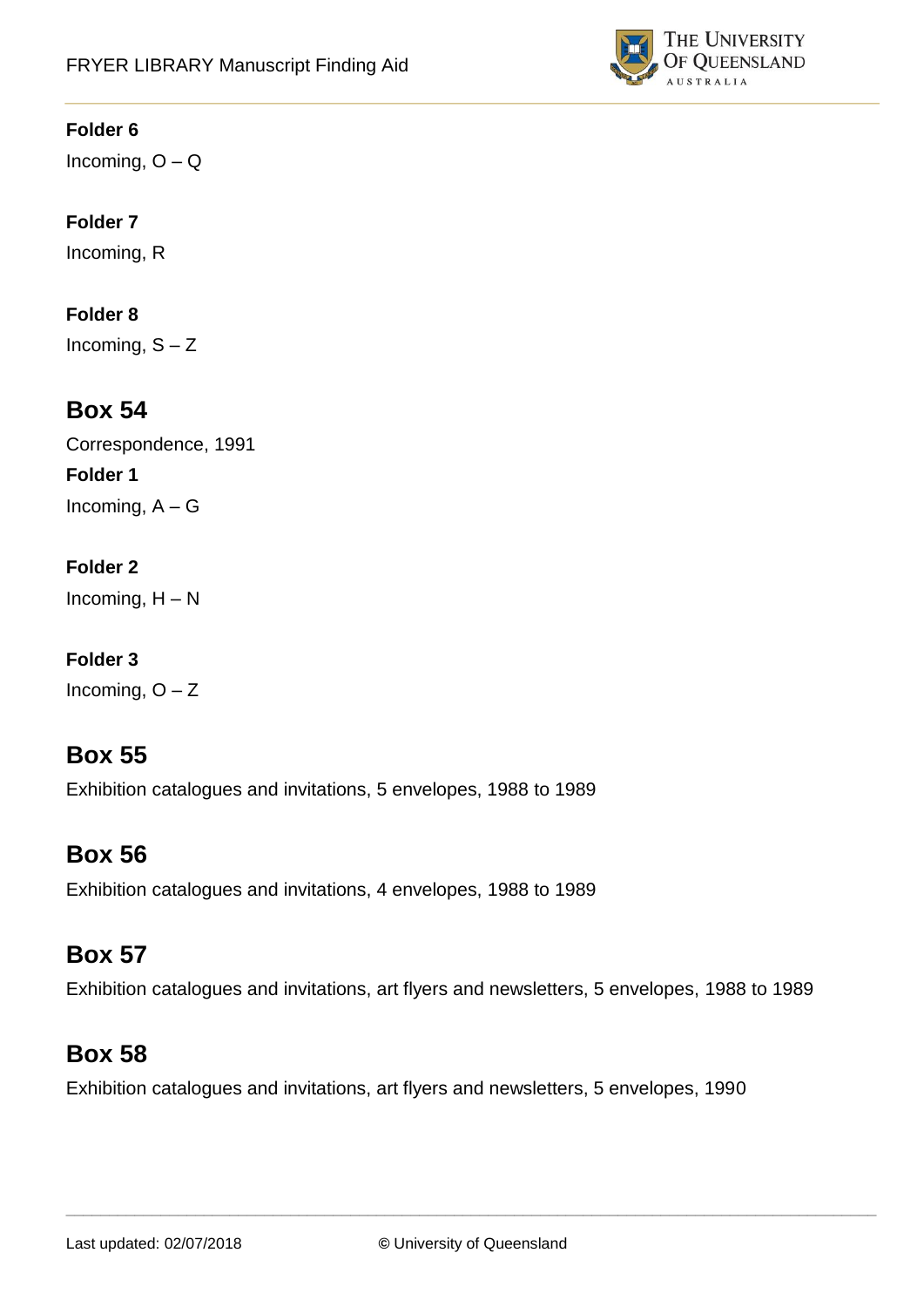

Exhibition catalogues and invitations, art flyers and newsletters, 4 envelopes, 1990

# **Box 60**

Exhibition catalogues and invitations, art flyers and newsletters, 7 envelopes, 1991

# **Box 61**

Exhibition catalogues and invitations, art flyers and newsletters, 6 envelopes, 1991

# **Box 62**

Exhibition catalogues and invitations, art flyers and newsletters, 5 envelopes, 1991

# **Box 63**

### **Folder 1**

Memberships and correspondence, Queensland Art Gallery Society, 1977 to 1980

### **Folder 2**

Executive Meeting Records, Queensland Art Gallery Society, 1978 to 1980

### **Folder 3**

Executive Committee Annual General Meeting, Queensland Art Gallery Society, 1986 to 1987

# **Box 64**

# **Folder 1**

Correspondence, Queensland Art Gallery Society, 1987 to 1988

### **Folder 2**

Minutes, memorandums, correspondence and lecture papers, 1987 to 1988 *What's on* [QAGS programs]

# **Box 65**

**Folder 1** Christmas cards, 1989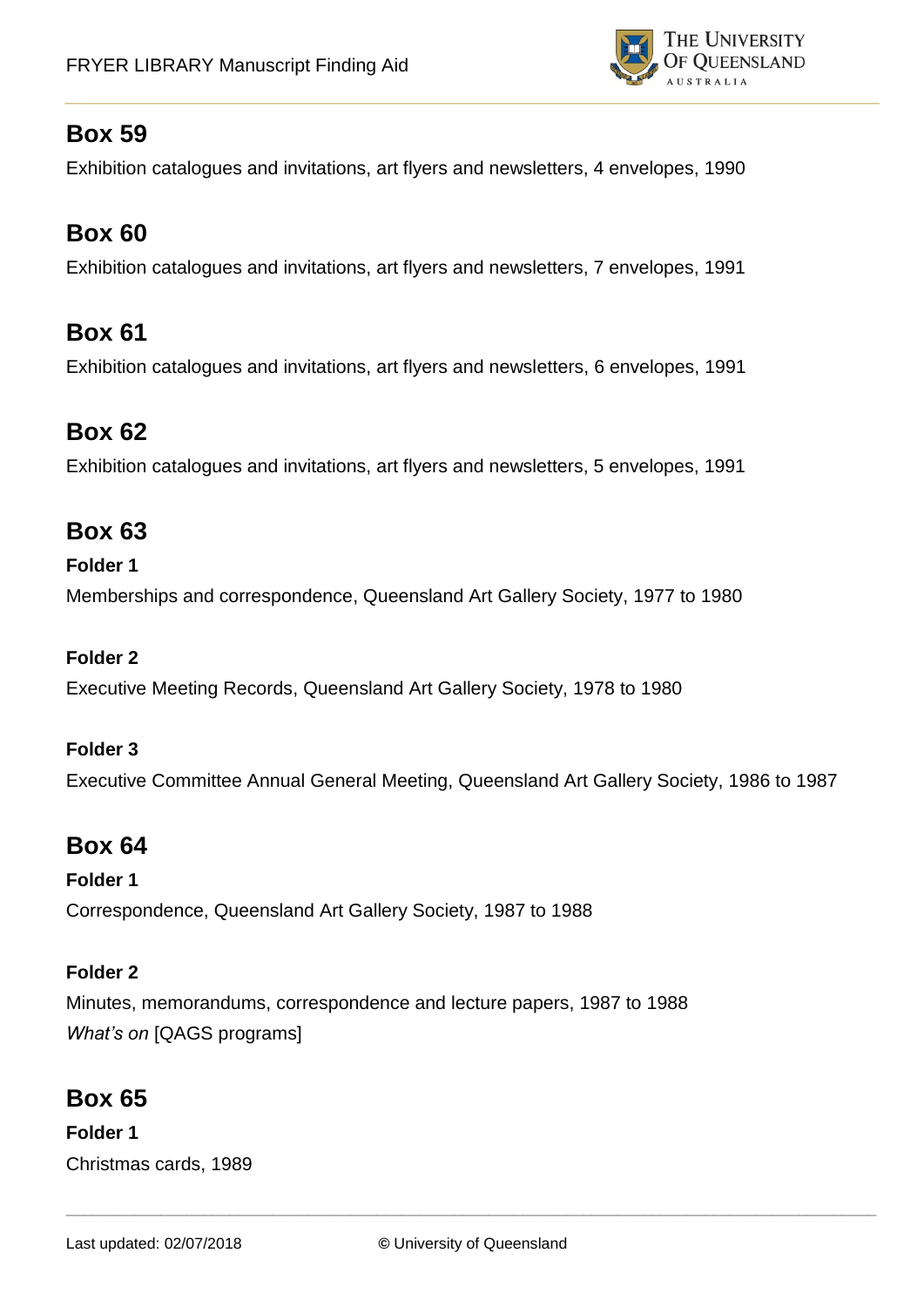

Christmas cards, 1988

**Folder 3** Greeting cards and postcards, 1989

# **Box 66**

**Folder 1**  Greeting cards, 1991

**Folder 2** Christmas cards, 1990

**Folder 3** Greeting cards, 1990

# **Box 67**

Jukkurla, 5 video tapes Irene Amos Poster Queensland Art Gallery Publications Members' Programs Crafts Council of Queensland Notice of Annual Meeting Correspondence, 1986 Report and Members List

# **Box 68**

Newsletter, invitations, pamphlets, media releases, 1996 to 1997 (mostly 1996)

# **Box 69**

**Folder 1** *Port Curtis Cultural News*, 9 issues, 1979 to 1980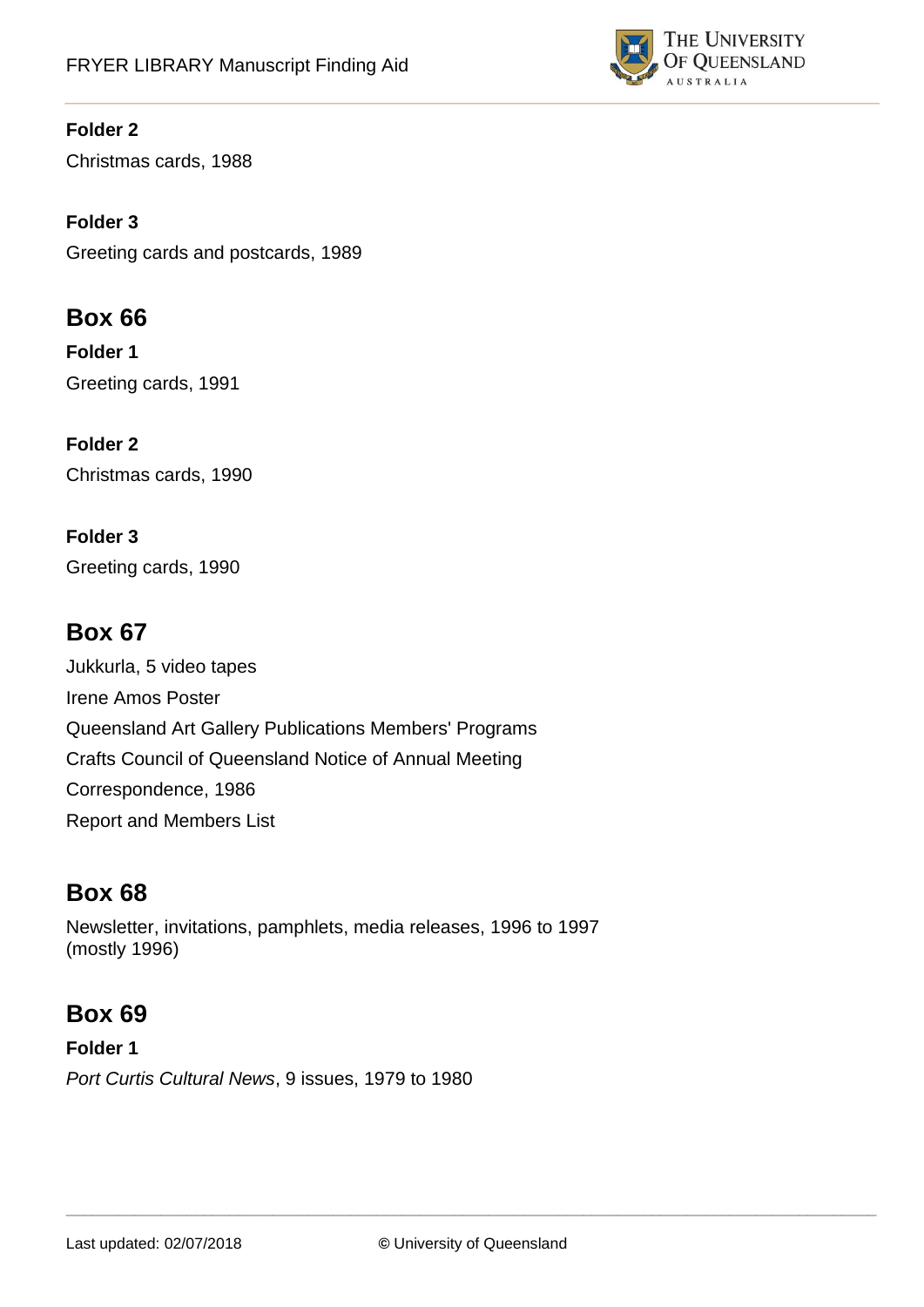

*The Artists News Sheet*, The Society of Artists, Newcastle, 1976 to 1981 (incomplete only 17 issues)

### **Folder 3**

*The Society of Artists Newcastle Newssheet*, 11 issues, 1981 to 1982

#### **Folder 4**

Exercise book of accounts for Bardon Kindergarten Association, c1968 Exhibition pamphlets Newsletter, invitations, pamphlets, media releases, 1975 to1996

# **Box 70**

### **Folder 1**

Material relating to the Arts Council of Queensland, 1966 to 1975

### **Folder 2**

Receipts, conditions of entry into art contests, invitations and pamphlets, 1966 to 1983

#### **Folder 3**

Material relating to the Craft Association of Queensland, 1970s

#### **Folder 4**

Material related to painting schools at the University of New England and the Armidale Art Gallery, 1963 to 1980

#### **Loose material**

Newsletter, correspondence, pamphlets, and invitations, 1979 to1981

## **Box 71**

**Folder 1** Annual Reports, pamphlets, 1980 [labelled 3453 to 3490]

#### **Folder 2**

4 invitations, c1970 [labelled items A8349, AF549, A8350, A8351]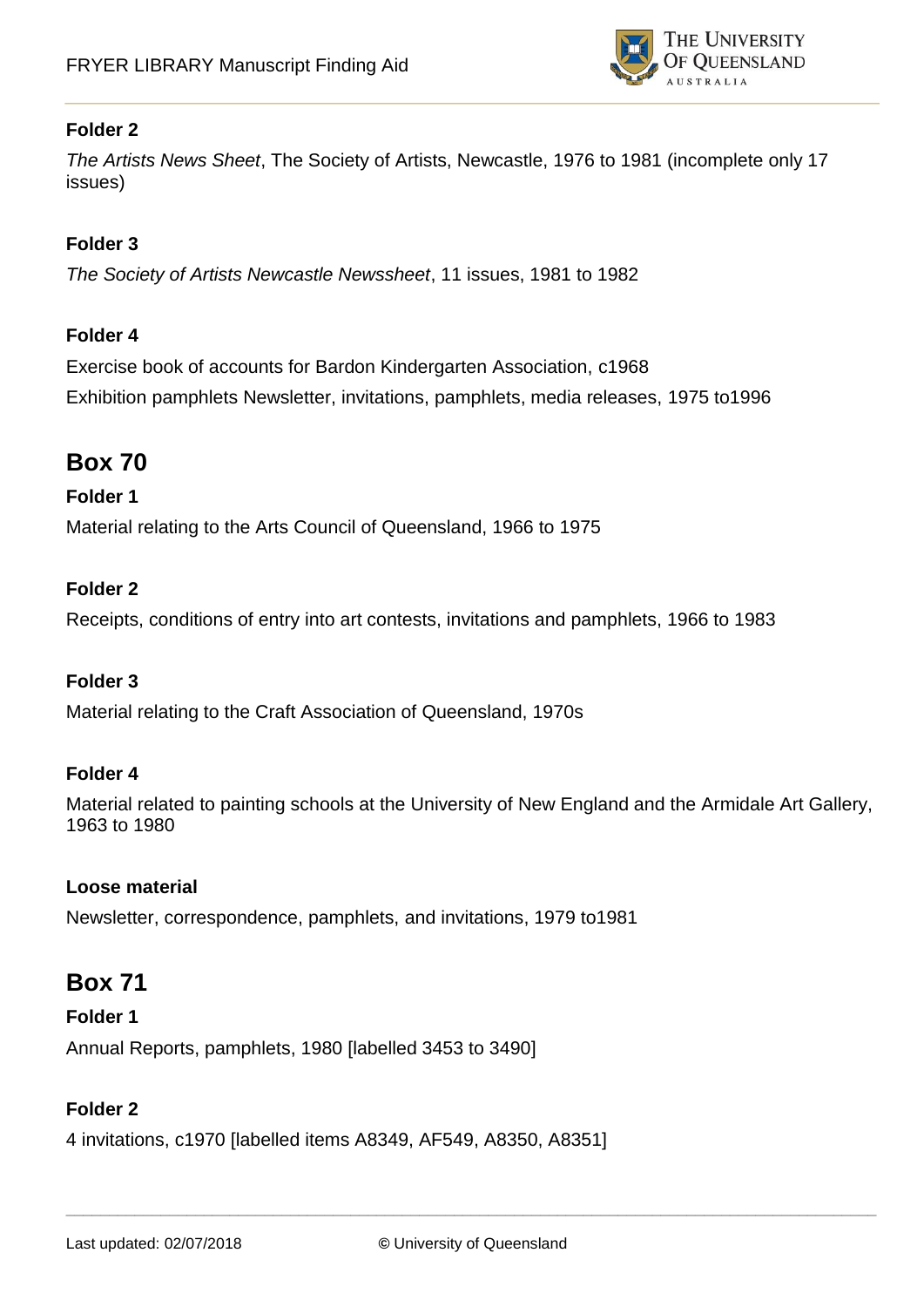

### **Loose material**

Issues of *Queensland Cultural Diary*, 100 issues, 1973 to 1983

# **Box 72**

**Folder 1** Minutes from Queensland Art Gallery meetings, 1991 to 1992

### **Loose material**

Pamphlets, correspondence and newsletters, 1992 to 1993

# **Box 73**

**Folder 1** Queensland Potters Association News, 8 issues, 1992

### **Folder 2**

Art invitations and exhibitions, c1966

#### **Folder 3**

Greeting cards and correspondence, 1992 to 1993

#### **Folder 4**

Greeting cards and correspondence, 1992 to 1993

#### **Loose material**

Correspondence, newspaper clippings, newsletters, pamphlets, invitations, 1992

# **Box 74**

**Folder 1** Material relating to the Half Dozen Group of Artists, 1988 to 1992

### **Folder 2**

Invitations and pamphlets relating to 'Gallery Eleven', 1970s

#### **Loose Material**

Press releases, invitations, newsletters, and pamphlets, 1992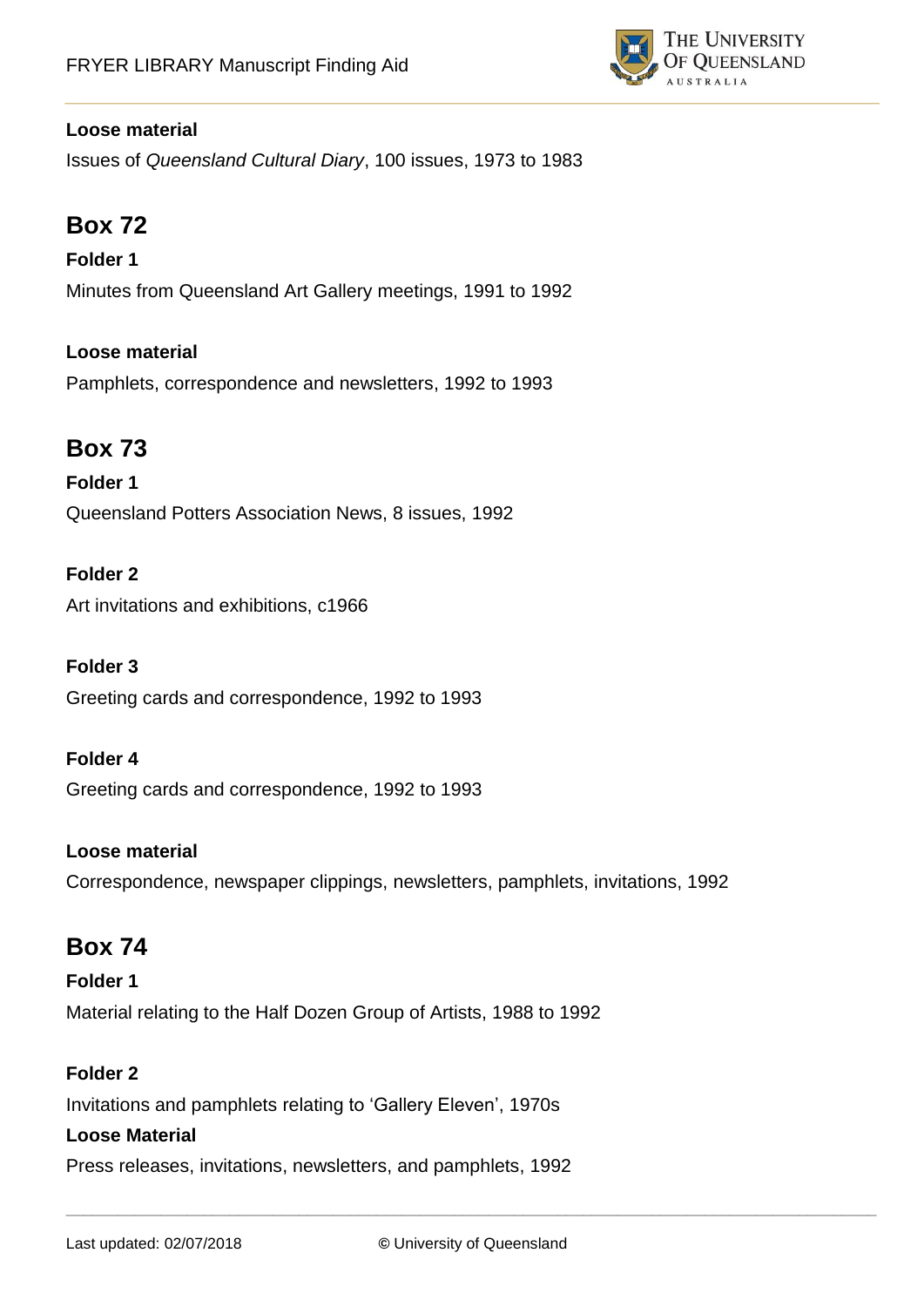

**Folder 1** Material relating Ray Hughes Gallery, 1992

**Folder 2** *Craftlink,* 6 issues*,* 1992

### **Loose Material**

Press releases, invitations, newsletters, and pamphlets, 1992 'Eleventh National Gold Coast Ceramic Art Award' (contains pictures of entrants' ceramics*) 'The Brisbane Review'* , no 75, 1993 (2 copies) QPA News, 1 issue, 1993 *'State Of The Art'*, 1issue, Mar to Jun 1993

# **Box 76**

**Folder 1**  *Craftlink*, 2 issues, Feb and Oct 1993 *State Of The Art*, 1 issue, Jul to Oct, 1993

### **Loose material**

Invitations, exhibition catalogues, pamphlets, media releases, newspaper cuttings, 1993

# **Box 77**

### **Loose Material**

Invitations, newsletters, exhibition catalogues, 1993 to 1995 Poster from George Baldessin Poster promoting Les Kossatz exhibition, nd

# **Box 78**

### **Folder 1**

Letter to Glenn Cook, from Valma Irene Cockroft, regarding Ernestine Mills (1871 to 1959), May 1996.

### **Loose material**

Invitations, pamphlets, catalogues, newsletters 1995 to 1997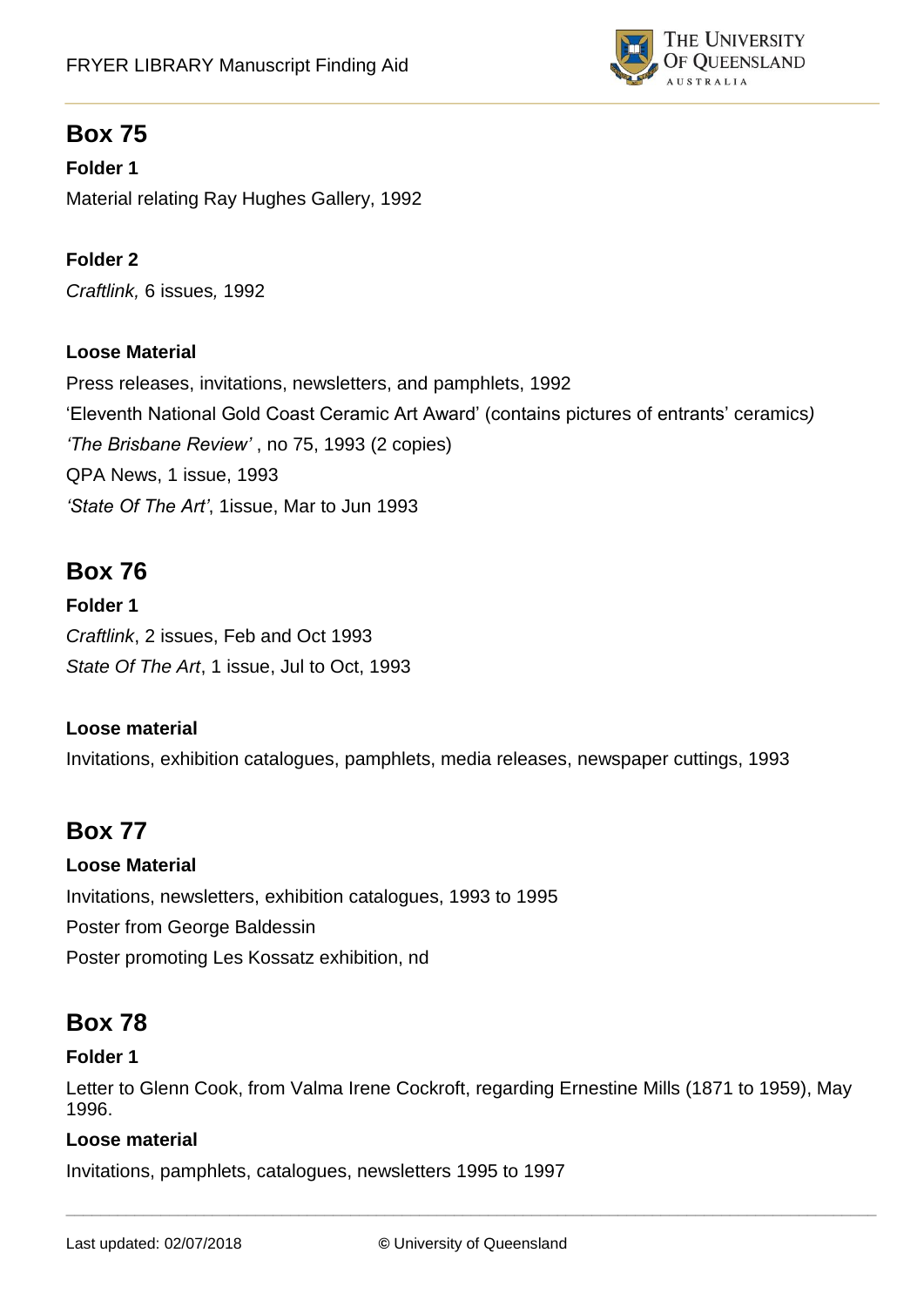

Invitations, some pamphlets, 1997

# **Box 80**

### **Folder 1**

Curatorial roles [material relating to Queensland Art Gallery]

### **Loose material**

Incoming correspondence, Glenn Cooke, personal and professional, also includes newspaper clippings and some pamphlets, 1990 to 1991

# **Box 81**

### **Loose material**

Invitations, pamphlets, newsletters, 1997 *State of the Art*, 2 issues, Sep to Dec 1994 and Apr to Jul 1997 *Antiques & Art'* 6 issues, 1996 to 1997

# **Box 82**

**Item 1**  A4 appointment diary, 1986

## **Item 2**

A4 appointment diary, 1987

### **Loose Material**

Invitations, pamphlets, media releases, correspondence, 1992

# **Box 83**

**Folder 1** *Museum of Contemporary Art Bulletin,* 10 issues, 1992

### **Folder 2**

Correspondence, incoming and outgoing, 1992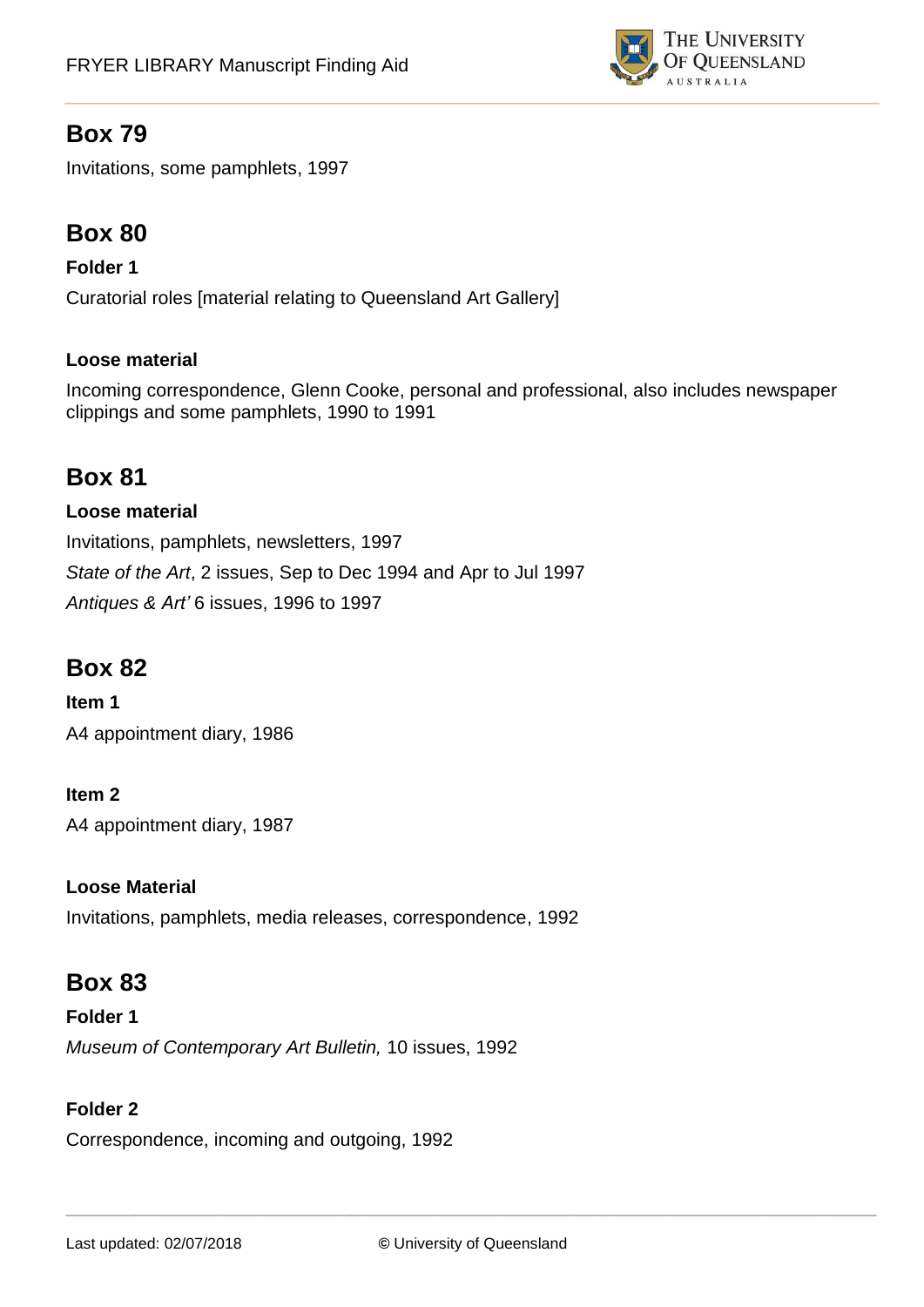

Receipts, 1992

### **Loose material**

Newsletters, invitations, catalogues, pamphlets, newspaper clippings, newsletters, 1992; 1997

## **Box 84**

Invitations, pamphlets, newsletters and some correspondence, 1993

## **Folder 1**

by gallery  $A - C$ 

## **Folder 2**

by gallery  $D - G$ 

### **Folder 3**

by gallery  $H - K$ 

## **Folder 4**

by gallery  $L - M$ 

### **Folder 5**

by gallery  $N - Q$ 

### **Folder 6**

by gallery  $R - S$ 

### **Folder 7**

by gallery  $T - Z$ 

# **Box 85**

### **Loose material**

Exhibition catalogues, newsletters, invitations 1992 to 1993 (predominantly 1993) *"The Brisbane Review"* 1 issue, 1993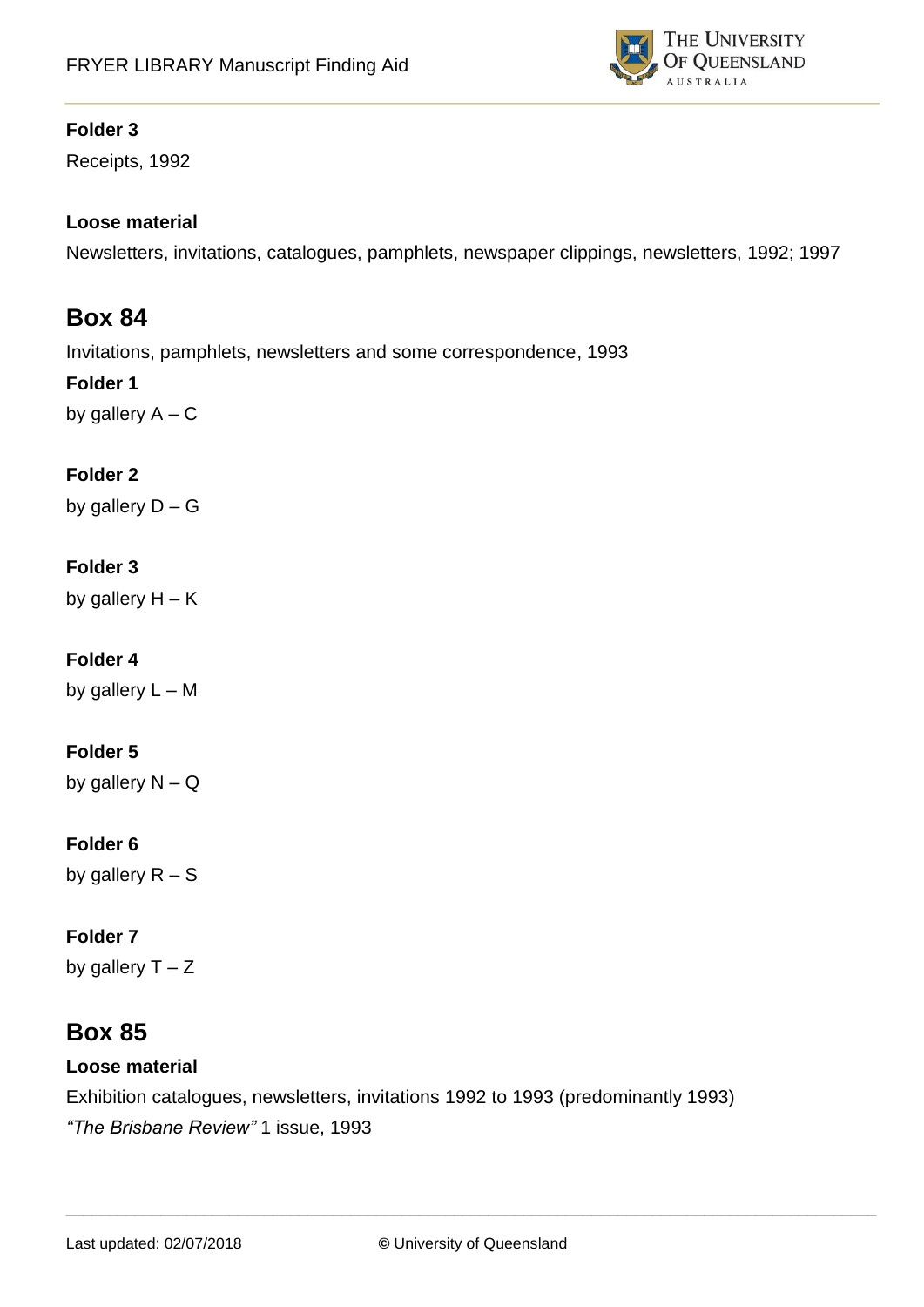

## **Loose material**

Invitations, pamphlets, newsletters, media releases, 1993 to 1995

# **Box 87**

Invitations, pamphlets, newsletters, media releases, 1995 to 1996; 1997 to 1998

# **Box 88**

### **Folder 1**

*National Trust Bulletin Queensland,* 2 issues, Dec 1996 and Aug 1997 National Trust Queensland, 'Annual Report 1995 – 1996' *Craft Australia Bulletin* 1 issue, Apr 1996 Museums Australia: Queensland, *Quarterly Newsletter,* 1 issue, Mar 1994

### **Loose material**

Invitations, catalogues and pamphlets, 1998 to 1999

# **Box 89**

#### **Folder 1**

*Ray Hughes Gallery Newsletter*, 5 issues, Dec 1991; Mar, Jun, Sep, Dec 1992

## **Folder 2**

*Artworkers News*, 2 issues, Apr 1992 and Dec 1991 *Artlines*, 2 issues, Mar to Apr 1998; Apr to May 1998 *Artworker*, 1 issue, 1997 *Arts 21*, Autumn 1998 *West End Neighbourhood News*, 1 issue, Dec 1998 to Jan 1999

### **Folder 3**

3 blank entry forms for art competitions (Wynne, Archibald, Sulman)

### **Loose material**

Invitations and pamphlets 1998 to 1999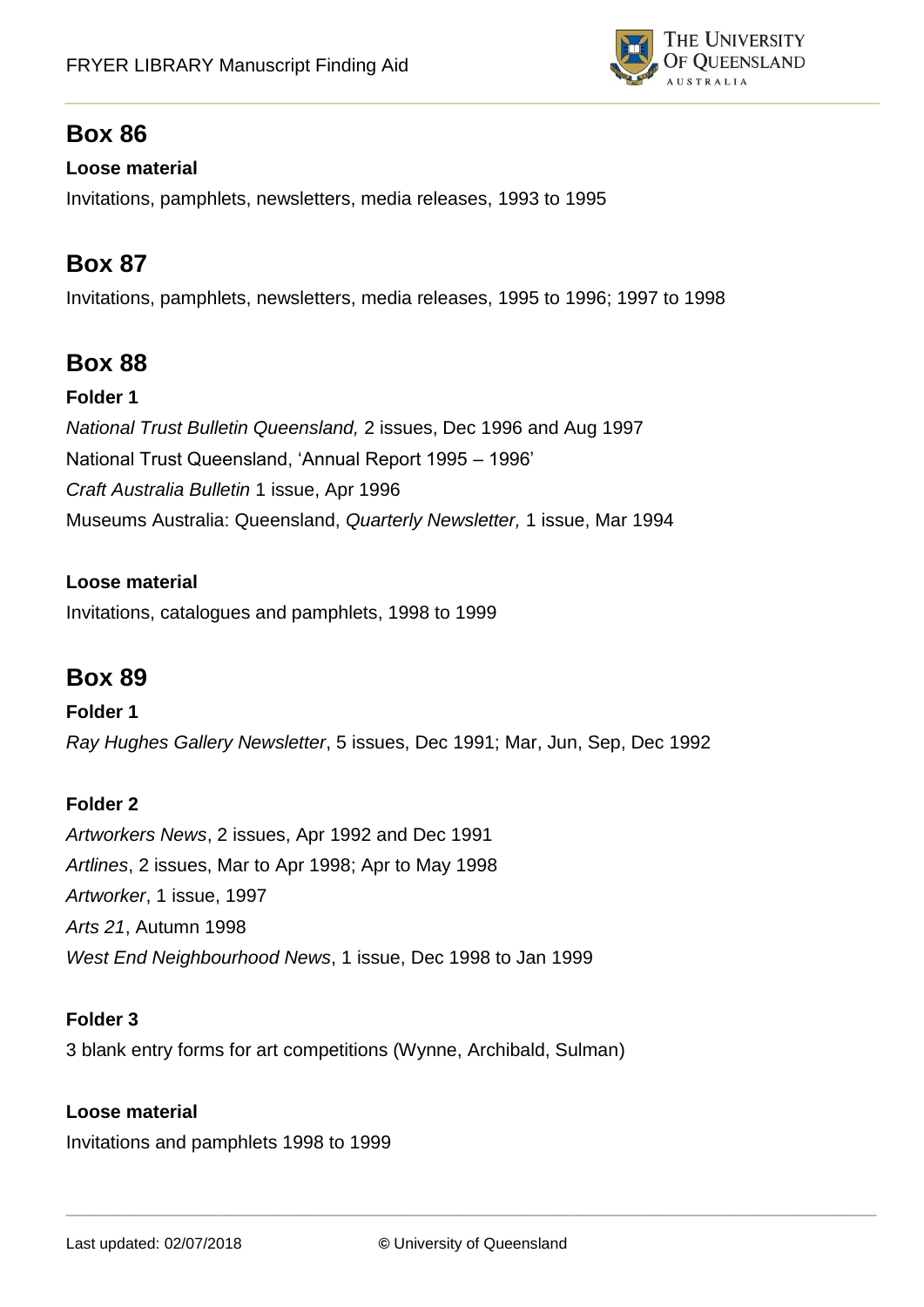

### **Folder 1**

'L J Harvey- The State of His Art and The Art of His State', Queensland Art Gallery, Foreword by Glenn Cooke.

### **Folder 2**

Photocopies of newspaper cuttings from *The Telegraph*, 16 Nov 1940

### **Loose material**

*State Of The Art,* 5 issues, 191 to 1993 *Australian Decorative Arts Survey,* 1994 Invitations and pamphlets, 1992

# **Box 91**

### **Loose material**

Invitations, pamphlets, newsletters, 1994 Pamphlet on the 'Exhibition of Modern Australian Paintings', 15Nov to 3 Dec 1994) *Antiques in New South Wales,* Apr to Aug 1994 *Antiques and Art in Queensland*, Oct to Feb 1995

# **Box 92**

### **Folder 1**

*The Adelaide Review,* 1 issue, Oct 1998 *National Trust Journal: Queensland*, 2 issues, Oct 1997 and Oct 1998 *Artlines*, 3 issues, Jul to Aug, Sep to Oct, Nov to Dec 1998 *Artefact*, 3 issues, Mar, Sep, Dec 1998 *Artforce*, 1 issue, Autumn 1998 **Loose material**  Invitations, catalogues, media releases, newsletters, 1997 to 1998 *Antiques in New South Wales,* 1 issue, Sep to Dec 1998 *Antiques and Art in Queensland,* 1 issue, Nov to Mar 1998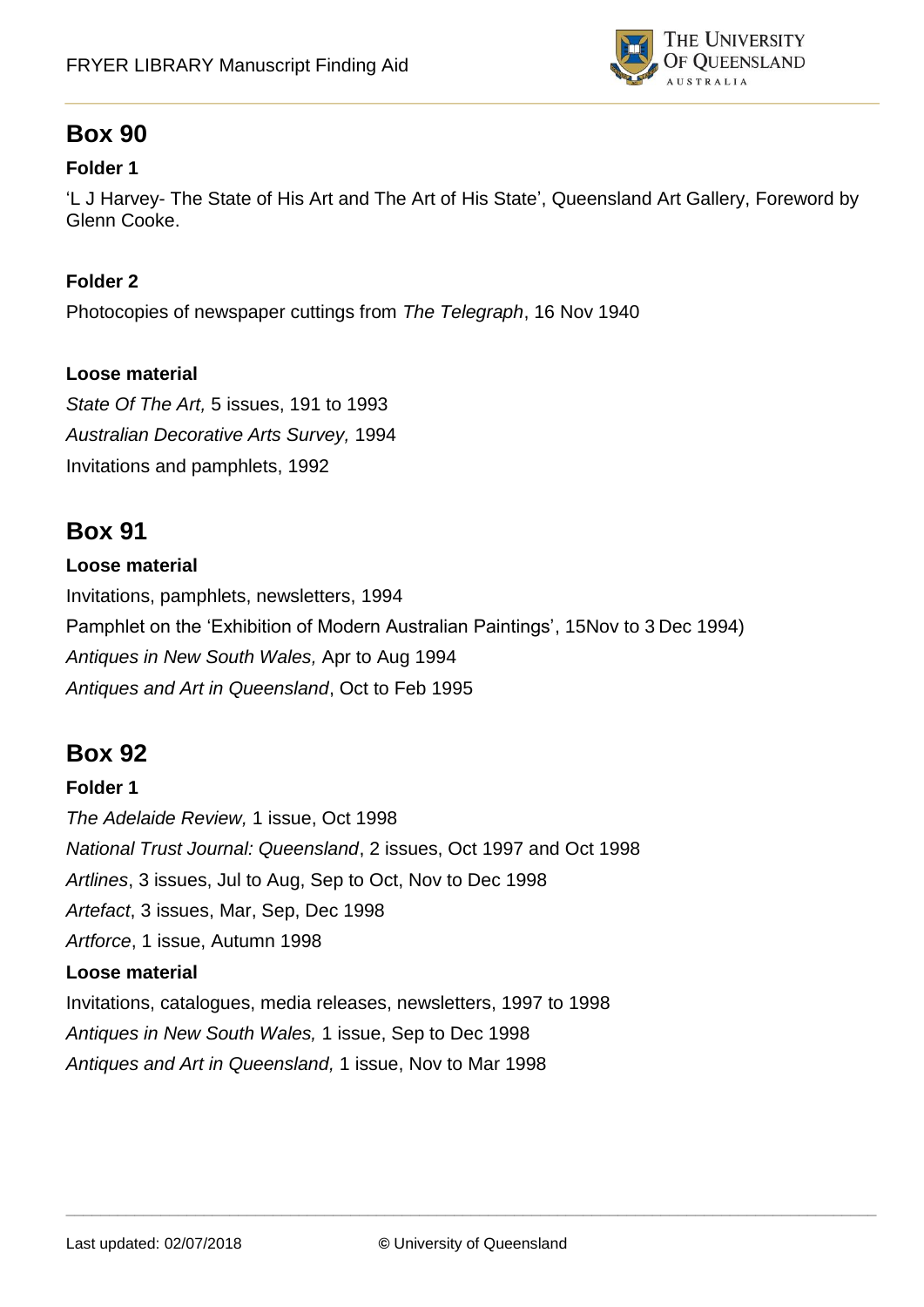

### **Folder 1**

*State of The Arts*, 1 issues, Dec 1998 to Apr 1999 *Artlines*, 3 issues, Mar to Apr 1999, Sep to Oct 1999, Nov to Dec 1999 *The Magazine Auction*, 1 issue, autumn 1998 *Artefact*, 1 issue, Dec 1997 *Artforce*, 1 issue, spring 1997 *Museum National*, 2 issues, May; Nov 1997 *Museum The magazine of the Museum of Victoria*, 1 issues, spring 1998

### **Loose material**

Invitations, programs, catalogues, 1997 to 1999

# **Box 94**

**Item 1**  Poster of 'The Centre Gallery', Official Opening Dec 1986

### **Folder 1**

*Antiques and Art in Victoria,* 1 issue, Nov to Mar 1993 *Antiques and Art in New South Wales,* 1 issue, Aug to Dec 1993 *Craftlink*, 1 issue, Apr 1994

### **Loose material**

Invitations and catalogues, 1993 to 1994; 1999

# **Box 95**

#### **Folder 1**

Minutes from the 'Textile Fibre Forum' Magazine meeting and other correspondence, 1994 **Loose material**  Invitations and catalogues, 1994

# **Box 96**

**Folder 1**  *Craftlink,* 1 issue, Jun 1995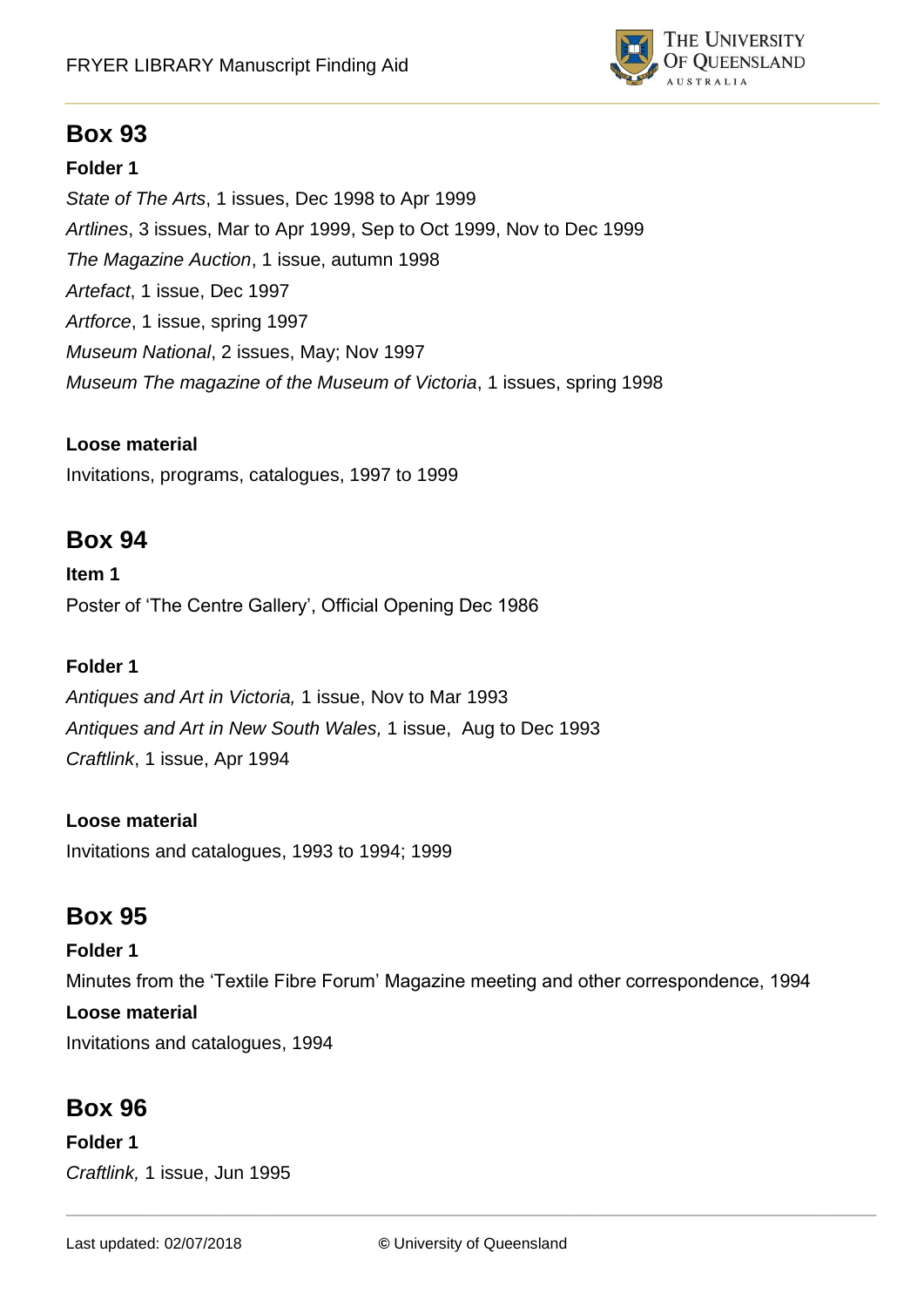

*Queensland Art Gallery Society Newsletter,* 1 issue, Jul 1995

### **Loose material**

Invitations, catalogues, newsletters, 1999 to 2000

# **Box 97**

### **Folder 1**

*Antiques and Art in Queensland*, 2 issues, Feb to Jun 1995 and Jun to Oct 1995 *Brisbane News*, 1 issue, 24 to 30 Jan 2001 *Australian Decoration Arts Survey*, 1994

### **Loose material**

Invitations, newsletters, catalogues, 1995 to 2001

# **Box 98**

#### **Folder 1**

'Pinchas Zukerman', Australian Tour Program, 1985 'The Australian Ballet: 30<sup>th</sup> Anniversary Souvenir Programme', 1990 'Soft Bruiging', Sydney Dance Company, 1990

#### **Loose material**

Invitations, correspondence, posters, pamphlets, catalogues, 2000

# **Box 99**

#### **Folder 1**

Brisbane Central Technical College (CTC), Five Certificates, Painting, Drawing and Design, 1960 to 1962

Notebooks, titled *Amos, Design Central Technical*, c1962

Myer and Women's Weekly Fashion Parade programme, 1962, titled *The first all Australian Fashion Parades presented by the Myer Emporium (Queensland) in conjunction with the Australian Women's Weekly, 18th to 24th August, 1962*. Heavily annotated by Irene Amos with her observations on the clothes shown

Newspaper cuttings relating to Irene Amos, 1965 to 1976

Overseas Travel, Papua New Guinea, Rabaul Art Society, correspondence, extending an invitation to Irene Amos, 11 Apr 1968, ephemera relating to visit to Papua and New Guinea, including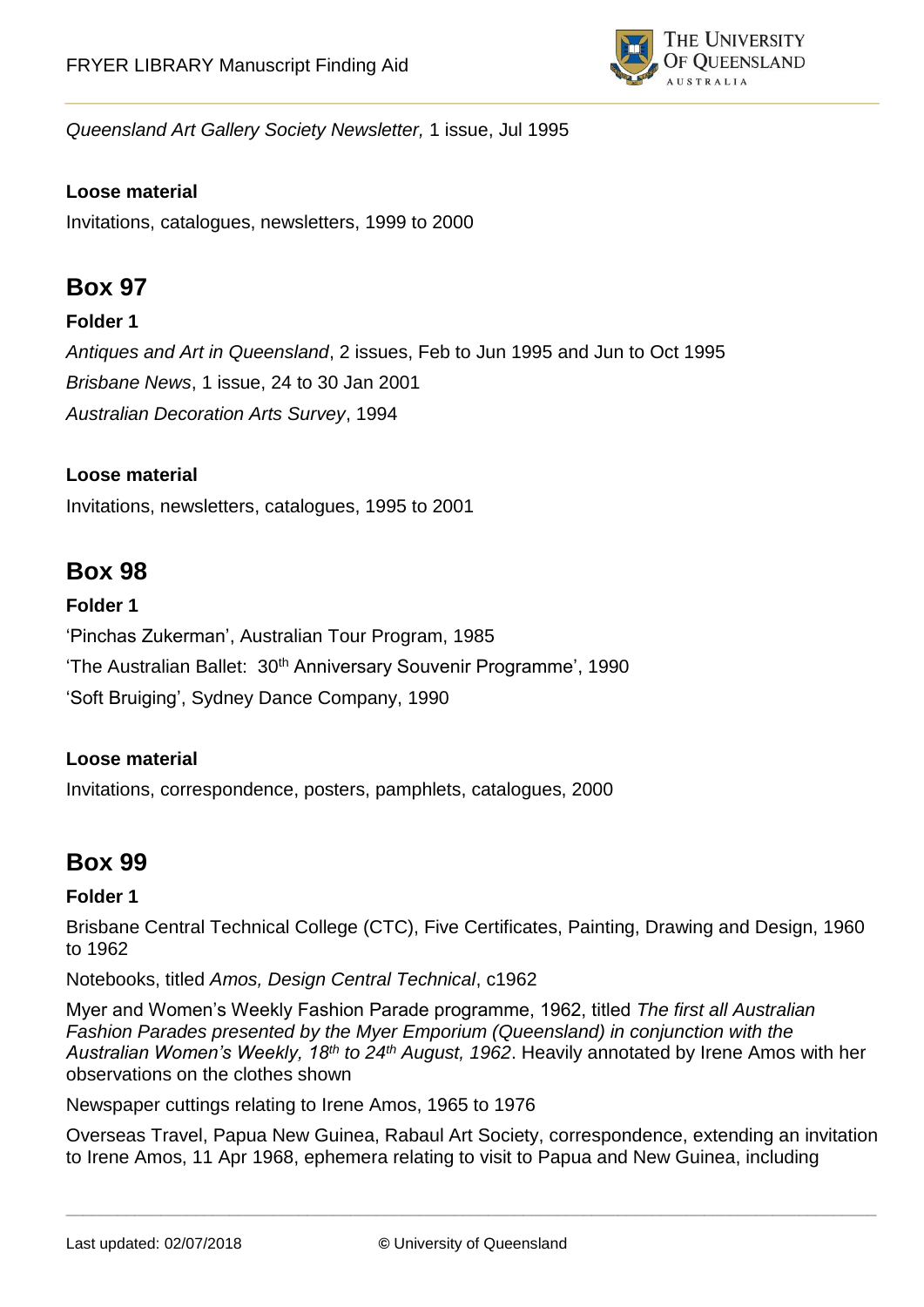

Graeme J Ross exhibition catalogue, receipts and a copy of *Our News*, vol. 10, no. 10, 30 May 1968

Art Prizes, flyers and entry forms, 1969 to 1982

*Women's Weekly* Feature, Nine photographs of Irene Amos wearing clothes acquired during an overseas trip [with] *Women's Weekly*, 25 Apr 1973. Pages 28 to 29 with an article by Jean Bruce titled *From batik to burka. A world in her wardrobe*, on the dresses and garments acquired by Irene Amos on her 18-month around the world trip with her husband Aubrey Amos in 1971 and 1972.

Observation Test of gallery visit, Apr 1973, Drawings by Mrs I. Amos at Reid Gallery. Tutors: R. Mountcastle and B. Hatch

Photocopy of a poem titled *Ode to Irene* signed Josephine. Possibly by Josephine Ulrick of Art Galleries Schubert, Gold Coast

### **Folder 2**

Queensland theatre ephemera, programs and tickets, c1960 to c1990

Includes:

Royal Performance of the Queensland Theatre Company of *A Rum Do,* SGIO Theatre, 13 Apr 1970

Opening of *The Function Room* restaurant at the Queensland Cultural Centre, 1 Oct 1981, with accompanying letter

#### **Folder 3**

Irene Amos Exhibitions, catalogues, price lists, statements, 1966 to 1974, including:

Kennigo Street Gallery, catalogue, 3 to 21 Apr 1966

Kennigo Gallery, catalogue, 15 Sep to 5 Oct 1967

Tia Gallery, joint Amos & Hatch exhibition, catalogue and invitation, 21 Sep to 18 Oct 1968

The Gill Art Gallery, Armidale, invitation, 8 to 23 Jan 1969

Tia Galleries, joint Amos, Hatch & Mountcastle exhibition, catalogue, 27 Jul to 15 Aug 1969

Design arts centre, catalogue and invitations, 21 Sep to 10 Oct 1969

Manyung Gallery, catalogue, 2 to 16 May 1970

Munster Arms Gallery, catalogue, 3 to 16 Sep 1970

Barefoot Art Gallery, catalogue, 26 Sep to 9 Oct 1970

Tia Galleries, catalogue, 31 Mar to 13 Apr 1973

Reid Gallery, catalogue, 8 to 27 Apr 1973

Reid Gallery, invitation, 21 Apr to 17 May 1974

Design arts centre, catalogue, 4 to 23 May 1974

Penelec-Bowman Gallery, Doane Hall, Allegheny College, Meadville, PA, USA, Pees Collection, catalogues, [no date]

Royal Queensland Art Society (RQAS), brochure and invoice, 1973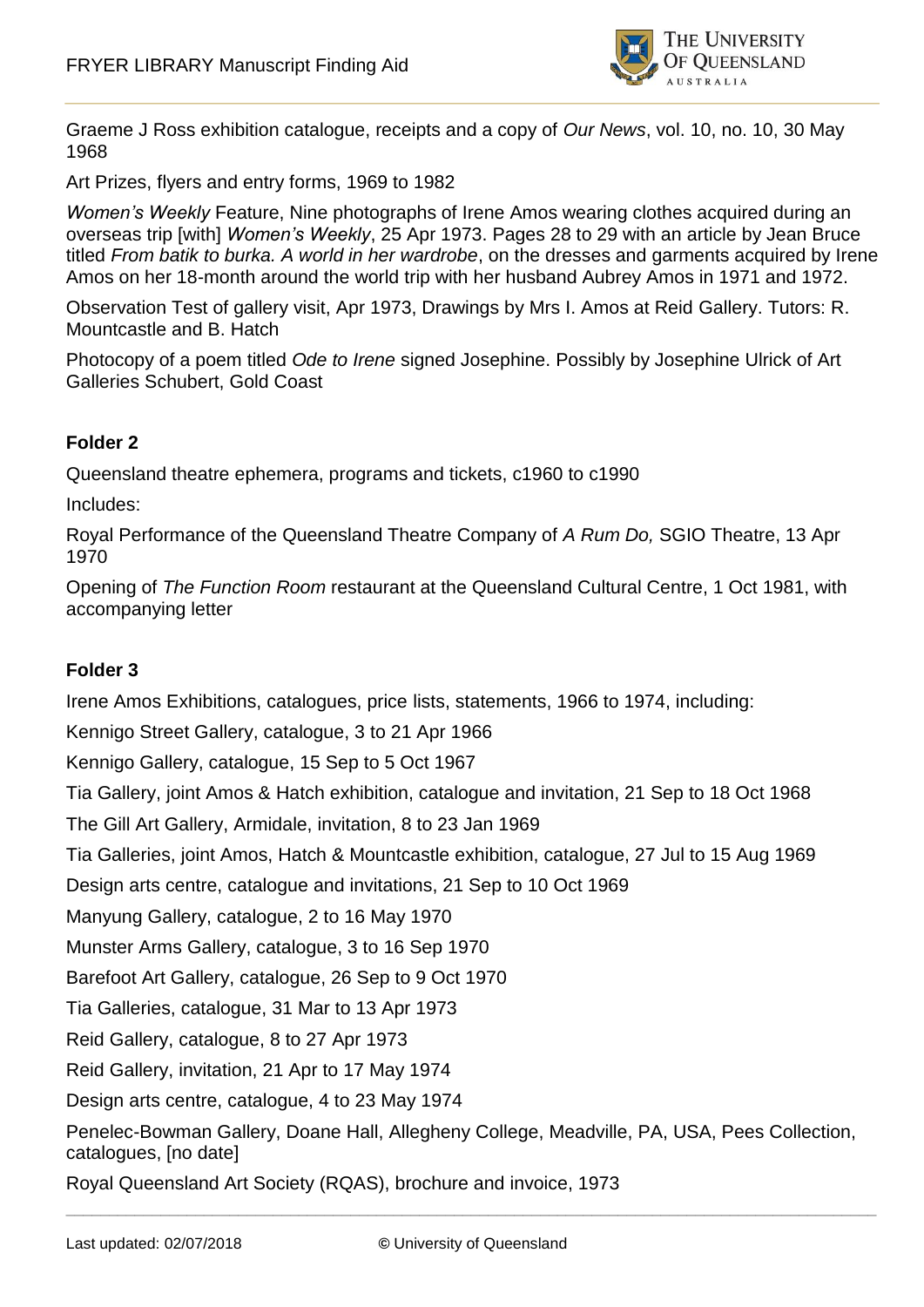

Armidale Summer School, booklets, brochures, list of tutors, campus information, correspondence, manuscript notes and program information, 1968 to 1970

### **Folder 5**

Greetings cards, correspondence and invitations, 1970 to 1979

### **Folder 6**

Greetings cards, correspondence and invitations, 1970 to 1979

# **Box 100**

#### **Folder 1**

Greetings cards, correspondence and invitations, 1970 to 1979

#### **Folder 2**

Irene Amos Exhibitions, catalogues and price lists, statements, 1975 to 1987, including

Solander Gallery, catalogue information, mailing list and correspondence, 1975 to 1985

Armidale City Council Gallery, catalogue, 8 to 10 Jan 1979

The Verlie Just Town Gallery, catalogue of paintings, receipts and brochures, 28 May to 18 Jun, 1979

Tia Galleries, flyers, catalogue of drawings, manuscript notes and receipts, 19 Oct to 6 Nov 1980 Martin Gallery, Townsville, list of paintings, 26 Sep 1983

The Verlie Just Town Gallery, Irene Amos exhibitions, catalogues and price lists, statements, 1981 to 1987

#### **Folder 3**

Irene Amos Exhibitions, catalogues and price lists, statements, 1974 to 1979, including Martin Gallery, Townsville, catalogues, 21 Apr to 17 May 1974 Manyung Gallery, Melbourne, catalogues, 26 May to 7 Jun 1974 Tia Galleries, Toowoomba, invitations and catalogue, 7 to 21 Jun 1975 Armidale City Art Gallery, invitation and catalogue, 5 to 25 Jul 1975 Canberra Gallery, catalogue, receipt, correspondence and flyers, 17 Oct 1975 New England Heritage, catalogue, 1 to 8 May 1976 Phillip Bacon Galleries, catalogue and statement, 26 Sep 1976 Martin Gallery, Townsville, catalogue, 2 Jun 1978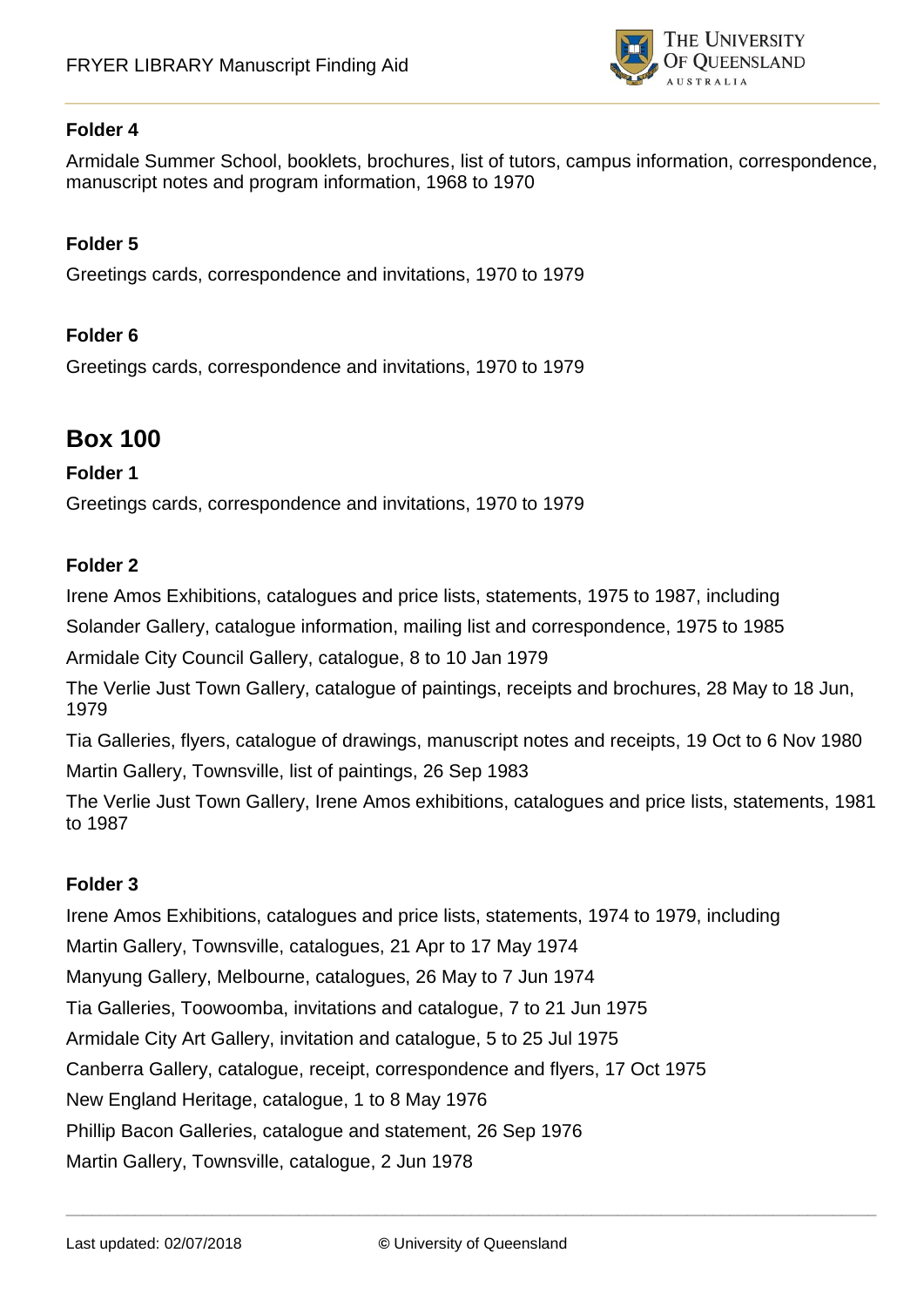

Armidale City Council Gallery, catalogue, receipts, photograph and negatives, 8 to 25 Jan 1979 Cabana Beach *Irene Amos Pencil Drawings* A4 poster, 197?

#### **Folder 4**

Overseas Travel, World tour, 1971 to 1972, Penn Tours *The Marco Polo Route*, itinerary, souvenir booklet, travel documents, 1970 to 1972

### **Folder 5**

Overseas Travel, World tour, ephemera, newspaper cuttings, ticket stubs, 1971 to 1972

### **Folder 6**

Overseas Travel, World tour, correspondence, two photographs,1971 to 1972,

#### **Folder 7**

Overseas Travel, South Africa, airline tickets, 1976

Overseas Travel, QANTAS Bali Artists Adventure School, flyers, travel documents, receipts, itinerary, 1979

Travel, Red Centre Art Safari, correspondence, Toowoomba art centre newsletter, 29 Jul, 1980, souvenir booklets, 1980

Queensland Art Gallery Trustees, correspondence, 1983 to 1984

#### **Folder 8**

Queensland Arts Council, Vacation schools, brochures, flyers, information booklets, correspondence, information sheets, 1973 to 1978

#### **Folder 9**

Gallery posters, proofs folder, 1977 to 1979

# **Box 101**

#### **Folder 1**

Overseas Travel, *Australians Studying abroad*, Wandana Travel Pty Ltd, *Art in America Study Tour*, tour undertaken together with John Rigby, programs, correspondence, travel documents, photographs, Jan 1981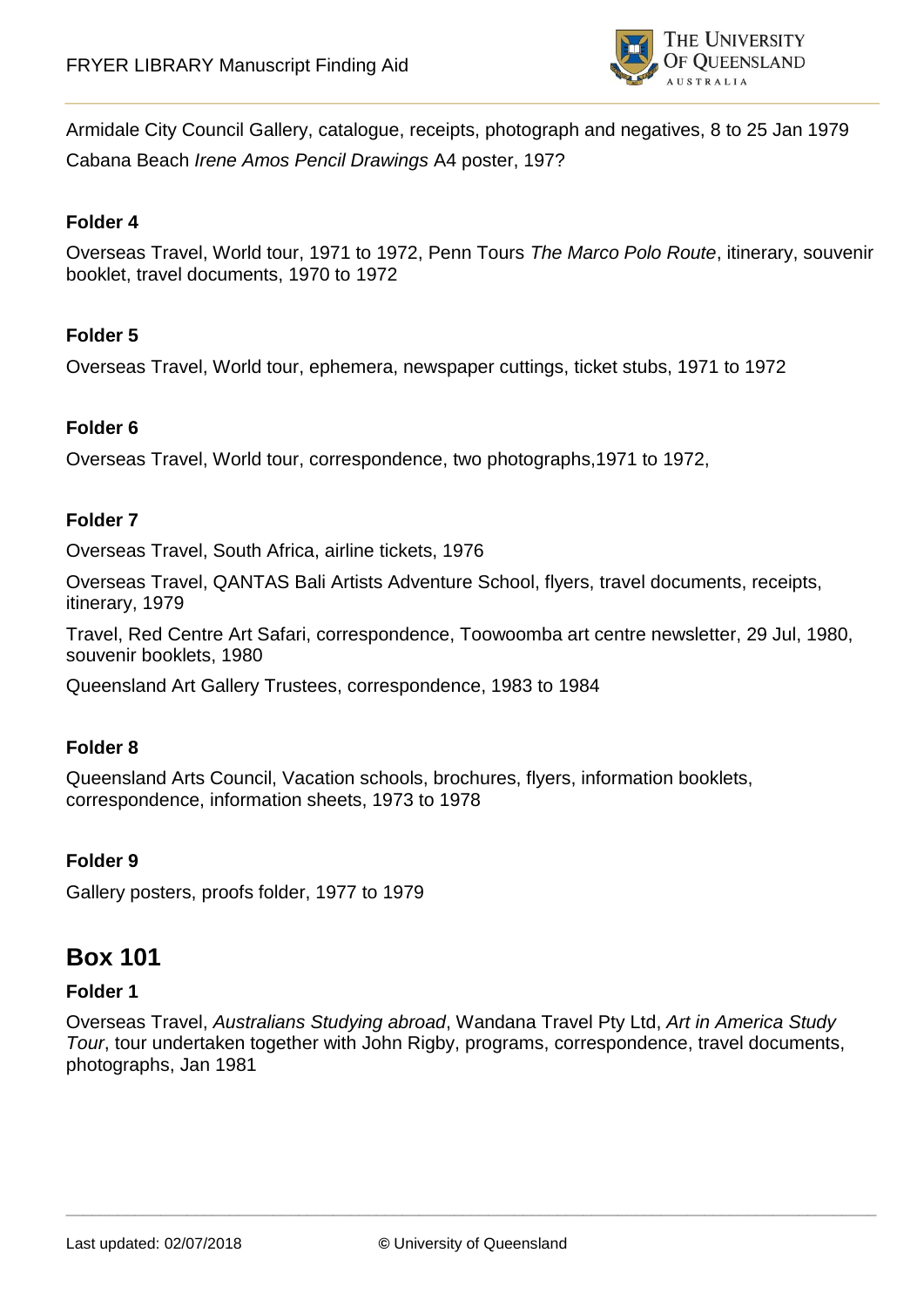

Overseas Travel, Europe and Japan (Paris, Florence, Frankfurt, London and Tokyo). Travel diary, travel documents, receipts, luggage tags, correspondence, ticket stubs, cards, 1 Oct to 27 Nov 1983

#### **Folder 3**

Inaugural Wollongong Summer School, photograph, 1982

*Sunday Mail,* 'Irene's hard work pays off', photocopy of newspaper article, 26 Jun 1983

Michael Richards, reference, 29 May 1985

*Sunday Mail*, 'Amos picks a visual wallop', Kate Collins, copy of newspaper article, 7 Jul 1985

ABC script by David Seibert, 'on focus' with Blair Edmonds, 11 Jul 1985

*Australian Artist*, 'Combining creative abstract thought with the spiritual in art' Nov 1985

University of Wollongong School of Creative Arts, Metaphysics of bio-morphic abstraction', 2 copies of catalogue, both annotated, 3 to 21 Mar 1986

#### **Folder 4**

*The New Englander,* 'About New England, official opening of art exhibition', newspaper cutting, 27 May 1986

*Moments in Queensland contemporary art,* Queensland Art Gallery, brochure and *What's on*, Queensland Art Gallery, leaflets, 31 Jul to 7 Sep 1986

*The Courier Mail,* 'A master of her own design', copy of newspaper article, 28 Oct 1986

*Illawarra Mercury,* 'Uni honours jolly good fellows', newspaper cutting, copies of article and graduation ceremony sheet, 1 Nov 1986

*Gold Coast Bulletin,* advertisement, 10 Jan 1987

Seven Queensland women artists of distinction, Women in the arts festival, biographical information, 7 to 13 Mar 1987

Noosa Regional Gallery, dealers' choice, catalogue, 8 to 29 Mar 1987

#### **Folder 5**

Royal Queensland Art Society (RQAS), correspondence and photographs, 22 May 1987

Royal Queensland Art Society (RQAS), catalogue, newsletter, newspaper cutting and correspondence, 13 May to 3 Jun 1987

The Verlie Just Town Gallery, Irene Amos solo exhibition, flyer, 1 to 28 Jun 1987

*The Sunday Mail*, 'body language art', newspaper cutting, copy of article and flyer

Seven Queensland women artists of distinction, Queensland College of Art (QCA) Gallery, catalogue and flyer, Jun 1987

*The Courier Mail, The surgical touch,* newspaper cutting and copy of article, 8 Jun 1987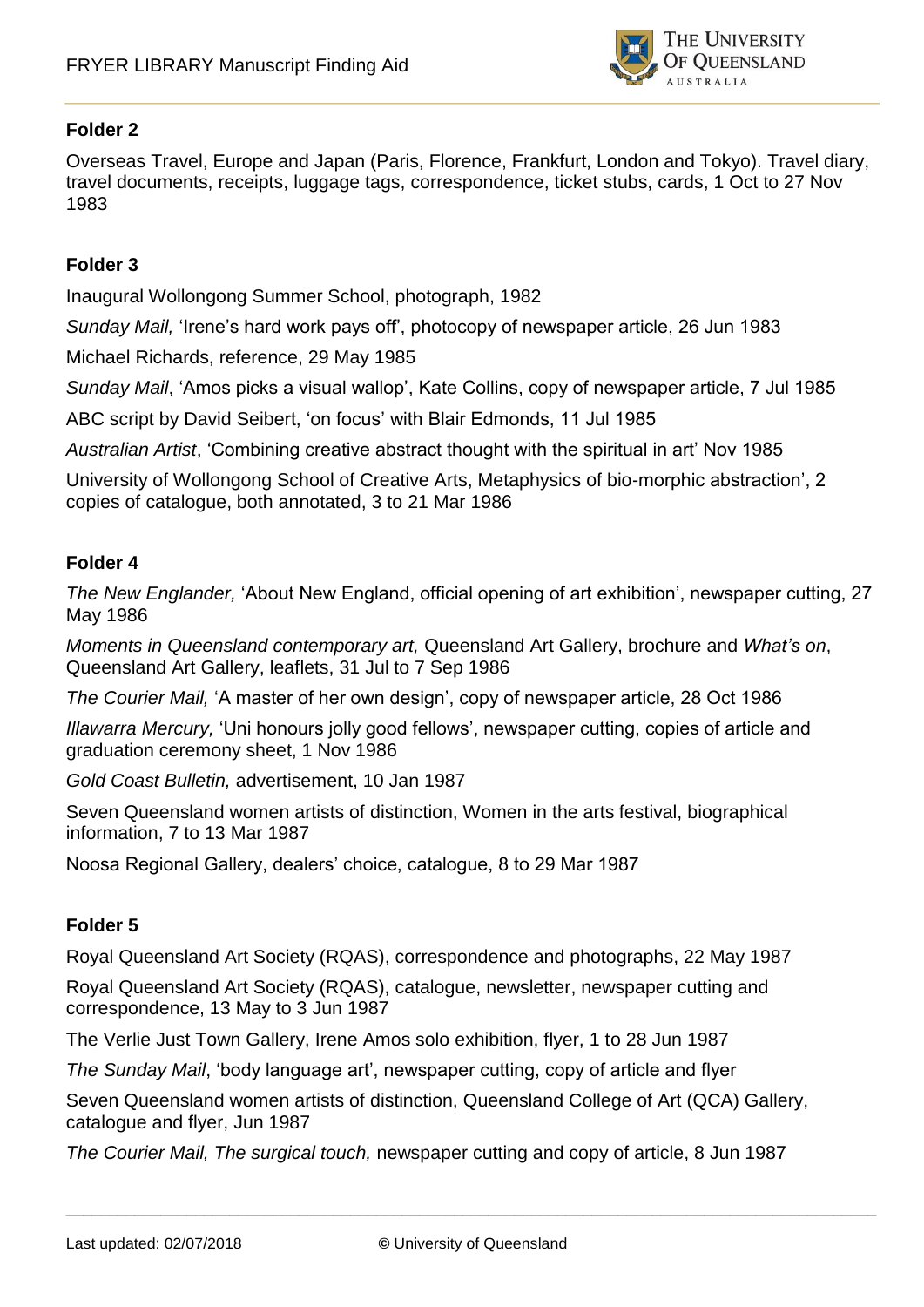

*The Courier Mail*, *Colour at* Queensland College of Art (QCA) *show*, newspaper cutting and copy of article and Downlands college art exhibition, group exhibition, flyer, 3 Jul 1997 and 29 to 30 Jul 1987

Suncorp Biennial Art Award, Group exhibition, certificate and list of works, Aug 1987 Gold Coast Centre Gallery, Gold Coast City Art Prize, Group exhibition, catalogue, 12 Sep 1987

## **Folder 6**

*The Gold Coast Bulletin*, newspaper cuttings and copy of newspaper article, 19 Sep 1987

*The Gold Coast Bulletin*, newspaper cuttings and copy of newspaper article, 23 Sep 1987 *The Sunday Mail*, newspaper cuttings and copy of newspaper article, 27 Sep 1987 *The Telegraph*, newspaper cuttings and copy of newspaper article, 7 Sep 1987 *The Gold Coast Bulletin*, newspaper cuttings and copy of newspaper article, 17 Sep 1987 *The Gold Coast Bulletin*, newspaper cuttings and copy of newspaper article, 1 Aug 1987 Art Galleries Schubert, opening speech by Michel Sourgnes, Sep 1987 Photograph taken by Leonard Brown and annotated envelope 1987 *The Courier Mail,* newspaper cutting, Oct 1987 Correspondence, 1981 to 1988 *Daily Sun*, newspaper cuttings, 20 Nov 1987 Photographs, 1987 or 1988 *The Gold Coast Bulletin,* copy of newspaper article, 26 Dec 1987 and *The Courier Mail*, newspaper cutting, 18 Jan 1988 Photographs, 1988

## **Folder 7**

Queensland Art Gallery (QAG) workshop, newspaper cuttings, Mar & Apr 1988 *Gold Coast Bulletin*, newspaper cutting, 2 Mar 1988 and *The Courier Mail*, newspaper cutting, 9 Apr 1988 *The Courier Mail*, newspaper cutting, 26 Apr 1988 TSS art festival of St Alban, Group exhibition 'Oration', catalogue, newspaper cutting and copy of newspaper article Gallerie New Art, Group exhibition, 'Spirit of the times', flyer, Mar to May 1988 Group exhibition, Aberdare bicentennial art prize, catalogue, Jul 1988 Group exhibition, 8 x 8 in 88 Uni of Wollongong, flyer, 8 Aug 1988 Penrith Group exhibition, Desiderius Orban & selected students, flyer and letter, Aug to Oct 1988 *The Sun*, newspaper cutting, 25 Oct 1988 and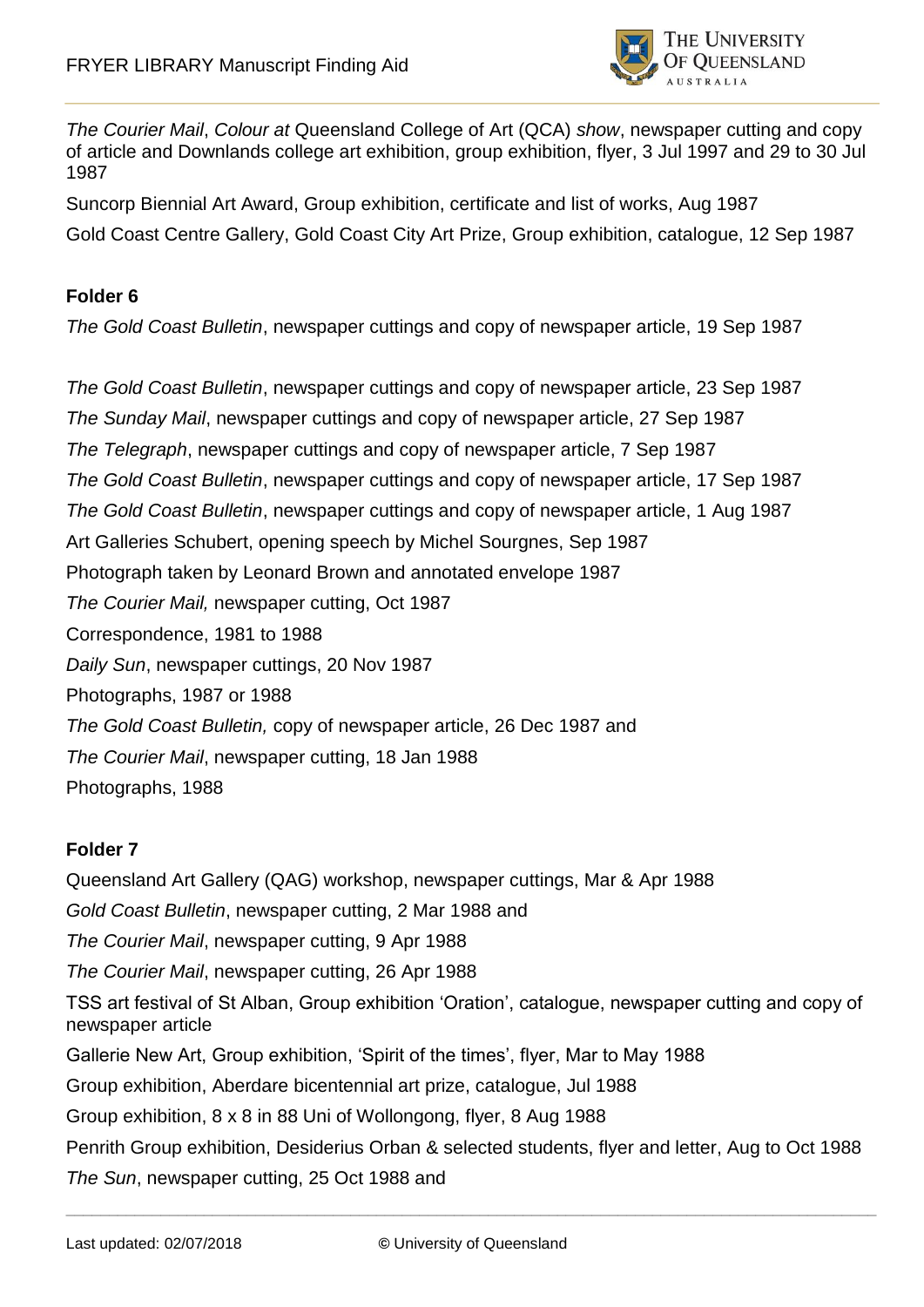

*The Gold Coast Bulletin*, newspaper cutting, 1988

Photographs, 1988

Gold Coast Centre Gallery, National Women's Art Award, catalogue, newspaper cutting and copy of news article, 1988

St Margaret's Anglican girls school, Guest speaker, program, 17 Nov 1998

Ipswich TAFE, Youth in art, Tutor, report, 1988

*Sunday Mail* magazine, colour feature 'My favorite room' conversation with the artist's friends, newspaper cuttings and copies of articles, 4 Dec 1988

### **Folder 8**

Exhibition catalogues (other artists), 1967 to 1984, Desiderius Orban, 1979, Brett Whiteley, 1981 and no date, Andrew Sibley, c1973, Robert Klippel, 1983, Joy Hutton, no date

Exhibition invitations, Sam Fulbrook, 1984, John Rigby, 1967

## **Box 102**

### **Folder 1**

Queensland College of Art (QCA), correspondence relating to new course in Diploma of arts, brochures, manuscript notes and reports, 1983 to 1984

## **Folder 2**

University of Wollongong, School of Creative Arts, records relating to studies and work, 1983 to 1986

Includes correspondence, flyers, invoices, newspaper cutting, notices, exhibition catalogues, concert programs, photographs

#### **Folder 3**

University of Wollongong School of Creative Arts, Artist in residence, Correspondence, class list, photographs, c1988

Illawara Performing Arts Centre, gala opening, festival souvenir program, 7 Mar 1988 to 12 Mar 1988

'The art of lunch', manuscript notes and poster,1988

Royal Queensland Art Society (RQAS) seminars, manuscript notes, c1985

#### **Folder 4**

Ephemera and receipts relating to exhibitions visited and works of art purchased by Irene Amos Robert Morris and Billy Jones, newspaper cutting, invoice and postcard, 1985 to 1993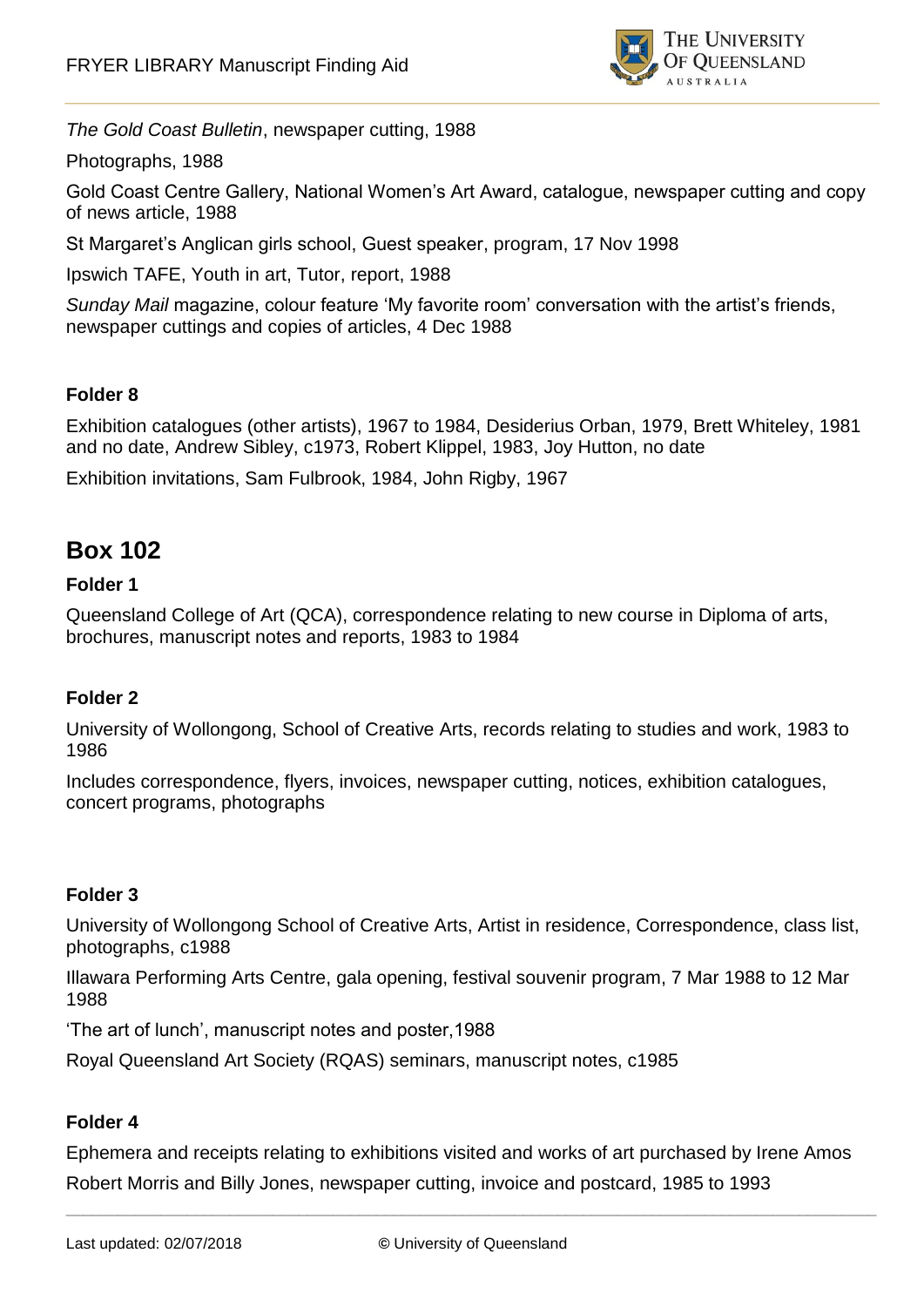

Michael Milburn Galleries, catalogues, brochures and valuation, 1985 John Peart, biographical notes Spring Hill Gallery, notes and brochure The Verlie Just Town Gallery, receipt, 17 Apr 1978 Phillip Bacon Galleries, brochure and receipt, 22Feb 1980 Works on paper, catalogue and poster Etchings by Fred Williams, catalogue School of creative arts, program and catalogue, 1985 Frank de Silva, invitations and flyer Roz Macallan Gallery, receipt, invitation and catalogue, 1987 Cole & Kerswell, newspaper cutting and catalogues, 1988 Estelle Cotsell, biographical information and photograph Vita Endelmanis, flyer and catalogue Sam Fullbrook, Philip Bacon Galleries, page from catalogue? Robert Grieve, catalogue

James Gleeson, newspaper cutting, catalogue, valuation, correspondence and receipt, 1988 to 1989

## **Folder 5**

Manuscript and typescript notes on art and art theory, c1985

#### **Folder 6**

Queensland College of Art (QCA), records relating to Curatorship elective *The Irene Amos Collection,* Student research, 1987

Anneke Silver, slide, manuscript notes and biographical information

Madonna Staunton, short manuscript biography

Luis Vivas, biographical information and correspondence, 1978 to 1986

Tom Wells, biographical information, 1 slide and manuscript notes

Artist Research, lists of names of artists?

Correspondence with Craig Douglas, Director, Queensland College of Art (QCA), relating to Irene Amos Collection Catalogue, 1986

#### **Folder 7**

Queensland College of Art (QCA), records relating to Curatorship elective *The Irene Amos Collection,* Student research, 1987

Peter Shepherd, catalogue, correspondence and biographical information, 1987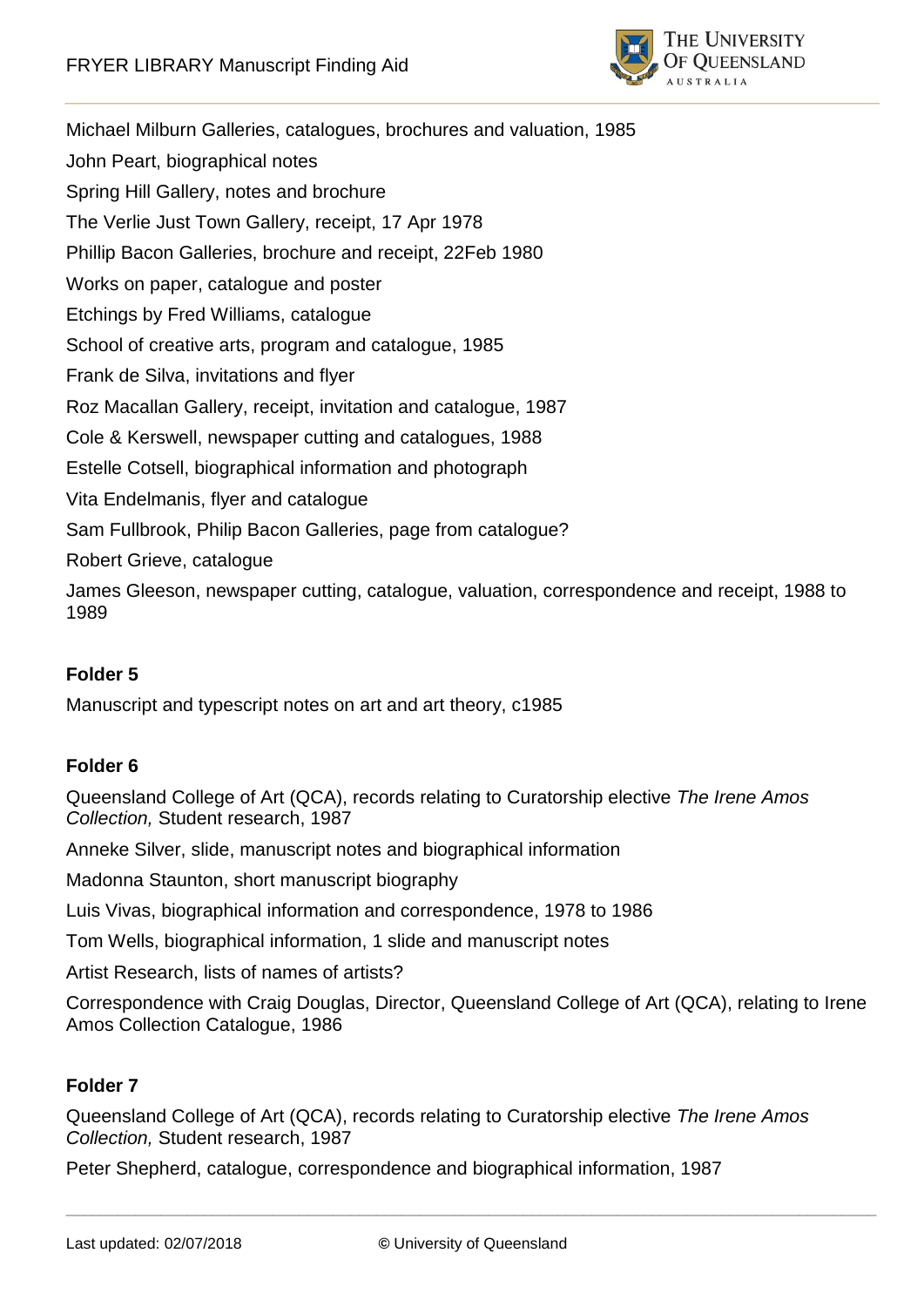

Doug Croston, correspondence, and manuscript notes

Bob Cunningham, correspondence and notes

Lawrence Davis, biographical information and manuscript notes

Correspondence, lists of artists, manuscript notes and assignment cover sheets, 1987

# **Box 103**

## **Folder 1**

Queensland College of Art (QCA) records relating to Curatorship elective *The Irene Amos Collection,* Student research, 1987

Hutton, Judith, photographs

Joy Schoenheimer, correspondence, CV

Andrew Sibley: manuscript notes, correspondence, biographical information,

Irene Amos, artist catalogue and receipts

#### **Folder 2**

Queensland College of Art (QCA) records relating to Curatorship elective *The Irene Amos Collection*

Catalogue, c1987

#### **Folder 3**

Queensland College of Art (QCA), correspondence, manuscript notes, receipts and handbook, 1986 to 1990

#### **Folder 4**

Irene Amos Exhibition records, sales catalogues, correspondence, 1986 to 1993

The Gallery Image, Armidale NSW, catalogue, 25 May 1986

University of Wollongong School of Creative Arts, catalogue (sales copy) and receipt, 1987

The Verlie Just Town Gallery, *Oil paintings v drawings*, catalogues, receipts, correspondence and greetings cards, 1987

Schubert Galleries, Gold Coast, catalogues, receipts and correspondence, 18 Sep 1987

The Verlie Just Town Gallery, Solo exhibition 'Preserves', receipts, 1993

#### **Folder 5**

Exhibition records, sales catalogues, 1993 to 2000

Art Galleries Schubert, Marina Mirage, Sea World, receipts and invoices, 1991 to 1999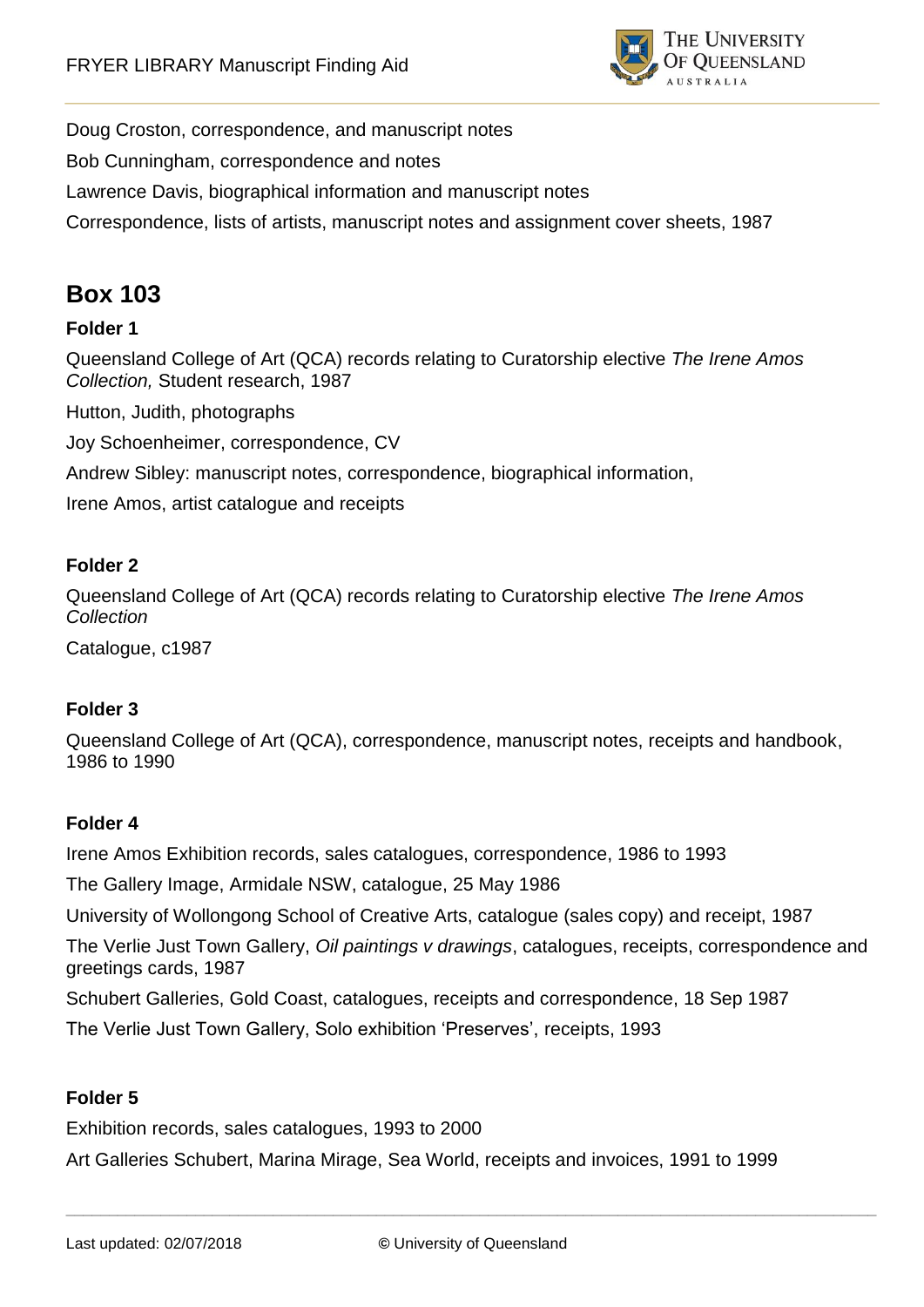

The Verlie Just Town Gallery, 'Preserves', solo exhibition, catalogue, receipts, 12 Sep to 1 Oct 1993

Toowoomba Regional Art Gallery, McGregor and City Council, invoices and receipts, 1994 to 1997

Invoices and receipts, 1994 to 2000

The Verlie Just Town Gallery, catalogue, manuscript notes and invoices, 1997 to 1998

The Verlie Just Town Gallery, 'Memory Fragments', manuscript notes, media release, invoices, correspondence and brochures, 1999

### **Folder 6**

Ephemera and receipts relating to exhibitions visited and works of art purchased by Irene Amos

### **Folder 7**

Queensland College of Art, Irene Amos Collection Catalogue, correspondence, 1985 to 1987

Includes a one page speech note document with thoughts on her personal life and her collection of works of art

## **Box 104**

### **Folder 1**

Camp Creative Grafton workshop, Photographs, 1989

Queensland Art Gallery (QAG), Making of *Revelation*, Photographs, 1989

## **Folder 2**

'Working from inside out', *The Courier Mail*, newspaper cutting, 14 Jan 1989

Queensland Art Gallery (QAG) visiting artist program, Dec 1988 to Feb 1989 and newspaper cuttings, Dec 1988

Queensland Art Gallery (QAG), Verlie Just, Photographs, 26 Jun 1989

'Here and there', Ken Lord, *Sunday Mail*, newspaper cutting, 9 Jul 1989

#### **Folder 3**

Joint exhibition with Ada Richardson and Charles Ludlow, Hoisser Art Galleries, Opener, program, photographs, Jul 1989

Clayfield College, Arts and Crafts show, Opening program and correspondence, 18 Aug 1989

Laurie Paul's studio, photographs, 9 Aug 1989

Royal Queensland Art Society (RQAS), photographs, Jul 1989

'Revelation' Printing, catalogue poster, John Sands, sponsor, Warren Letters, General Manager, photographs, Aug 1989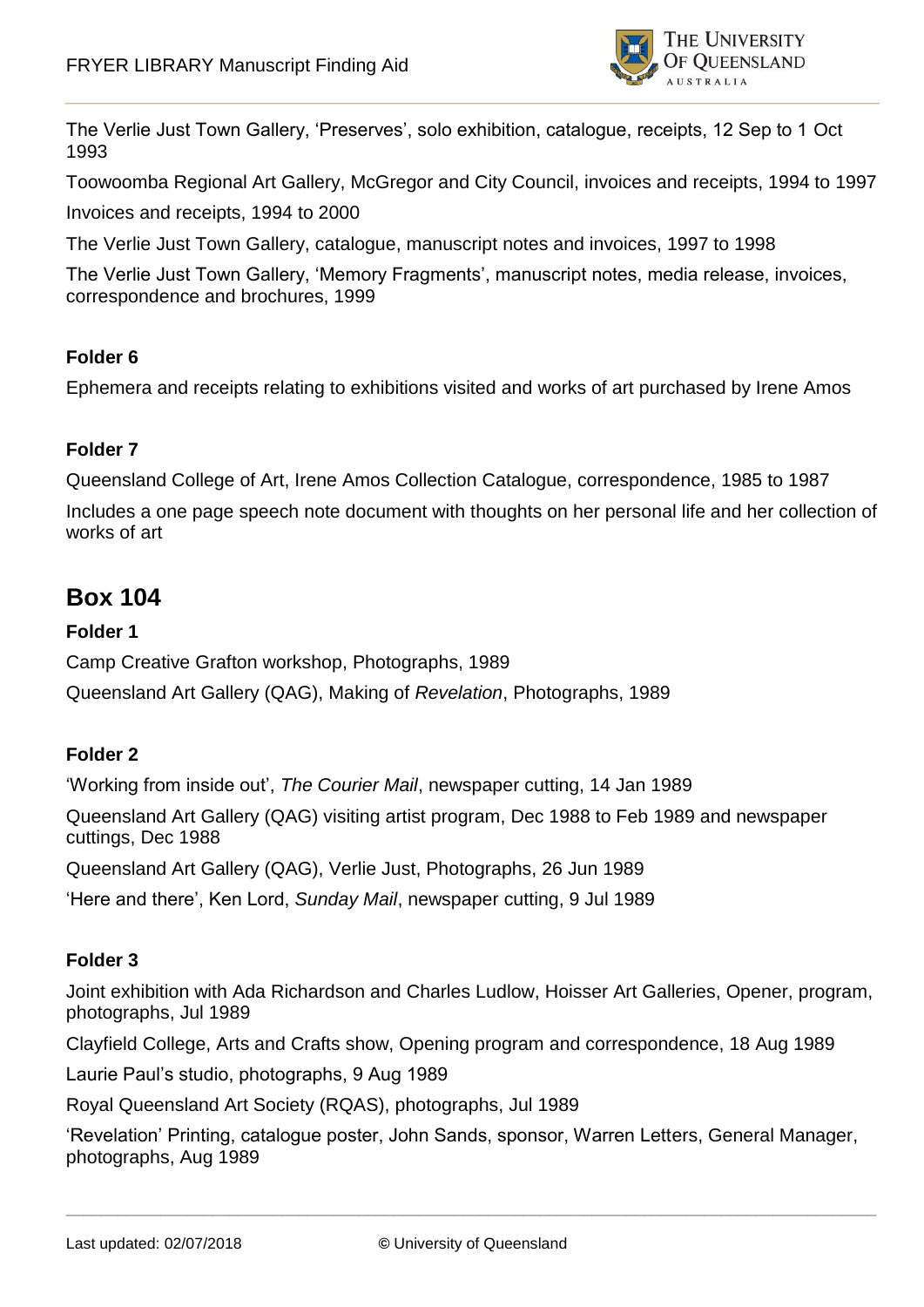

Queensland College of Art (QCA) exhibition *Amos*, catalogue and invitations, newspaper cuttings, 4–29 Sep 1989

#### **Folder 4**

54 photographs, Exhibition of *Revelation,* 1989

QCA solo exhibition, Queensland College of Art (QCA) Gallery, press release, 4 to 29 Sep 1989 and

*Eyeline Magazine*, advertisement, winter 1989, Lunchbox lecture, flyers and correspondence, 1989

Fellow of the Royal Society of Aartists (FRSA), London, copy of certificate, 9 Oct 1989

#### **Folder 5**

*Museum of contemporary art review, copy of article from,* no 26, 1989

Brisbane Institute of Art (BIA) inaugural exhibition diploma group, Opener AMP gallery, invitation and photograph, 17 Oct 1989

Women of the year luncheon, photograph, 30 Oct 1989

Crafts Council of Queensland, REMM centre opening, *Objects for interiors*, group exhibition for, catalogue, 21 Oct to 7 Nov 1989

#### **Folder 6**

Correspondence, Indiana State University, Apr 1989 Queensland Art Gallery Society (QAGS) musical evening, 14 photographs, 1989 David Seibert, solo exhibition 'XII years down the line', 8 photographs, 1989 Artist's social party, Currumbin residence, 7 photographs, 1989 or 1990 Sheraton Hotel, Noosa, Mural installation, 6 photographs and newspaper cutting, 19 Dec 1989 Nino Tucci Gallery, Gympie, Tutor newspaper cuttings, 17 Oct 1989 Widgee art society, Gympie, Workshop, photographs, 11 to 12 Nov 1989

#### **Folder 7**

Newspaper cuttings, 1979 to 1985 Downlands art exhibition 1989, resumes Downlands art exhibition, catalogue, 1990, 1991 Youth in art, Ipswich, correspondence and papers, 1989 to 1990 Miscellaneous correspondence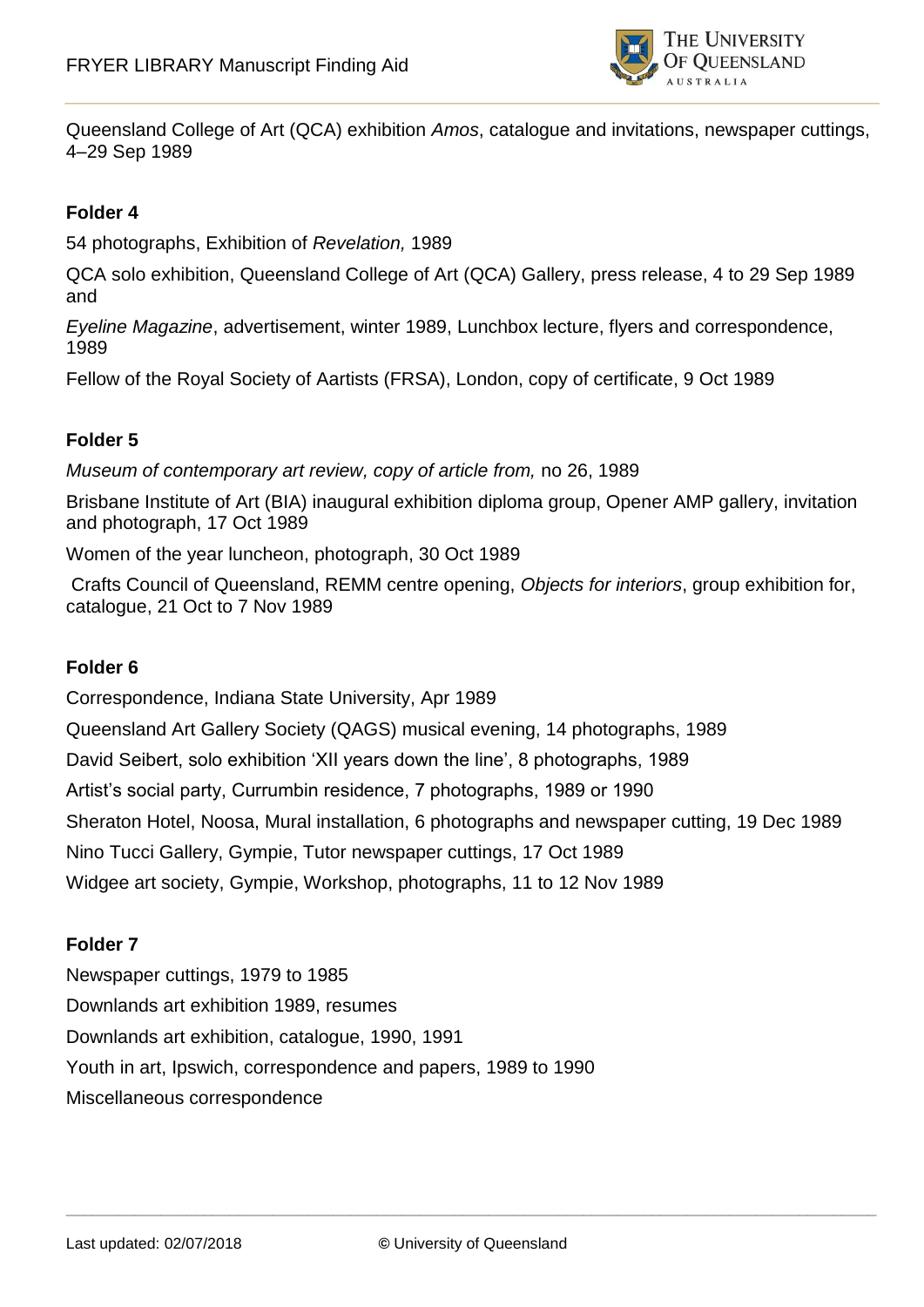

Queensland College of Art (QCA) Exhibition, invoice and negatives, 1989

## **Folder 9**

Heritage Apple & Grape festival art exhibition, Stanthorpe, Queensland, 16 photographs, Feb 1990 The University of Wollongong, transcripts of academic record, 1990 Downlands College, Youth workshop, 2 photographs, Apr 1990 The Verlie Just Town Gallery, Opening at new location, 3 Apr 1990 Queensland Art Gallery (QAG), 'Azimuth' 'Revelation', media release, 1 May 1990] McGregor Winter School, 4 photographs, 1991

### **Folder 10**

4 Graduation Photographs, 1990

Doctorate of Creative Arts, copy of certificate, 10 May 1990

University of Wollongong, Graduation Ceremony, order of proceedings, 10 May 1990

*Time Out*, 'Artist inspires artist', newspaper cutting, 10 May 1990

*Illawarra Mercury*, 'Artist shows way in creative arts', newspaper cutting, 11 May 1990

*The Courier Mail*, 'Pianist paints a jazzy picture', newspaper article, 11 May 1990

*Gold Coast Bulletin*, 'Hansson puts art fans in the picture', newspaper article, 12 May 1990

*The Sunday Mail*, 'Arty combo', newspaper cutting, 13 May 1990

Queensland Art Gallery (QAG), 'And all that jazz', 'Azimuth' and 'Revelation', newspaper article, 15 May 1990

'Azimuth' and 'Revelation', flyers, invitation and cassette cover, 15 May 1990

*The Courier Mail,* 'Azimuth' and 'Revelation', newspaper cutting and copies of article, 17 May 1990

## **Folder 11**

*The Courier Mail,* newspaper cutting, 19 May 1990

'Azimuth' performance, 68 photographs, 20 May 1990

*University of Wollongong campus news*, 'accolades for graduates', newsletter, 22 May 1990

Queensland College of Art (QCA), 'what's on', premiere of 'Azimuth' 'Revelation', flyer, May to Jun 1990

*Winsor & Newton*, 'Irene Amos and Clare Hansson create a tour de force using Winsor & Newton oils and a jazz piano', newsletter, Sep 1990

Doctorate celebration at Queensland Art Gallery Society (QAGS) meeting room, 19 photographs, 1990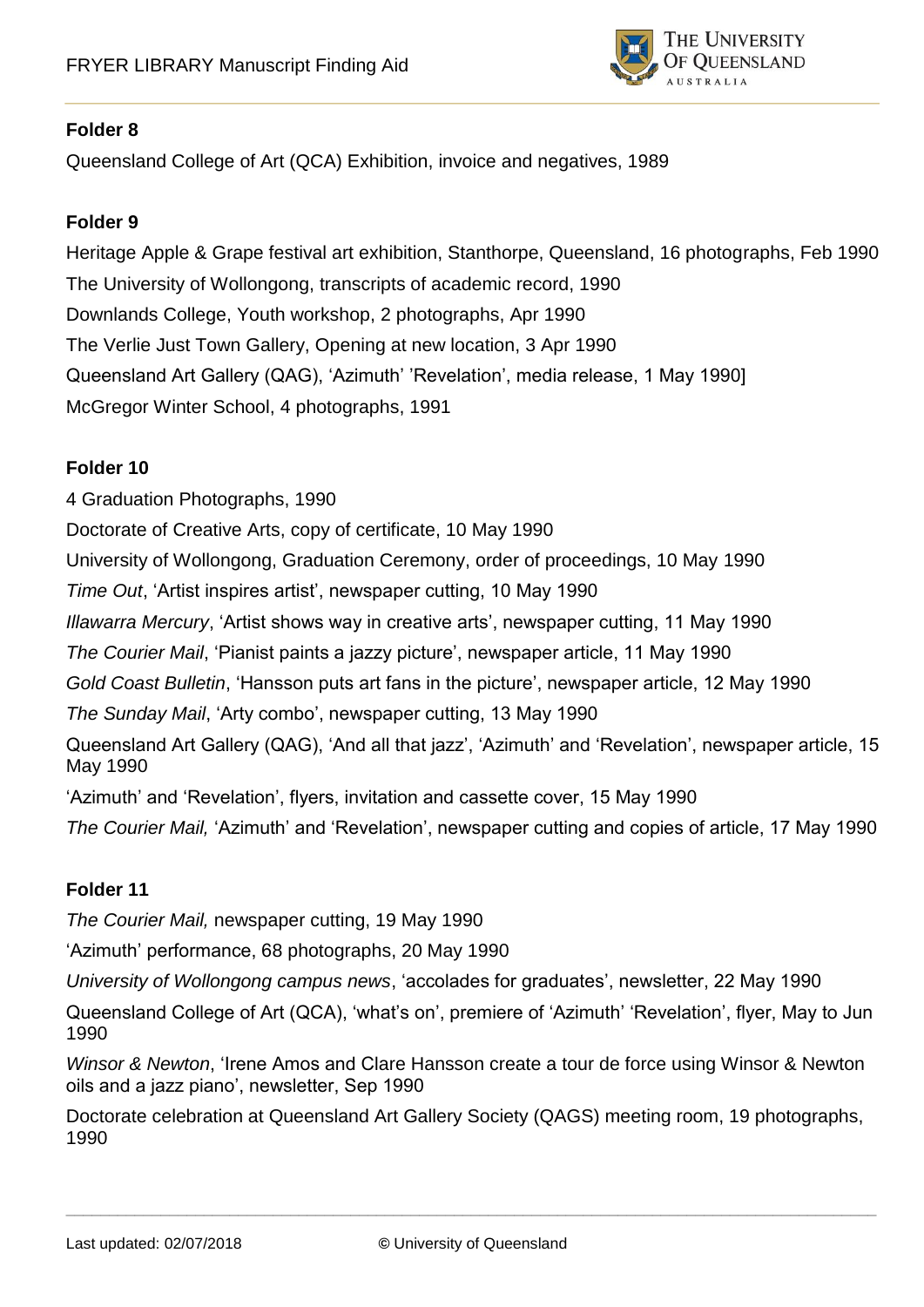

## **Box 105**

## **Folder 1**

Grafton Artfest, correspondence, forms, notes, agenda, 1996, 1997, 1999 and 2000

Camp Creative, Coffs Harbour, correspondence, expenses and receipts, manuscript notes, brochure, 1996

#### **Folder 2**

Camp Creative, correspondence, brochures, flyers, greetings cards, postcards, class lists, brochures, minutes, newsletter, photograph, caption cards, maps, manuscript notes, 1988 to 1990

### **Folder 3**

Camp Creative correspondence, brochures, thank you card, concert program, list of students, map, invoice and application form, 1990 to 1992

#### **Folder 4**

Camp Creative, Information sheets, correspondence, brochure, application form and postcard, 1991

Camp Creative, pages from *The Daily Examiner*, Sat 21 Jan 1989, student information, catalogue of art, concert program, map, correspondence, information sheets, menu, invoice, Australia Day flyer and program, Grafton Regional Gallery brochure, and Camp Creative bulletins, 1989

Negatives sleeves Bali, 1979 O/S 1983 Noosa [Merton Chambers] Mar 1987 Mackay workshop, Mar 1987 Family, Noosa, Mar 1987 Phil Woolcock & Gold Coast [Paradox en Parade] The Verlie Just Town Gallery, June Solo, 1987 'Town' Small oil paintings and large negatives, Jun 1987 60th Birthday, [Primavera] family, Jul 1987 Deborah Hart, Queensland Art Gallery (QAG), [farewell party] Glenn Cooke etc Seibert, Queensland College of Art (QCA), Joan Baines 'Town' and J Kindness and Roy Churcher group BCAE Schubert Gallery, oil paintings, Sep 1987 Ipswich youth in art week, Sep/Oct 1987 NWAA first meeting, Gold Coast, Sep 1987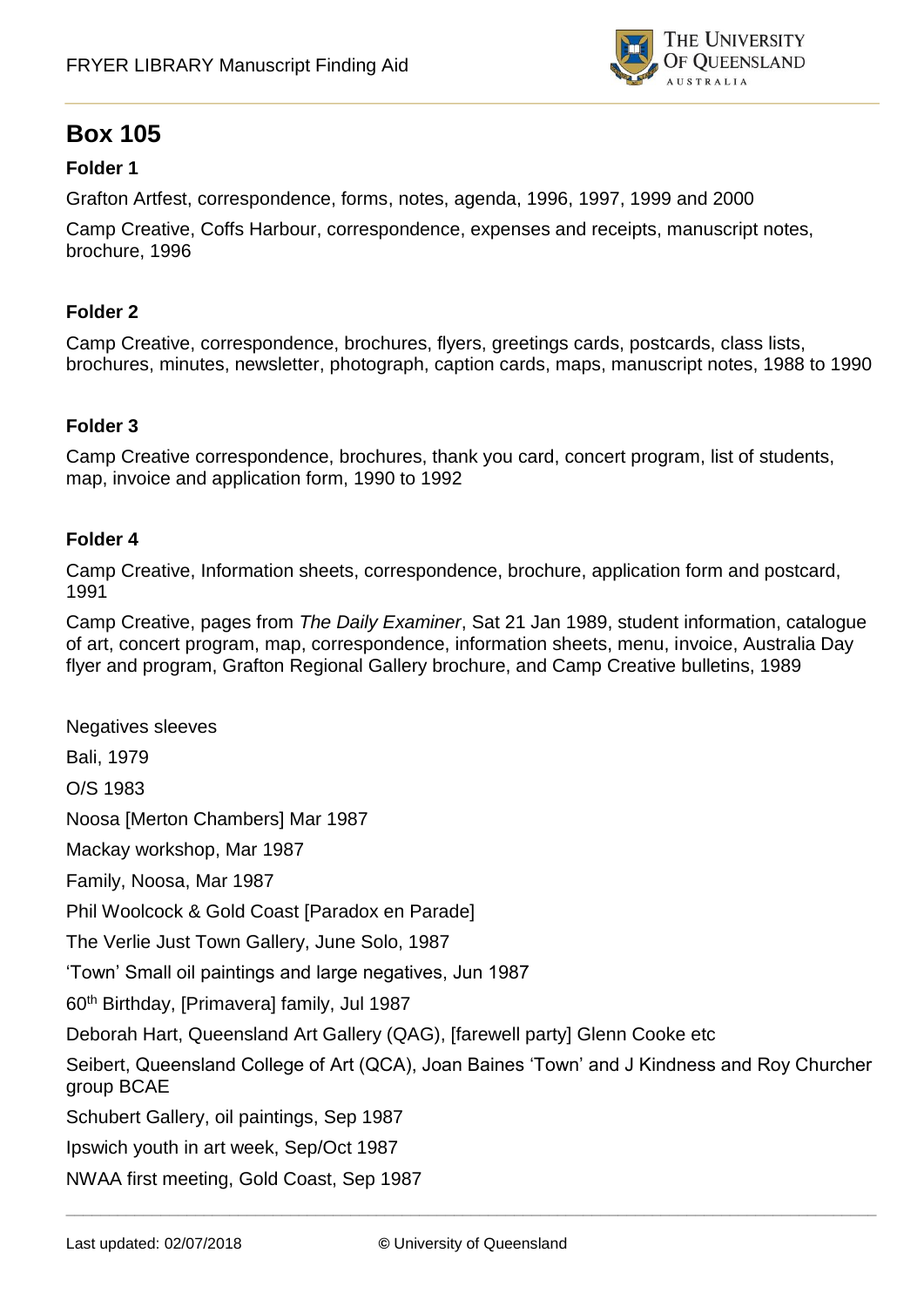

Schubert opening, Sep 1987 Langer Lecture [Cowie] Judge Redcliffe, Sep 1987 Wollongong, Sep 1987 Seminar and Wollongong gallery [Hart Tuckerman] Angon Craig, Expo Queensland Art Gallery (QAG) SOC Everingham Tanyalla & Grafton proofs, Jan 1988 Pomodoro sculpture Expo 1988 Conty's [Tennyson farewell], 1988 NWAA fund raiser [Llewelyn, Baldey, Robinson] French night Queensland Art Gallery (QAG), [Katerina Hampson] Queensland Art Gallery Society (QAGS), French sculpture, Masterpieces from the Louvre, 1988 Wollongong, Mar 1988 Jenny Birthday BBQ Paintings, 6 panel progress slides, 'Realisation' Sahaja [Bev's place, Peters party] 1 Jun 1988 Metro, Les and Di Brough Queensland Art Gallery (QAG) class Apr to May Homage, GC, Churcher, Pinter, self, Michael, Ruth, Bromwyn, Judith Hilton, Mary Norrie Relationships, 4 panel & self Town Galler, Rigby solo, John, self, Margaret, Rogenkamp, C.Haird, Hoffie Fay Muir, Fiona, RAJ restaurant, Joan Chappell, Gwyne Dalby workshop, Jack Wilson at studio, Reg at home, & [Stratosphere] w/c Wollongong seminar, Sydney, Joan Brassall, Sue Roidey?, Ron Pretty, self, Joan, Liz, Aug 1988 Queensland Art Gallery Society (QAGS), Howie and April Broadhurst function Dr Bruce Gutteridge musical evening, 1989 Solo exhibition Queensland College of Art (QCA), 1989 Kevin photos, Embodiment, Evolution, Revelation Noosa Commission Sheraton, Queensland College of Art (QCA) exhibition, University of Southern Queensland (USQ) Toowoomba opening, workshop – Judith Sutton opening, 1989 Queensland College of Art (QCA) solo exhibition, 1989 Queensland College of Art (QCA) opening; new land, 1072a The Gap; Printing John Sands 'Revelation' Queensland Art Gallery (QAG); Christmas – Noosa, Feb 1989 Gold Coast City Gallery, opening of Seibert exhibition, 13 May 1989 Queensland Art Gallery (QAG), Revelations, Janet de Boer, Connie Parish, 14 Feb 1989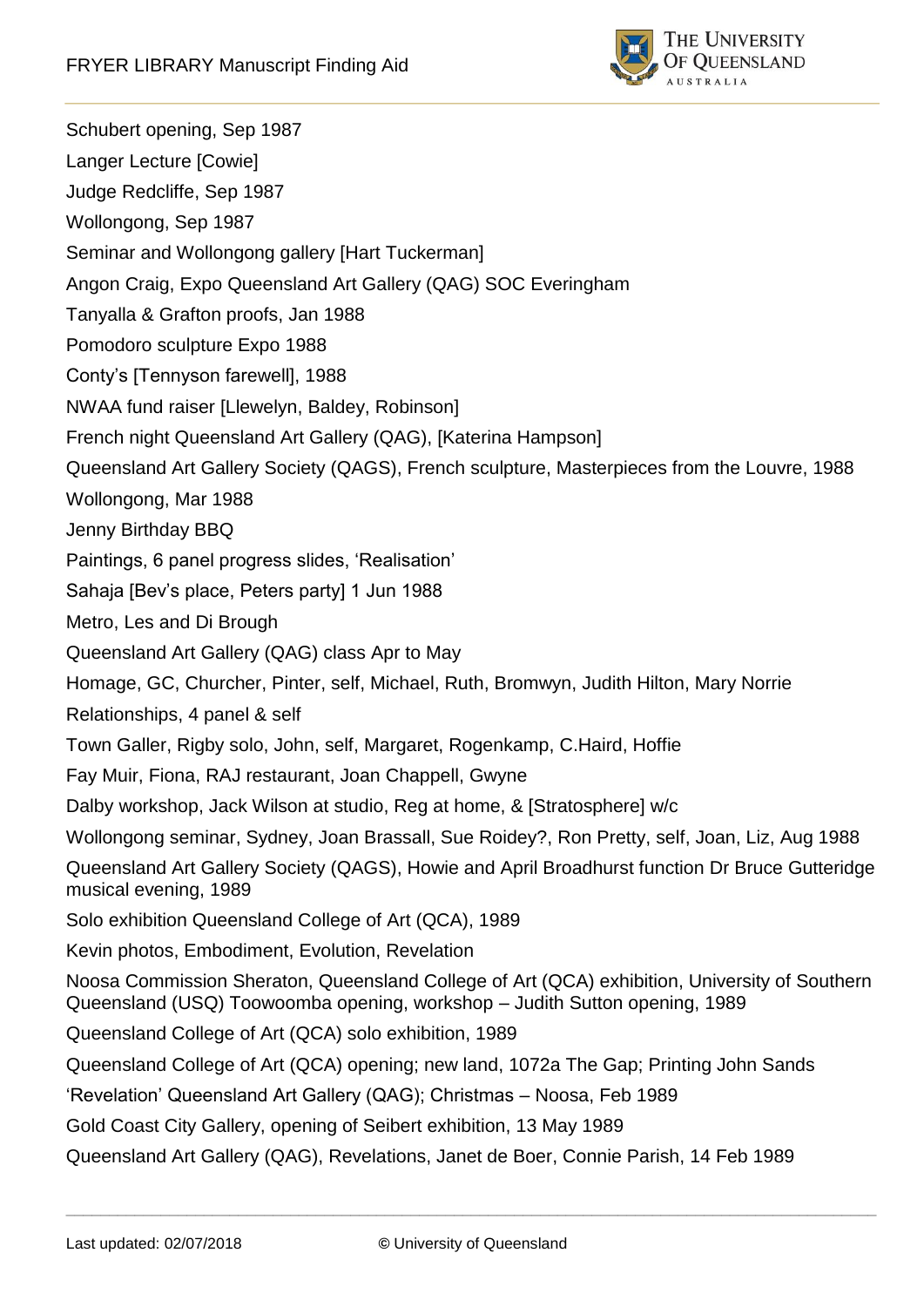

\_\_\_\_\_\_\_\_\_\_\_\_\_\_\_\_\_\_\_\_\_\_\_\_\_\_\_\_\_\_\_\_\_\_\_\_\_\_\_\_\_\_\_\_\_\_\_\_\_\_\_\_\_\_\_\_\_\_\_\_\_\_\_\_\_\_\_\_\_\_\_\_\_\_\_\_\_\_\_\_\_\_\_\_\_\_\_\_\_\_\_\_\_\_ Deborah Hart & self, Heathcote, Mar 1989 Conference centre, Warrambui, Canberra 8 to 11 Jun 1989 My exhibition works, 2<sup>nd</sup> solo Queensland College of Art (QCA), 1989 Azimuth, Robert, 1989/1990 House building, The Gap, 1989/90 Apple & Grape, Stanthorpe, Heritage judge, Feb 1990 Youth workshop, Kamp Stacey, Warwick, Downlands college, Apr 1990 Graduation, Wollongong, May 1990 Gleeson, 1990? Villanova, Azimuth, Carol Tanner, Doctoral lunch, Queensland Art Gallery (QAG) function & Clare, Deslie Kricken, 17 Jul 1990 Clare Hansson, Azimuth rehearsal Queensland Art Gallery (QAG), Joc & Sharon Salomon, party for Doctorate, Sahaja, Inc. Glenn Cooke, 1991 Amos in the foyer – catalogue, 25 Sep – 18 Oct 1991 Winter school, Toowoomba, McGregor, 8 Jul 1992 'Preserves' solo the The Verlie Just Town Gallery, Sep 1993 R'ton workshop, 1993 Bamboo, 1993 The Verlie Just Town Gallery, stripe paintings, mini solo, Principles and OCA class, 1995/1996 Wim de Vos, Adele Outeridge, Waste not, Toowoomba regional gallery, Mar 1994 1072a shots, Hutton – moving, Shillam – Brighton, Glenda's new house, Trevor Henderson ladies at New Farm, Mar 1995 Works prior to Toowoomba Regional Art Gallery (TRAG) bequest on 1072a, interior walls, 1996 Collages, Homage to Japan Room, Solo The Verlie Just Town Gallery, 'Becomes Oriented' small collages, Nov 1997 Solo – The Verlie Just Town Gallery, Nov 1997 Norma Birthday, Valentines, Jan 1998 Works on mirror, Jul 1997 Ipswich Girls Grammar school inaugural workshop, Jul 1997 Family [Aub] Joy's Noosa Birthday, Jul 1997 Workshop MacGregor, Toowoomba, Jul 1997 Queensland Art Gallery Society (QAGS) 70<sup>th</sup> Birthday party, Irene, 10 Jul 1997 Graduation, Sue Lostroh, 5 Apr 1997 Workshops, 21 to 22 Mar 1997 Hartnett lunch, 24 Mar 1997 Irene Amos at home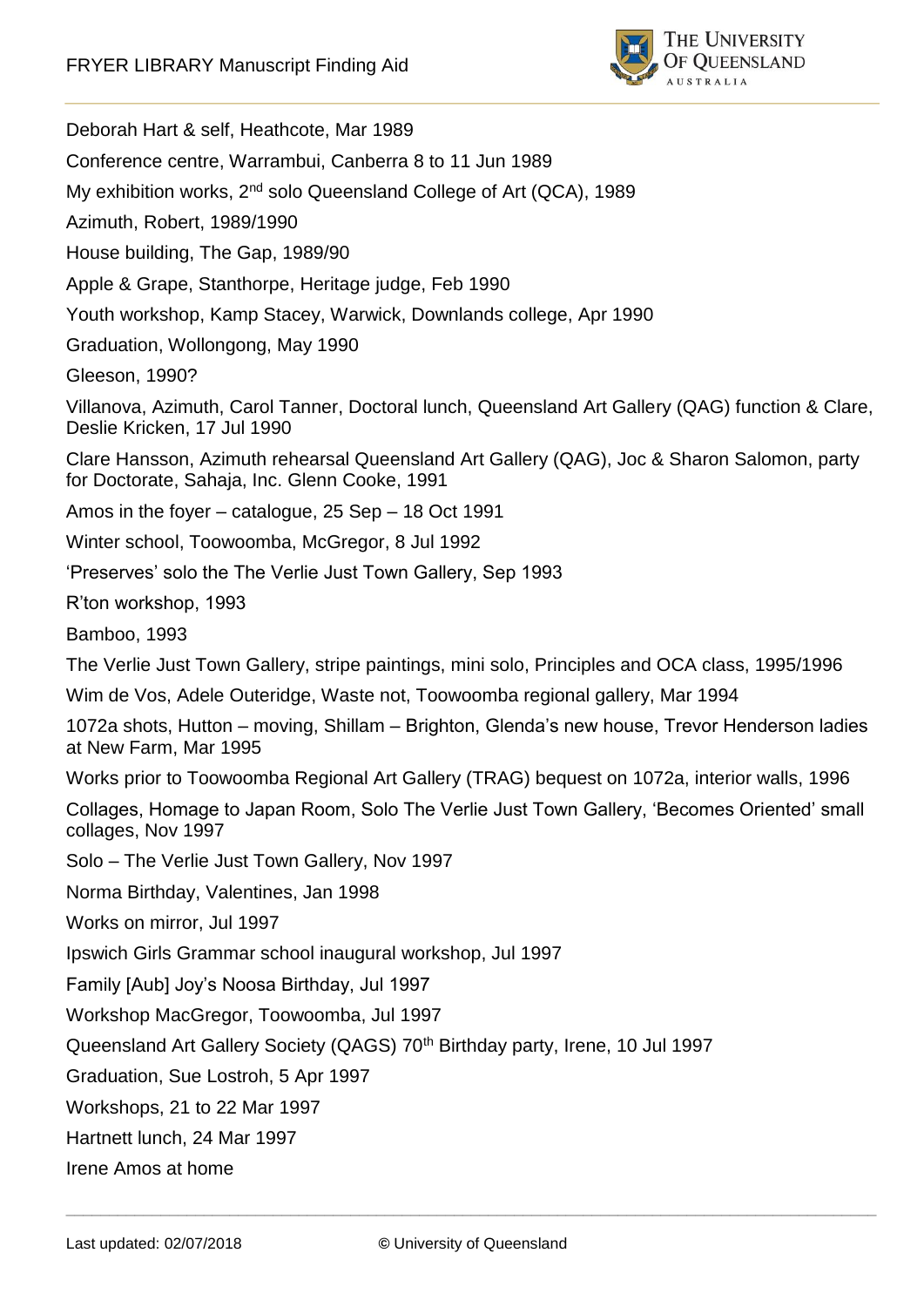

## **Box 106**

## **Folder 1**

Sheraton Noosa Exhibition, Opening, invitation and photographs, 28 Oct 1990

Blackall Range Jazz Appreciation Society, Nambour Civic Centre, performance of *Azimuth,* program and ticket

### **Folder 2**

Queensland College of Art (QCA), Lunch to celebrate Irene Amos, 2 photographs and newspaper cutting

Aberdare Art Prize, Ipswich, catalogue, receipt and newspaper cutting, 1990

'The private collection in Brisbane', Brisbane City Hall Art Gallery, catalogue and invitation, 1 to 30 Jun 1990

*Toowoomba Chronicle*, 'The many parts of Irene Amos', newspaper cutting, 26 Jun 1990

Inaugural McGregor Winter School, Toowoomba 4 photographs, information sheets, photograph, 25 to 30 Jun 1990

'Queensland women artists in profile',

Villanova College Arts Festival, Opener, newspaper cuttings, copies of newspaper articles and catalogue, 1 to 2 Jun 1990

#### **Folder 3**

Shirley Kennedy, correspondence, manuscript notes and Murwillumbah art prize booklet, 1990

#### **Folder 4**

Azimuth, Clare Hansson, Jazz, correspondence, greeting card, newspaper cutting, 'The face behind the voice', *The Courier Mail*, 5 May, 1990, printed and manuscript notes, pages of sheet music, project proposal – 'juxtaposition', 'Reptile' sheet music, 'Sher Woodstock' program and proposal and photographs, 1989 to 2006

#### **Folder 5**

Exhibition brochures and leaflets

'Amos in the foyer gallery' catalogue of works, 25 Sep to 18 Oct 1991

The Verlie Just Town Gallery 'Preserves', flyers and opening address by Glenn Cooke, 1993

Lloyd Rees catalogue of works and newspaper cutting of interview, 1988

#### **Folder 6**

Gallery catalogues and brochures, 1991 to 2006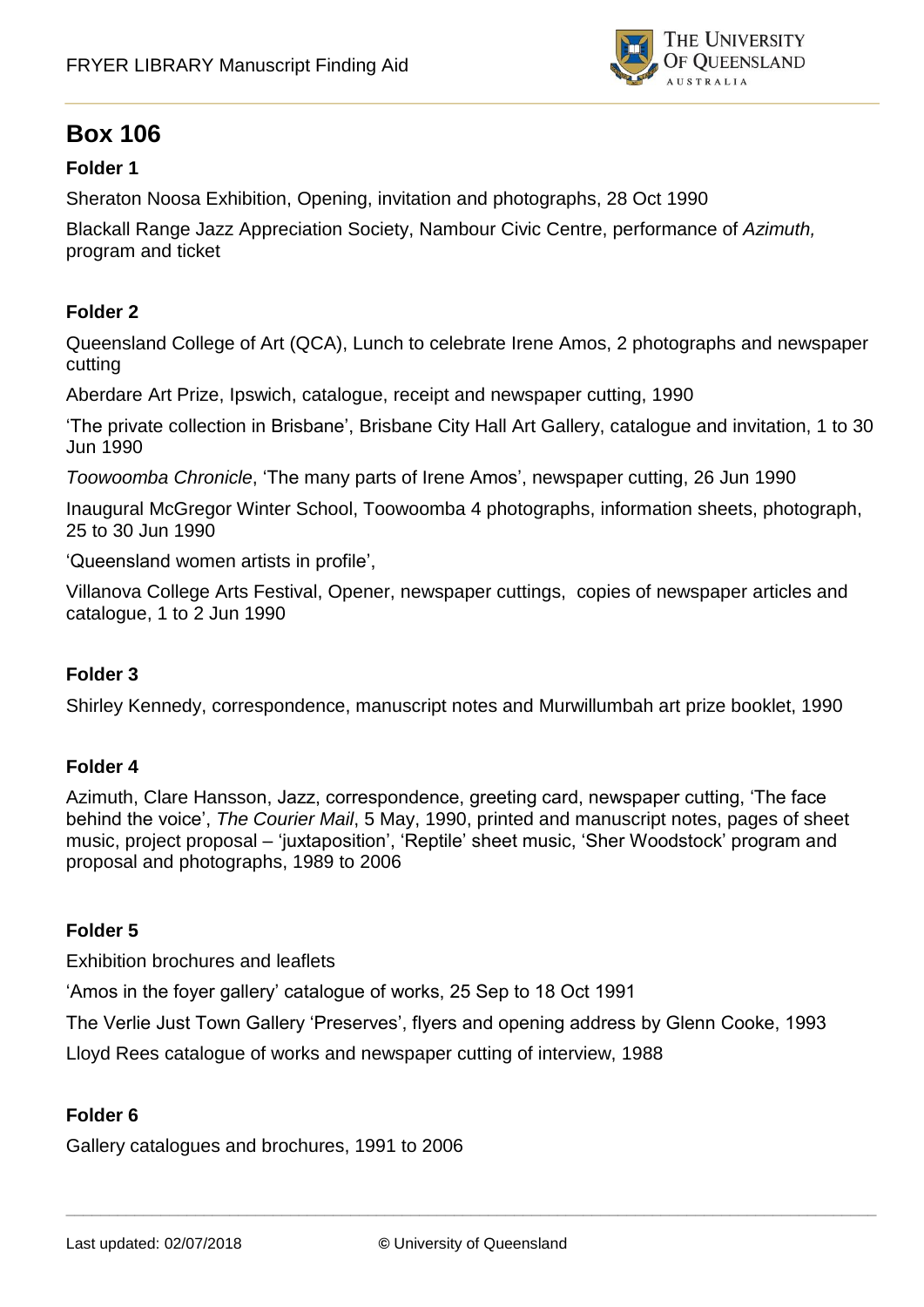

Congratulation cards on graduation PhD, 1990

# **Box 107**

## **Folder 1**

Grafton Camp Creative summer school, photograph, brochures and application forms, 22 to 26 Jan 1991

Queensland Performing Arts Complex (QPAC), *The Diary* brochure Jan / Feb 1991

Queensland Art Gallery (QAG), correspondence, brochures and photographs relating to honorary and life membership. Includes photographs of Amos and Sir Zelman Cowan, 27 Feb to 11 Mar 1991

### **Folder 2**

*Toowoomba Chronicle*, Photocopy of article relating to loan of 'Revelation' to UCSQ, 11 Apr 1991

ANATA, Queensland group program of events, 16 Apr 1991

Octave of elephants and Azimuth, performance Clare Hansson, Montville Mountain Inn, newspaper cuttings and brochures, Sat 20 Apr 1991

Noosa Festival of the Arts, photographs, programs and newspaper cuttings 'Happenings' Sheraton Hotel, Noosa, 17 to 27 May 1991 and Azimuth at Regional Gallery, 26 May 1991

*Courier Mail* advertisement, 23 May 1991

Innisfail Art Group, workshop, Warrina Lakes, photographs, copy of newspaper cutting, 30 May 1991

Ford Falcon station sedan accident, photographs, June 1991

Queen's Birthday Honours List, Order of Australia medal, general division, newspaper cuttings

Letter from Kathy Orton, with two photographs, 19 Jun 1991

Poem by Lucy Bainbridge in tribute to Amos, USQ winter school, Toowoomba, 23 Jun 1991

McGregor winter school, brochure and text by Narelle Renn, 23 to 29 Jun 1991

#### **Folder 3**

Correspondence and newspaper cuttings relating to art prize judging and exhibition openings, 1991, including

6 th National Ceramics Conference, panelist, 3 Jul 1991

Kunming to Downunder, 12 Jul 1991

Murwillumbah Art Prize, photograph, copies of news article, correspondence, newspaper cuttings, list of prize awards and booklet, 23 to 24 Aug 1991

Caloundra Arts and Crafts Festival, awards information, 25 Aug 1991

Tattersall's Club art prize, catalogue, 5 to 13 Sep 1991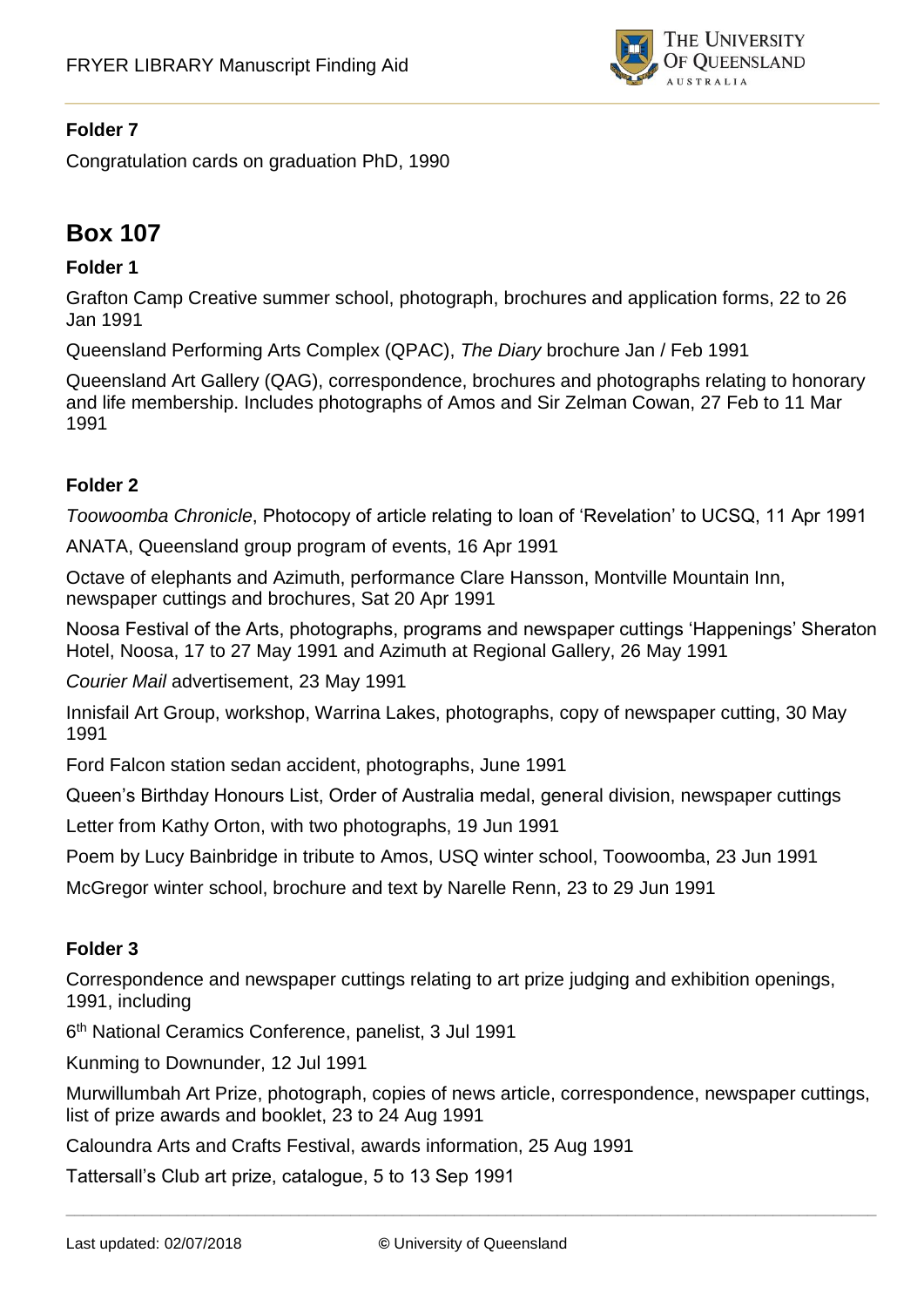

Sir Lionel Lindsay etchings and woodcut, McWhirters Artspace, invitations, speech notes, price list, 8 Sep 1991

Gold Coast City Art Gallery, flyers, exhibition of 6 panel 'Realisation' for performance, 21 Sep 1991

University College of Southern Queensland (UCSQ) 'Amos in the foyer' opening by Chris Saines, QAS, flyers, catalogue, 25 Sep to 18 Oct 1991

Irene Amos 'Survey' solo, University of Southern Queensland (USQ), Toowoomba, performance guide, copies of entry in performance guide, 25 Sep to 18 Oct 1991

### **Folder 4**

Amos in the foyer, UCSQ, Allan Bruce, *Toowoomba Chronicle*, 1 Oct 1991

Nona Metcalfe memorial exhibition, Royal Queensland Art Society (RQAS) official opening, newspaper cutting, brief biography of Nona Metcalfe, 3 Nov 1991

Clare Hansson Jazz Quintet & 'Azimuth' [cancelled] brochure and flyer

Contemporary Art Society (CAS), group exhibition, Brisbane City Hall Art Gallery, brochure

University of Wollongong, Alumni Magazine, Spring/summer 1991. Pages 10 and 12 with a Graduate Profile of Amos

46 Photographs of Irene Amos with friends and family, with Sir Walter Campbell at Government **House** 

OAM awarded by Governor Sir Walter Campbell, copy of award and photographs, 22 Nov 1991

Gold Coast City Art Gallery [upstairs gallery] 'Jazz in the gallery' Clare Hansson 'Realisation', photographs

Caloundra Arts Festival, judge, painting and drawing, photograph, Aug 1991

## **Folder 5**

20 Photographs

Savode Gallery, Queensland Art, 1945 to 1970 exhibition invitation, 7 Feb 1992

The Verlie Just Town Gallery, Feb to Mar, exhibition, paintings exhibited 'Seeker' 'Sentinel' 'Journey'

Gold Coast City Art Gallery, Queensland artists in GC collection, group exhibition, 17 Mar 1992 – 19 Apr 1992

Queensland Art Gallery (QAG), workshops, Education Department, 17 to19 Mar 1992 and 24 to 26 Mar 1992

## **Folder 6**

*Courier Mail*, 'Local VIP to federal arts group', 1st meeting, Nov 1991,

Australia Council appointment, *Artforce,* issue 7, Mar 1992

Brisbane Riverside Business and Professional Women breakfast talk, with Pamela Bornhorst, programs and brochures, 8 Apr 1992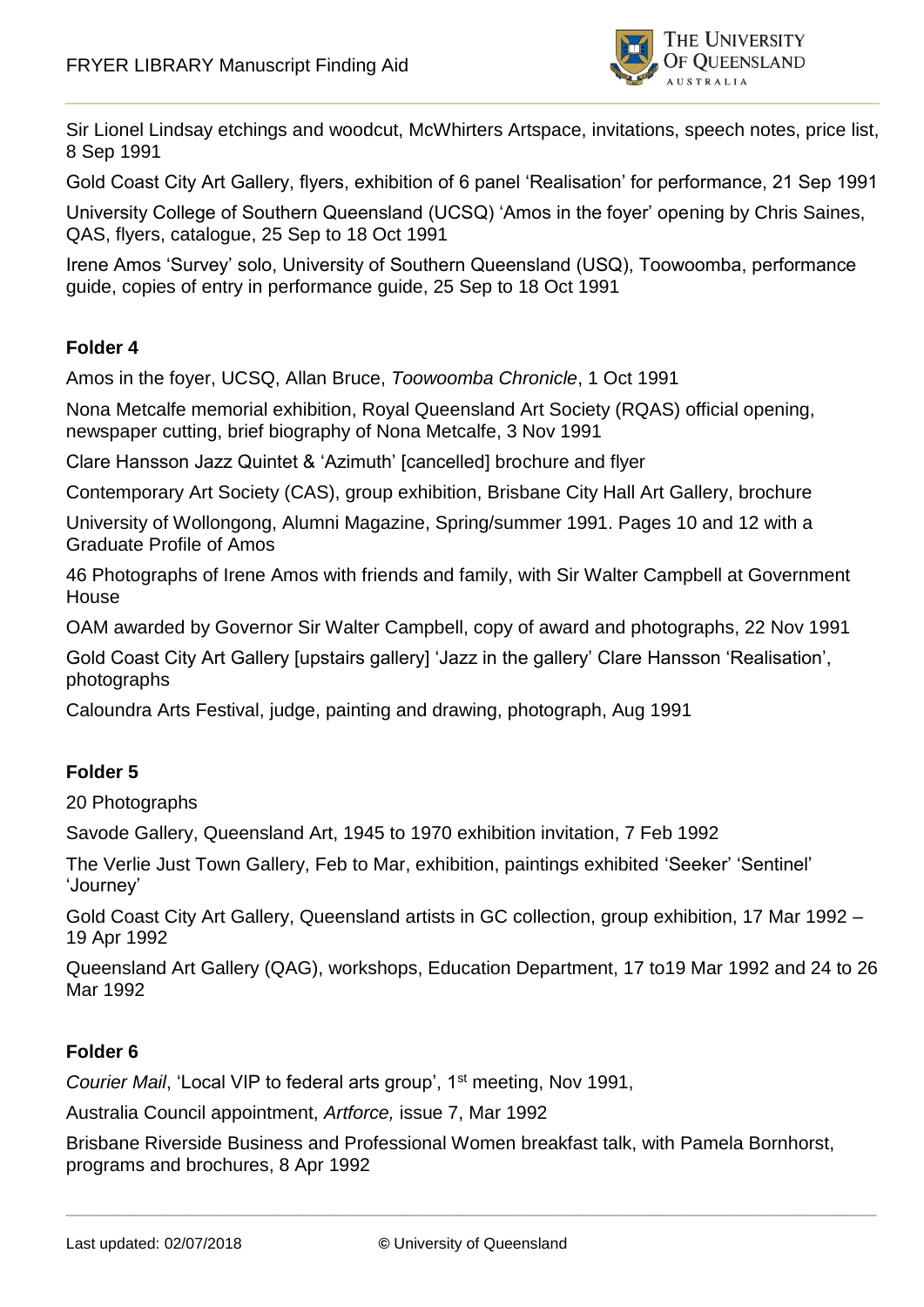

Aspley Art Group, Tutor workshop, 2 Photographs, Apr 1992

Royal Queensland Art Society (RQAS), Foundation Fellowship, copy of certificates, 14 Apr 1992

Queensland Art Gallery Society (QAGS) *newsletter*, appointment to Australia Council, congratulations, May 1992

Museum of Contemporary Art (MOCA), Aid for Tibet exhibition, Artright, group exhibition, newspaper cutting, submission of artwork paperwork and list of artwork contributors, 10 to 17 May 1992

*Sunday Mail Magazine* and colour supplement, Art space, Grace Garlick and Bob Maccoll, newspaper cutting and negatives, 31 May 1992

8 photographs, unidentified

McGregor winter school, USQ, Toowoomba, Unlink, tutorial painting, brochures and photographs, 21 to 27 Jun 1992

Celebrating 10 years on Southbank, '10 hands on', Education Department, visiting guest artists, brochures, 29 Jun 1992

Samuel T Pees, USA, photographs and correspondence, 2 July 1992

Creative Arts Gold Coast, official opener, McWhirter's Artspace, flyer, 5 Jul 1992

#### **Folder 7**

Irena Sibley book launch, State Library of Queensland, official opener, 'When the sun took the colours away', brochure, 9 Jul 1992

Downlands Art College exhibition, 'Small works – wide vision', catalogue official opener, exhibitor collection, 'Erosion', exhibitors list, newspaper article, 24 Jul 1992

Queensland Arts Council, 'State of the portrait', official opener, brochures, copies of newspaper articles, correspondence, copy of pages from visitor's book, 11 to 28 Aug 1992

St Pauls College, official opener, 28 Aug 1992, Excellence in Youth Art exhibition, *St Paul's Gazette*, v 5, no 4, correspondence and brochures, Aug 1992

St John's Cathedral Visual Arts Committee, Portraits from Brisbane collections, catalogue, 28 to 30 Aug 1992

Queensland Art Gallery Society (QAG*S*) *newsletter*, publicity, Amos and Bettina MacAulay, newsletter and photograph, Sep 1992

#### **Folder 8**

Warana Festival, Steve Parish Heritage photography exhibition, group exhibition, invitation and flyers, 24 Sep to 4 Oct 1992

Warana Festival, Air, Land, Sea, Telecom, flyers, 25 Sep to 4 Oct

Society of Sculptors annual exhibition, opener, Teneriffe

Letter from Governor Leneen Forde, photograph and correspondence, 24 Oct 1992

Metro Arts, joint exhibition, opener, photographs, Jenny [Stewart] Rallings wedding to Ken, correspondence and photograph, Christmas 1992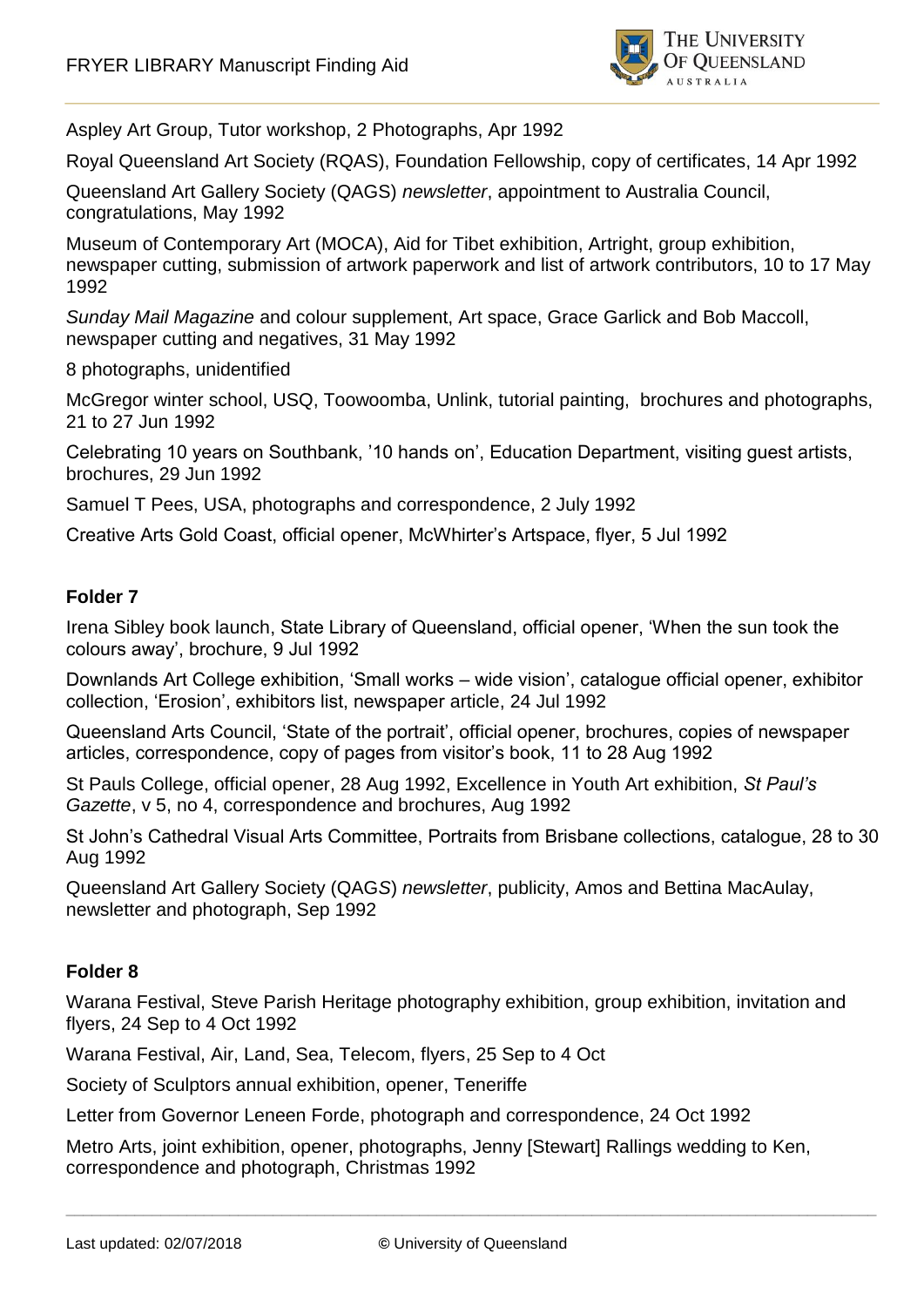

Workshops, art judging and exhibition openings

Royal Queensland Art Society (RQAS), publicity flyer, 1993

*The Brisbane Review*, newspaper cutting of review, 4 Feb 1993

*The Courier Mail*, newspaper cutting and copies of cutting of review, Des Partridge, Arts Editor, 9 Feb 1993

*The Brisbane Review*, Peter Anderson, newspaper cutting, 4 Mar 1993

Queensland Arts Council Gallery, 'Working in isolation', Opener, newspaper cutting, catalogue x 2, brochures etc. 9 Mar 1993

Chris Houghton, Cement Box Gallery – Queensland Uni, 28 Mar 1993

Bribie Island State High School, workshop tutorial, 12 Apr 1993,

17<sup>th</sup> Bribie Island Arts Alive Festival, Ian Fairweather Memorial Art Gallery, Judging, Museum, Win Davson – Director, correspondence and copies of news articles, 8 Apr 1993

Graham Radcliffe, Sculptor, Waterfront Place, Opener, brochures, correspondence, invitations, 2 May 1993

Queensland Art Gallery Society (QAGS) photograph 'Create, preserve, destroy' displayed in Society rooms, *Newsletter*, May 1993

Judging – opener, Townsville Art Society, Perc Tucker Regional Gallery, plane tickets, brochures and correspondence, 25 May 1993

#### **Folder 10**

Queensland Art Gallery Society, Queensland day, John Coburn, guest artist, signed menu and photograph, 6 Jun 1993

McGregor winter school tutorial, class roll and photographs, brochure, newspaper cutting, copies of newspaper cutting and photographs 27 Jun to 3 Jul 1993

John Paul College Art Festival, Opener, newspaper cuttings, catalogue, correspondence, 16 Jul 1993

Gatton shire first annual art awards, Judge, catalogue and judges ribbon, 15 to 17 Aug 1993

Excellence in youth art, Judge, correspondence, program and manuscript notes, 15 to 17 Aug 1993

Esther Austin Gallery 126, Opener, catalogue, invitation and thank you card, 28 Aug 1993

## **Folder 11**

Exhibition, 'Solo', *State of the Art*, issue 6, Jul to Oct 1993

Queensland Art Gallery Society (QAGS) *Newsletter*, Sep 1993

The Courier Mail, Arts, The Verlie Just Town Gallery by Richard Waller, 'Solo', newspaper cuttings, Sep 1 1993

#### **Correspondence**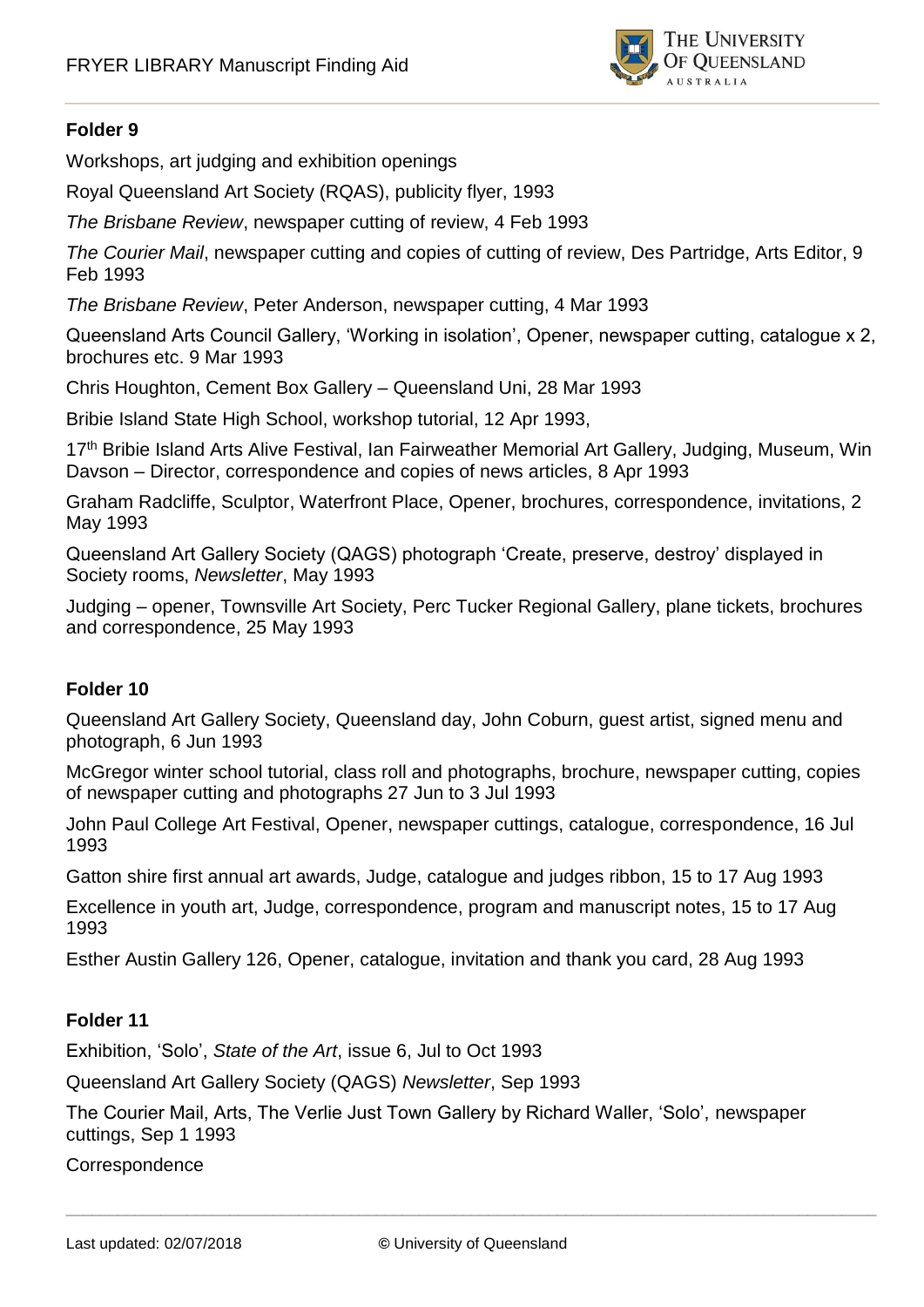

Tattersalls club, group exhibition, 6 to 10 Sep 1993, AMP Waterfront Place 13 to 17 Sep 1993, catalogue, invitation and *The Tattler*, v 1, no 3, spring 1993

The Verlie Just Town gallery, 'Solo' 16 Sep 1993, program and photograph

## **Folder 12**

Redland art contest and exhibition, Judge, entry form 7 Oct 1993

*The Courier Mail*, Letter to the editor, co-signed by Amos, Wed 27 Oct 1993

Innisfail Art Society, Workshop, flyers and correspondence, photographs,

6 to 8 Nov 1993

Gold Coast Art Galleries Schubert, Judith Laws, Opener, invitation and speech notes

Atherton Art Society, Workshop, flyers and photograph, 4 to 5 Nov 1993

Eskibition, Esk, Judging with Irene Girsch-Danby, copy of news article, correspondence, catalogue and brochures, 10 Nov 1993

Queensland Art Gallery Society (QAGS) History launch, 'Friends for forty years', photograph and correspondence, 14 Nov 1993

Royal Queensland Art Society (RQAS) workshop, and Yurara Art Society workshop, Cleveland, 20 to 21 Nov 1993, newspaper cutting, card and letter, 2 to 24 Nov 1993

Queensland Art Gallery Society (QAGS) *newsletter*, flyer for coffee, Dec 1993

Dolores Bogard, [Student 1960s], photograph, Dec 1993

Rohani and Ajerea (?) Oorloff, Jo and Roy's children, photographs and card, Christmas 1993

*The Brisbane Review*, Peter Anderson, newspaper cutting, 14 Dec 1993

## **Box 108**

#### **Folder 1**

Member in the Order of Australia, OAM, correspondence from the Governor, congratulatory messages and greetings cards, 1991

The Order of Australia Association, Queensland branch, membership application, 1991

#### **Folder 2**

USQ survey Toowoomba, receipts, gallery catalogue, flyers, copy of newspaper articles, correspondence, biographical notes, manuscript notes and photographs, 1991

## **Folder 3**

Zoe Thomas, correspondence, newspaper cuttings manuscript notes and papers, 1992 to 1993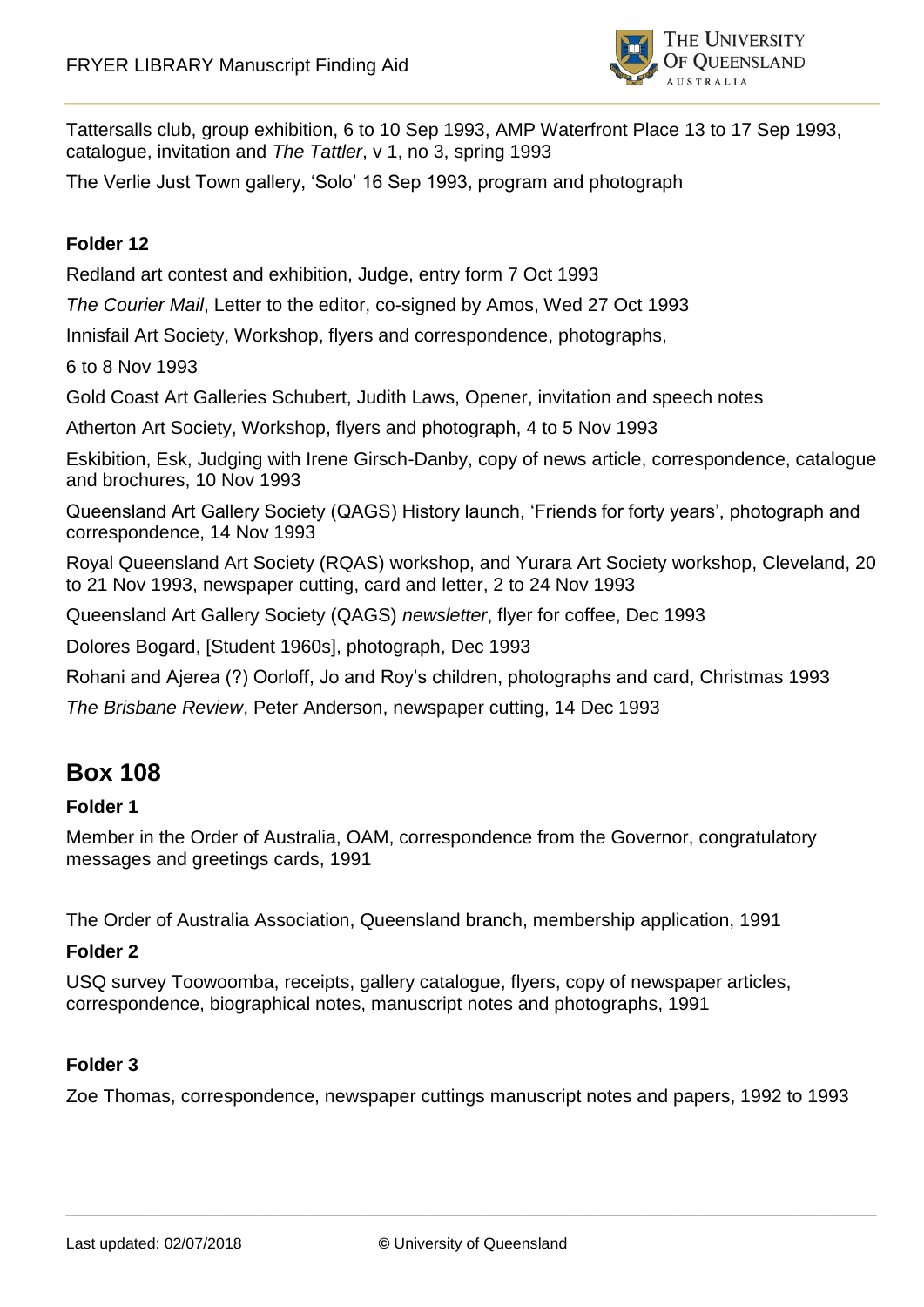

Warana Festival, correspondence, papers, program, brochures and minutes, 1985 to 1993

## **Folder 5**

Ed Van Dijk, correspondence and photograph, 1991

## **Box 109**

### **Folder 1**

McGregor Winter Schools 1990 to 1993, correspondence, class rolls, receipts, homemade greetings card, class information

### **Folder 2**

McGregor college, correspondence, *Input* newsletters, vol. 3 no. 2 1981 to vol. 4 no. 2, 1982, Thank you collage, 1977 to 1986

### **Folder 3**

Tapestry weavers, Robyn James, correspondence, photograph and brochure, 1993 to 1994 Lyn Thiry, Grafton Summer School, correspondence, prints and photographs

#### **Folder 4**

Gordon Shepherdson, 4 catalogues, 1979 to 1987

#### **Folder 5**

Correspondence with Toowoomba Regional Art Gallery (TRAG), relating to 'Waste not. A material issue', 14 Jan 1994 to 27 Jun 1995

Heather Johns, Australian Arts Fusion Centre, External examiner *Image from sound*, catalogue and folder of correspondence, 9 Sep 1994 to 3 Jan 1996

Thomas R W Benkendorff, Australian Arts Fusion Centre, External examiner, *One tree at a time,*  brochure, catalogue and correspondence, 14 Sep 1994 to 5 Jan 1995

Australian Arts Fusion Centre, *Century's end*, Lisa Macnaughton, external examiner, catalogue and correspondence, 9 Sep 1994 to 4 Jan 1995

## **Folder 6**

Alison Annesley, JCU, external examiner, correspondence, 12 Apr 1991 to 24 Jan 1992

David Yin-Wei Chen, University of Wollongong, 'art one by one', external examiner, catalogue and correspondence, 29 Oct 1993 to 15 Nov 1993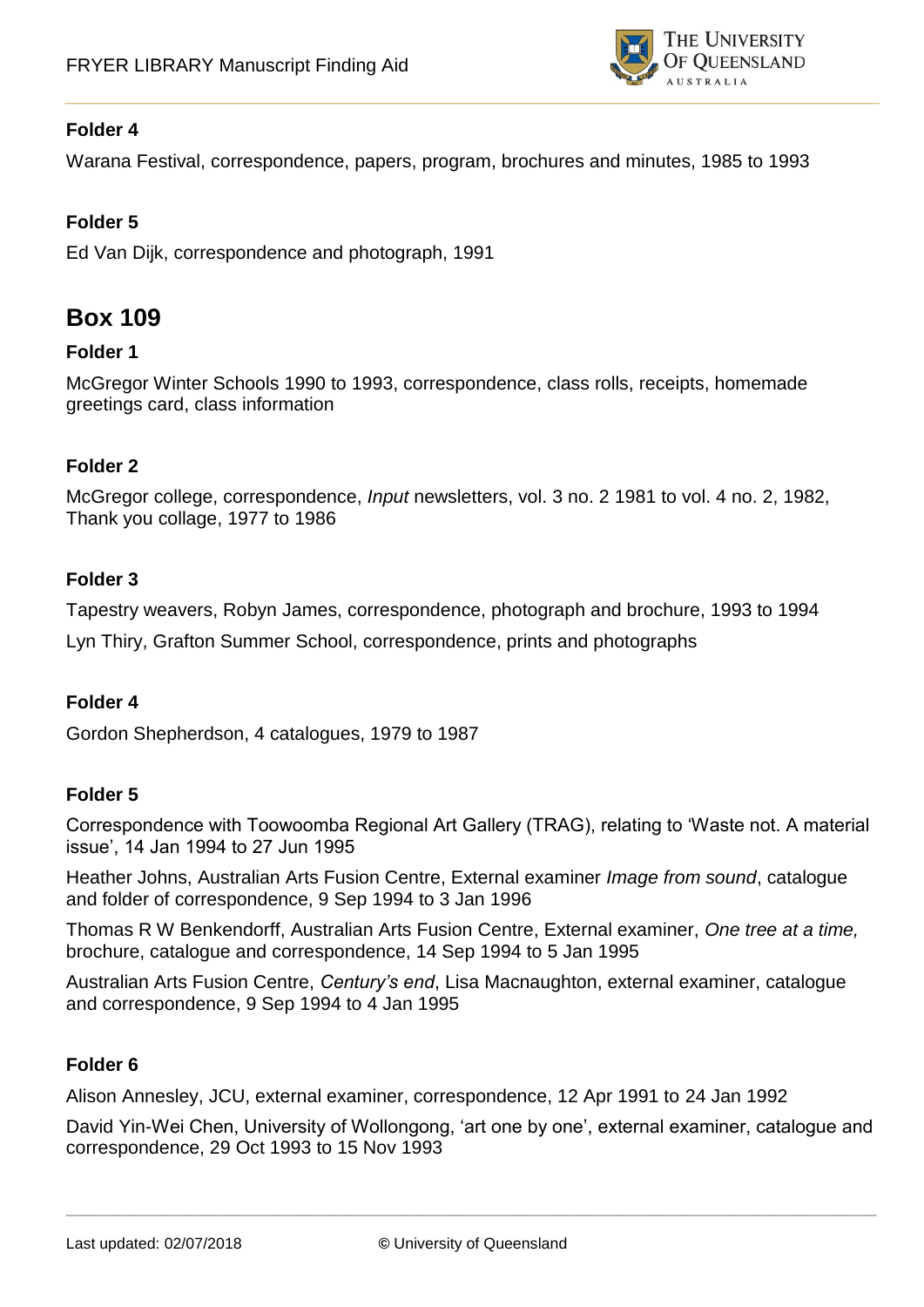

Jane Wedge, JCU, correspondence and documents, external examiner, 31 Oct 1994 to 15 May 1995

Trish 'Tricia' Lin, University of Wollongong, 'Analysis of the painting process towards the final presentation', catalogues and correspondence, 1 Jun 1996 to 9 Aug 1996

#### **Folder 8**

Jo Forster, James Cook University, External examiner, correspondence, receipts, catalogues, 1995

#### **Folder 9**

Cairns Art Society, Opening, copy of article, 21 Feb 1994

Society of Sculptors Queensland, opening lecture, correspondence and newsletter, 1994

Toowoomba Regional Art Gallery, 'waste not – a material issue'

Queensland Arts Council, opening exhibition, program, catalogue and invitations, 18 Jul to 5 Aug 1994

Downlands Art Exhibition, catalogue and artist statements, 22 to 24 Jul 1994

## **Box 110**

#### **Folder 1**

Helen Kindness, visit to Brisbane, 2 photographs, 1995

Margaret Frederickson, portrait of Irene Amos, photograph and greetings cards, 3 Aug 1994

Royal Queensland Art Society (RQAS) 105<sup>th</sup> annual group exhibition, invitation and catalogue, 11 Aug to 14 Sep 1994

Jamie Boyd, Red Hill Gallery, exhibition, invitation, catalogue, correspondence and manuscript notes, 2 Sep 1994

Atherton Art Society, catalogue, greetings card and photographs, 8 to 11 Sep 1994

Innisfail Art Society, correspondence, receipt and list of names, 10 to 11 Sep 1994

#### **Folder 2**

James Cook University, Lisa Macnaughton, invitation and catalogue, 16 Sep 1994

Warana Festival, parking pass and correspondence, 23 Sep to 2 Oct 1994

Half Dozen Group of Artists, invitation, correspondence and 2 Oct 1994

Photograph of Amos with Dr Ian Henderson at University of New England, 18 Nov 1994

Andrew Sibley Lithographs, Riverhouse Galleries, newspaper cutting, flyer and photographs, 20 Nov 1994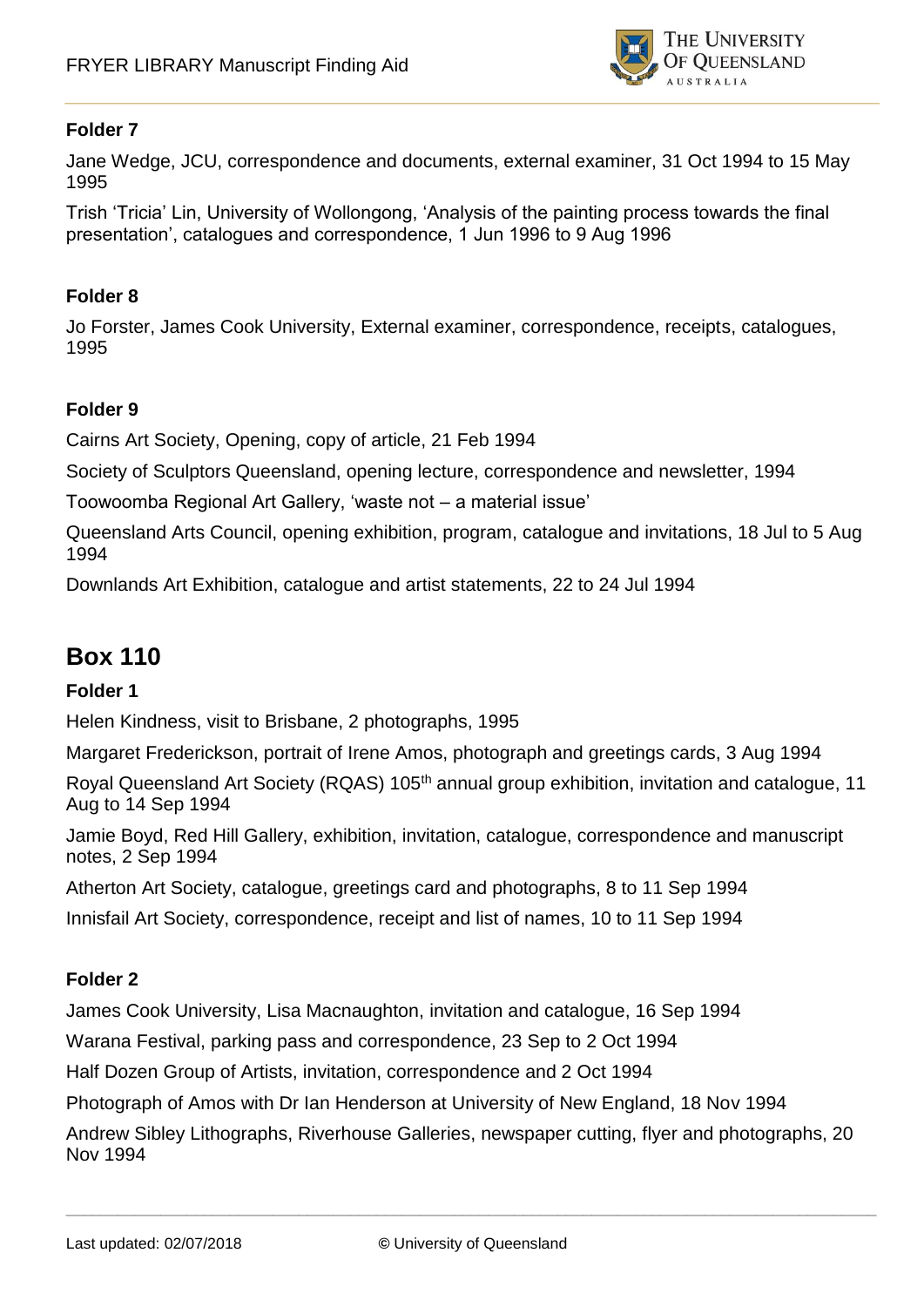

Trevor Henderson, staff reunion, New Farm Park, photographs, 7 Jun 1994

Royal Society for the encouragement of the Arts, Manufactures and Commerce (RSA), correspondence and greeting card, 8 Dec 1994

Christmas cards and photographs, 1994

Art Galleries Schubert, Group exhibition, birds, animals and the landscape, invitation, 17 Dec 1994 to 13 Jan 1995

Australia Council, correspondence and photographs, 3 Jan 1995

Queensland Art Gallery Society (QAGS) 'Mayo' interview, photographs, Kath Shillam, Len Shillam19 Jan 1995

James Cook University, four photographs, Prof Edward Cowie, 1995

Toowoomba Regional art gallery, 'waste not – postpacked', invitation, photographs and information sheets, 22 Feb to 19 Mar 1995

## **Folder 3**

The Verlie Just Town Gallery, newspaper cutting and invitation, 12 Feb to 10 Mar 1995

Royal Queensland Art Society (RQAS), National Women's Art Exhibition, catalogue, 8 Mar to 29 Mar 1995

Gold Coast City Art Gallery, Modern Women, invitation, program and newspaper cutting, 8 Mar 1995

Portraits by Margaret Fredrickson of Irene Amos and Madonna Staunton, photographs, 1995

Cambridge St, Red Hill, Artists, photographs, 1995

Art Galleries Schubert, Australian Women Artists, invitation

Queensland College of Art (QCA) students show, 'from bush to beach', catalogue, invitation and flyer, March 1995

Toowoomba Regional Art Gallery (TRAG), correspondence, invitation and excerpt from catalogue, 24 Mar to 17 Apr 1995

Morley Grainger, Irene Amos and John Riedel, photographs, 20 Mar 1995

Prof Fazal Rizvi, Australia Council, photographs, 26 Mar 1995

Christopher McLeod, Riverhouse Galleries, catalogue, manuscript notes and invitation, 7 May 1995

Queensland Art Gallery Foundation, menu, table place card, correspondence, receipts, and card with a list of names of attendees? , 11 May 1995

## **Folder 4**

Michel Sourgnes Fine Arts, exhibition, newspaper cuttings and invitation, 21 May 1995

Heather Johns and Edward Cowie, wedding invitation, correspondence and photographs, 1995

Downlands College art exhibition, catalogue and 'Reference points II artists' statements for the 1995 Downlands art exhibition', 1995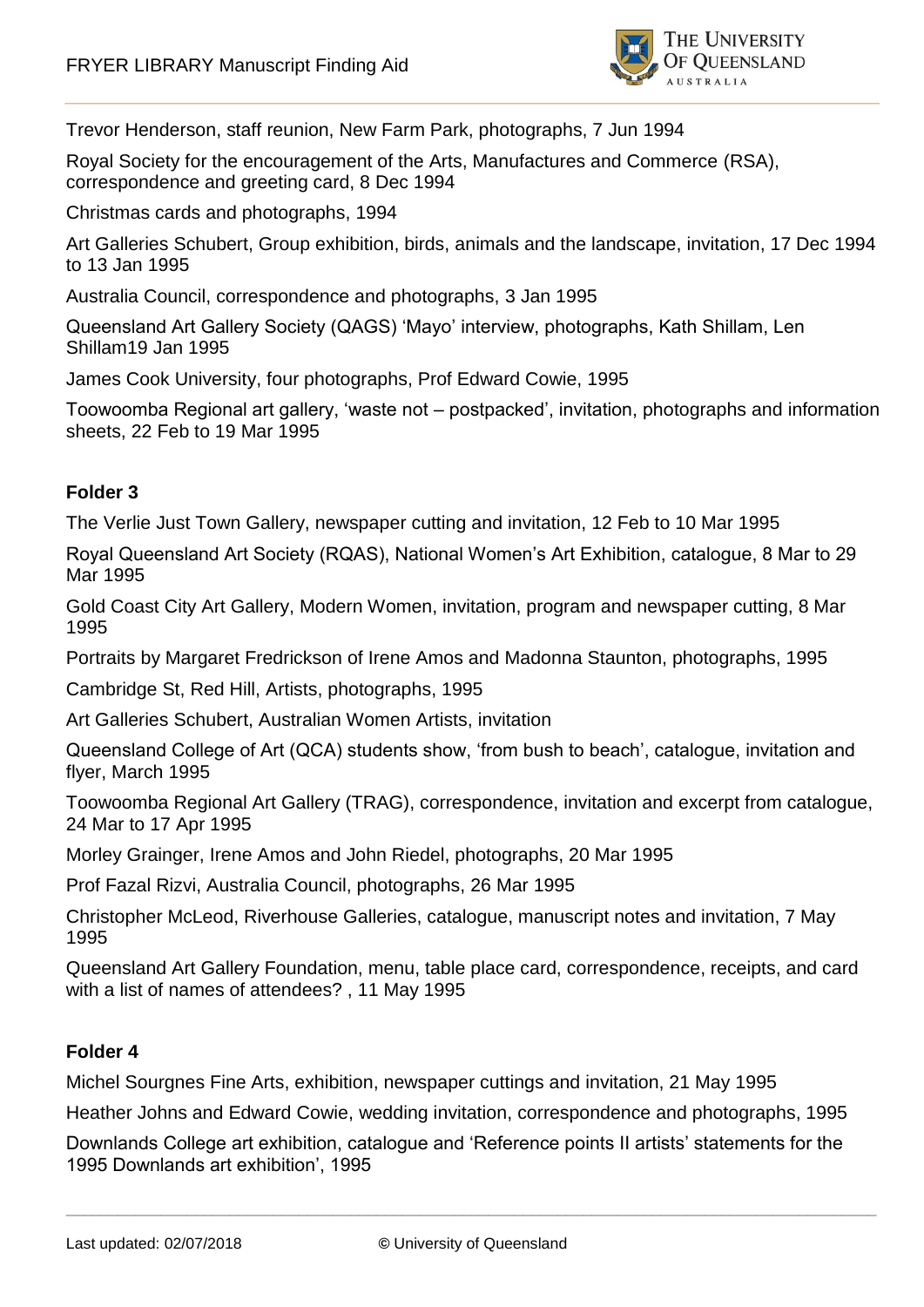

Royal Queensland Art Society (RQAS), selector, annual exhibition, correspondence, 3 Aug 1995 and

Craft criticism group, card and note, 7 Aug 1995

Heather Johns and Edward Cowie, photographs, 4 Aug 1995

Southern Cross Arts and Crafts Festival, certificate of appreciation presented to Irene Amos, 23 Sep 1995

## **Folder 5**

Nadja Meija, Christmas card, and obituary, 6 Sep 1995

Redcliffe Art Society, 39<sup>th</sup> Annual Spring Art Contest, correspondence, entry form and receipt, 3 Oct 1995

Morley Grainger, crafts council of Australia, 'In praise of Australian women', photographs, invitation and catalogue, 8 Nov 1995

Maria Stanton's 85th Birthday Luncheon, photographs, 28 Nov 1995

Casmore and Pennie Steele, exhibition catalogues and notes, 1995

Queensland Art Gallery Society, OCA discussion group, photographs, 1995

#### **Folder 6**

Henderson, Ian, 1995, *Reaching for the moon, a synthesis of visual research in recent paintings,*  1992 to 1997

Correspondence, External examiner's report forms, UNE, 1992 to 1995

## **Folder 7**

External examiner's report forms, UNE, Correspondence, 1992 to 1995

#### **Folder 8**

Chris Van Kampen, Holland, correspondence, 1999 Russell Craig, Litho, correspondence and brochure, 1995

## **Box 111**

#### **Folder 1**

Queensland Art Gallery (QAG), 'A time remembered'. 18 Nov 1995 to 28 Jan 1996, media release and reviews, *Brisbane News*, 6 to 12 Dec 1995, *Antiques and Art in Queensland*, Nov 1995, media release, 'A time remembered'

'To Irrigate' acrylic, photographs, 1995 to 1996

The Verlie Just Town Gallery, *The Sunday Mail*, 'Look Hear' p122, newspaper cutting and catalogue, 14 Jan 1996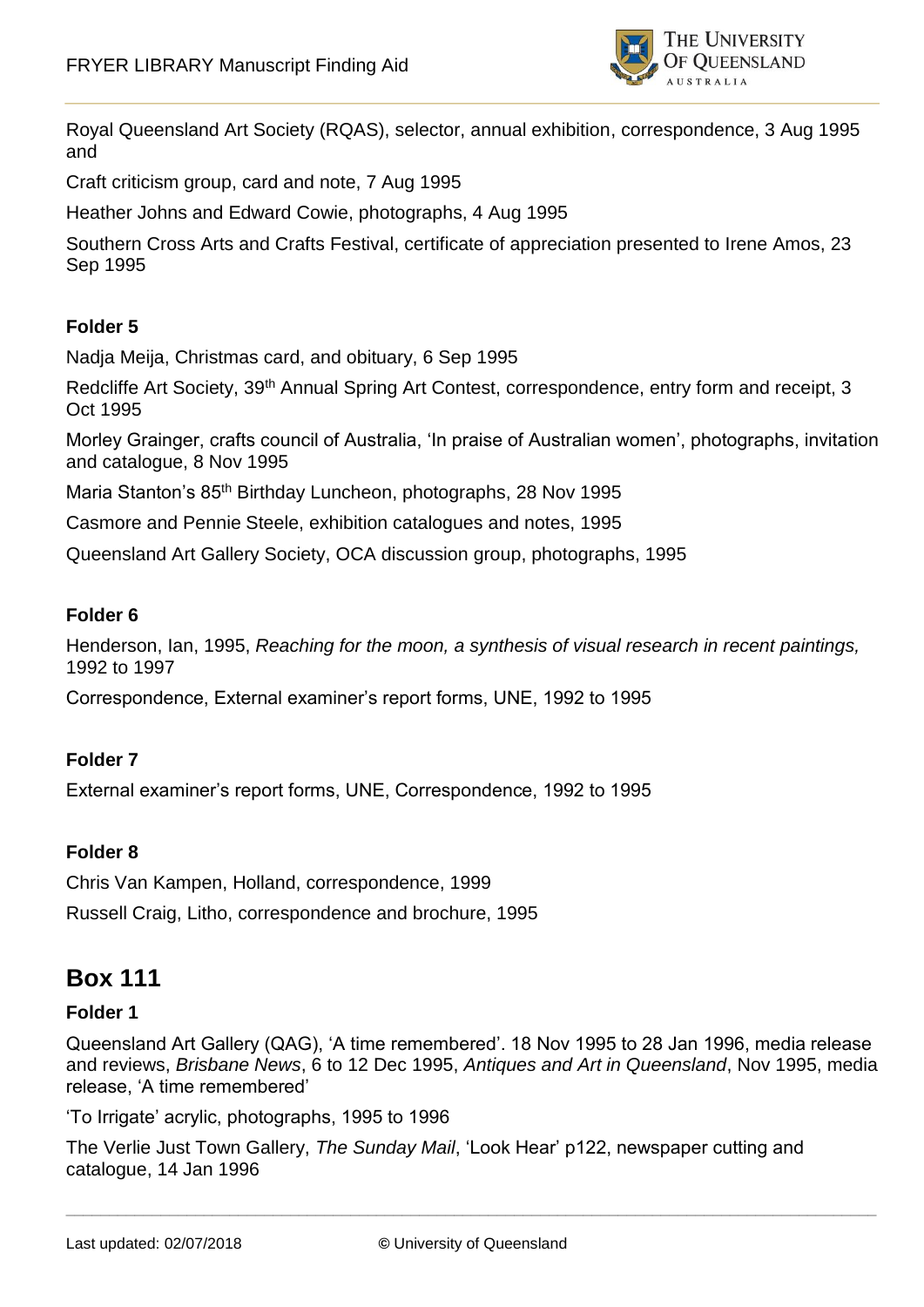

Camp Creative, Coffs Harbour NSW, 'Abstract-collage', manuscript notes, correspondence, brochures and photographs, 20–25 Jan 1996

The Verlie Just Town Gallery, Group exhibition, Jan 1996

Government House, invitation to reception for ARTS community, 14 Feb 1996

## **Folder 2**

Workshop – by Wim De Vos, Perspex assembly, photographs, 10 Feb 1996

Puppy – Larry Koons, Sydney, Sue Lostroh photographs

Logan Art Gallery, *Waste not – post packed* group touring exhibition, 16 Feb to 17 Mar 1996

Azimuth at Bass Note, [cancelled last minute], brochures and flyers, Mon 29 Apr 1996

Arts Council Gallery, *From Buch to Beach '96*, catalogue, 1996

Royal Queensland Art Society (RQAS), printmakers 'inky fingers', Opener, newspaper cutting, card and catalogue of exhibits, 8 May to 31 May 1996

Pine Rivers Art Awards, co-judge with Michel Sourgnes, correspondence, agenda and nomination form, 10 to 19 May

Royal Queensland Art Society (RQAS), catalogue 'Twenty years on', 1996

Royal Queensland Art Society (RQAS), group exhibition, guest artist, '20 years on' newspaper cuttings and flyers, 6 Jun to 27 Jun 1996

Group exhibition 'Celebrate Queensland', newspaper cuttings, exhibition catalogue, invitations and flyers, Waterfront Place, 7 to 21 Jun 1996

McGregor Winter School, Toowoomba, book of artwork and notes from students, class roll and photographs, newspaper cuttings and brochure, 30 Jun to 6 Jul 1996

#### **Folder 3**

Flying Arts Inc., Group exhibition, 'Effigy', newsletter and touring schedule, newspaper cuttings, newsletters and flyers

Flying Arts Inc., Group exhibition, tour, year 1, list of works and brochures, 4 Jul 1996 to 4 Jul 1997

Downlands Art Exhibition 1996, Group exhibition, catalogues, 19 to 21 Jul 1996

Moreton Bay College, 'Festival on the day' and student art exhibition, Judge, catalogue, 27 to 28 Jul 1996

Stephens Gallery, City Hall, Brisbane, 'A dozen weavers', Opener, 6 to 16 Aug 2006

Flying Arts Inc., publicity material

#### **Folder 4**

Gallery Agua, tutorial, workshop, notes and brochure, 19 to 20 Oct 1996

Veda Arrowsmith, card, 22 Oct 1996

First Toowoomba Biennial Acquisitive Aware exhibition, Judge, invitations, flyer, catalogue, card and photograph, 21 Sep to 27 Oct 1996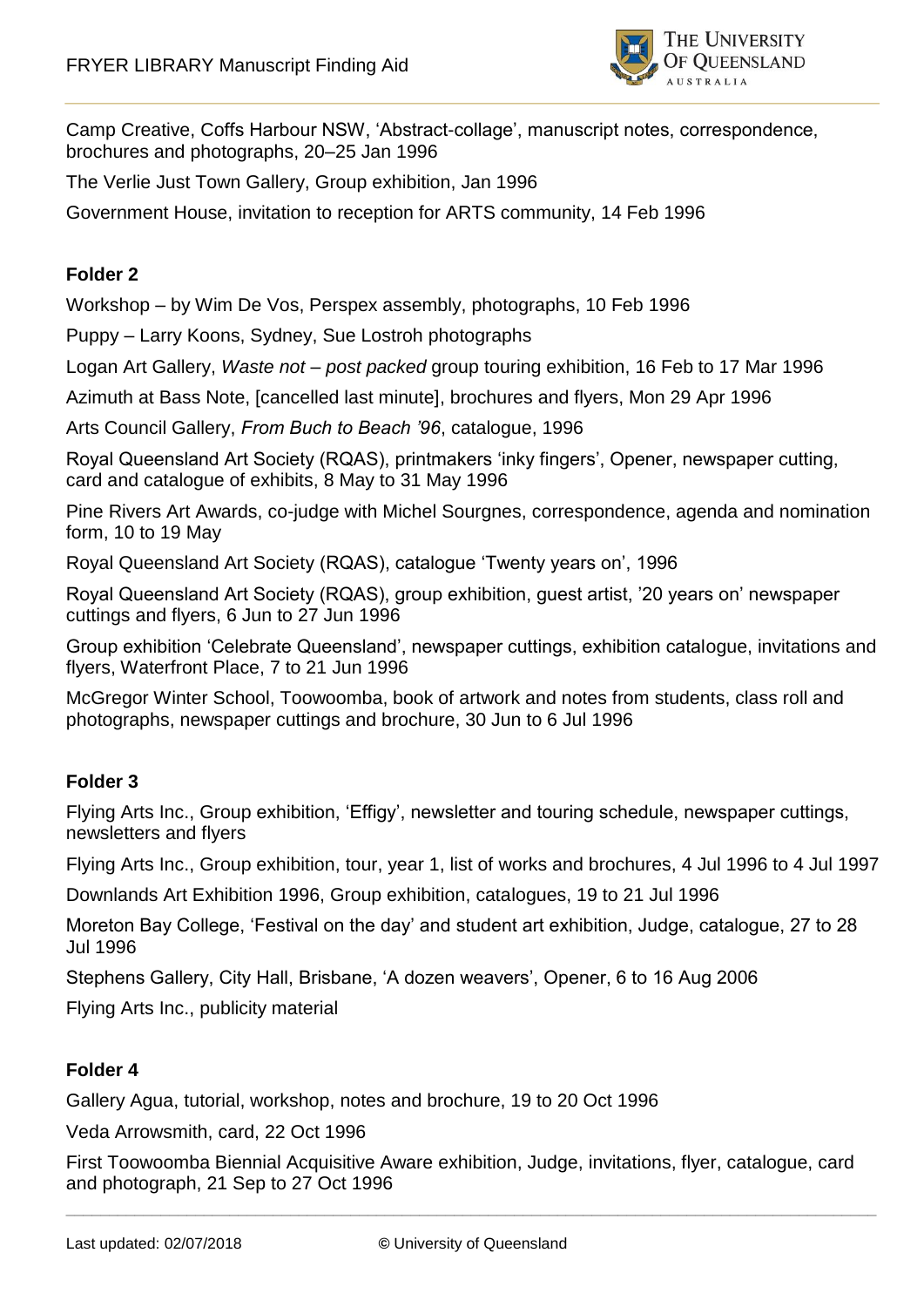

Advent calendar artists, Group exhibition, Smith Family charity, correspondence and artist list, 29 Nov 1996

Griffith University graduation ceremony, invitation, 12 Dec 1996

7 postcard and letters

## **Folder 5**

Dr George Williamson, Note, 14 Feb 1997

The Verlie Just Town Gallery, Celebrating 25 years, Group exhibition, newspaper cutting, 8 Mar 1997

'Art Nineties' exhibition, catalogue, flyer, Wesley Hospital, 3 to 14 Mar 1997

Toowoomba Regional Art Gallery (TRAG), Solo exhibition, newspaper cutting, photographs, catalogue and brochures, 10 Mar to 13 Apr 1997

Toowoomba Regional Art Gallery, Workshops, photographs, Mar 1997

### **Folder 6**

*Relationships/Revelations*, Solo exhibition, drawings and collections, *Toowoomba Chronicle*, newspaper cuttings, 12 Mar 1997

Queensland Art Gallery (QAG) Judge, Glenn Cooke, Rex Backhaus-Smith, flyers, program and catalogue, 4 Apr 1997

RASQ, Toowoomba Royal Show, Judge, schedule and correspondence, Apr 1997

Wagner Art Gallery, Hong Kong, Group exhibition with John Rigby and Mal Leckie, program, 22 Apr 1997

Brookfield Show, Judge, schedule, 16 to 18 May 1997

Flying Arts Inc., correspondence, May 1996

Futurarts Workshop, Ipswich Girls Grammar School, residential winter school, flyers, 23 to 29 Jun 1997

Joy Roggenkamp, letter and newspaper cutting, 12 Jun 1997

McGregor Winter School, Tutor, class roll, brochures, newspaper cutting, certificate of appreciation and photograph, 30 Jun to 5 Jul 1997

Flying Art Inc., Touring group exhibition, 'Effigy', copies of newspaper articles, flyers, catalogue and correspondence, 9 Jun to 4 Jul 1997

#### **Folder 7**

Queensland Art Gallery Society (QAGS), Celebration Birthday 70<sup>th</sup> Honour Luncheon, correspondence, 1997

Downlands College art exhibition, Group exhibition, correspondence, conditions of entry and catalogue, 25 to 27 Jul 1997

Queenland Art Gallery Society, OCA group, Tutor profile, Gazette, Aug 1997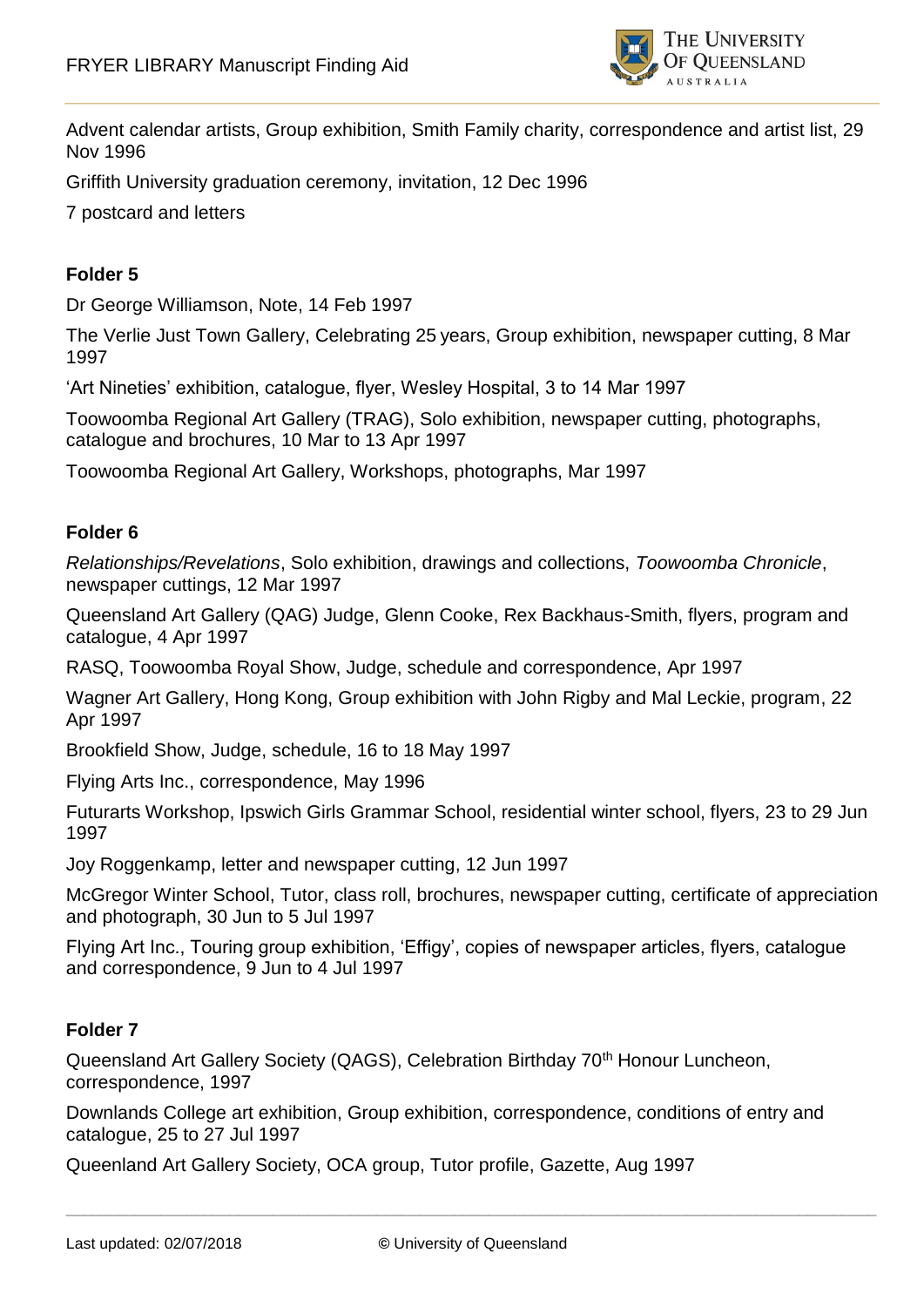

The Verlie Just Town Gallery, Opener, new location, Charlotte House, press release, correspondence and brochure, 31 Aug 1997

Artisma Gallery, Paddington, Opener, Margaret Goldsmith, brochure and card, 7 Sep 1997

Mt. St Michael's College, Guest group exhibition, Art in the avenues exhibition, Oct 1997

### **Folder 8**

Correspondence (8 letters), 1997

The Verlie Just Town Gallery, Solo exhibition 'Irene Amos Becomes Oriented', flyer, 40 photographs, media release, review, newspaper cutting, 1 to 30 Nov 1997

#### **Folder 9**

Joan Bacon, Christmas card, 3 Nov 1997

'Rapotec' newspaper cutting, *Sydney Morning Herald,* 21 Nov 1997

Queenland Art Gallery Society, OCA group, Inaugural Workshop, Dutton Park, Victor Barker, writing and drawing, photographs, 15 to 16 Nov 1997

Amos Recollections, Lecture at Toowoomba Regional Art Gallery (TRAG) for Toowoomba branch of ADFAS, flyers, cards, Tues 18 Nov 1997

Chas and Ada Ludlow, Royal Queensland Art Society (RQAS), Opener, catalogue, brochure and card, 21 Nov 1997

Queensland College of Art (QCA), Group exhibition, chapter alumni exhibition, newsletter and registration form, 5 to 19 Dec 1997

Art Beat, Alicia Pyke, Advertising, article *Brisbane news*, 'Paste of the orient', media release and newspaper cutting, 5 to 11 Nov 1997

Visitors' list / comments, 1997

#### **Folder 10**

Royal Queensland Art Society (RQAS) *20 years on*, correspondence, flyers, list of participating artists, manuscript notes, catalogue of works and minutes, 1995 to 1999

#### **Folder 11**

Susan Lostroh, USQ, External examiner, graduation 1997 booklet, report, greetings card, correspondence, postcard, newspaper cutting and preamble – pages of text, 1994 to 1997

## **Box 112**

### **Folder 1**

Anneke Silver, *Seasons without names* catalogue, JCU external examiner, PhD program synopsis, 1994, papers relating to examining for JCU, newspaper cutting, manuscript notes, correspondence, invitation, flight tickets, 1997 to 1998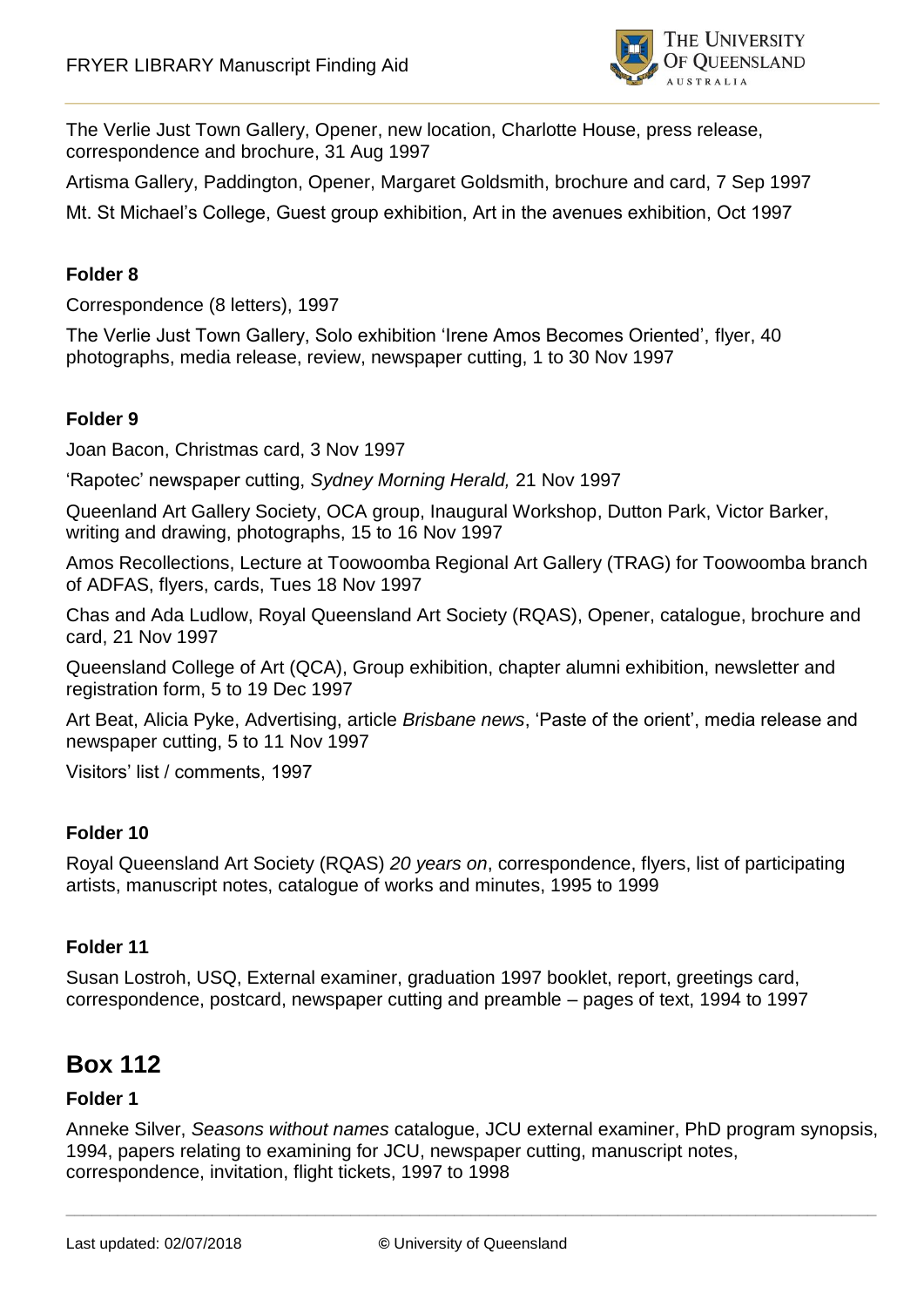

Painting products, brochures and product information Drawing seminars, 1983 and 1997, materials list

### **Folder 3**

Susie Wolf, CV, correspondence, postcards, photographs and invitations, 1998 to 2001 Phillipa Webb, correspondence and papers

White gloves, art delivery and Wagner Art Gallery, Hong Kong, correspondence and papers, 1997

### **Folder 4**

McGregor Winter School Toowoomba, papers, correspondence, manuscript notes, newsletters, brochures, 1996 to 1998

### **Folder 5**

McGregor Winter Schools Toowoomba, papers, correspondence, manuscript notes, newsletters, brochures, 1998 to 2000

### **Folder 6**

House sale documents, receipts, contracts and insurance policies

#### **Folder 7**

Exhibition catalogues, 1996 to 2006

# **Box 113**

#### **Folder 1**

Correspondence – 29 letters and card, 1997 to 1999

The Verlie Just Town Gallery, Group exhibition, flyer, newspaper cutting and photographs, 13 Jan to 13 Feb 1998 & 15 Aug 1998 [article]

Queenland Art Gallery Society, OCA group, student exhibition, catalogue, Apr to May 1998

Textile workshop, certificate of attendance, 1998

Brookfield show art competition, Judge, schedule, May 1998

## **Folder 2**

Royal Queensland Art Society (RQAS) 109th annual exhibition, Selector, correspondence and catalogue, 27 May 1998

Redcliffe Art Contest and Art Society, 'Sun sea shadows', 1957 to 1996, correspondence and postcards, 16 June 1998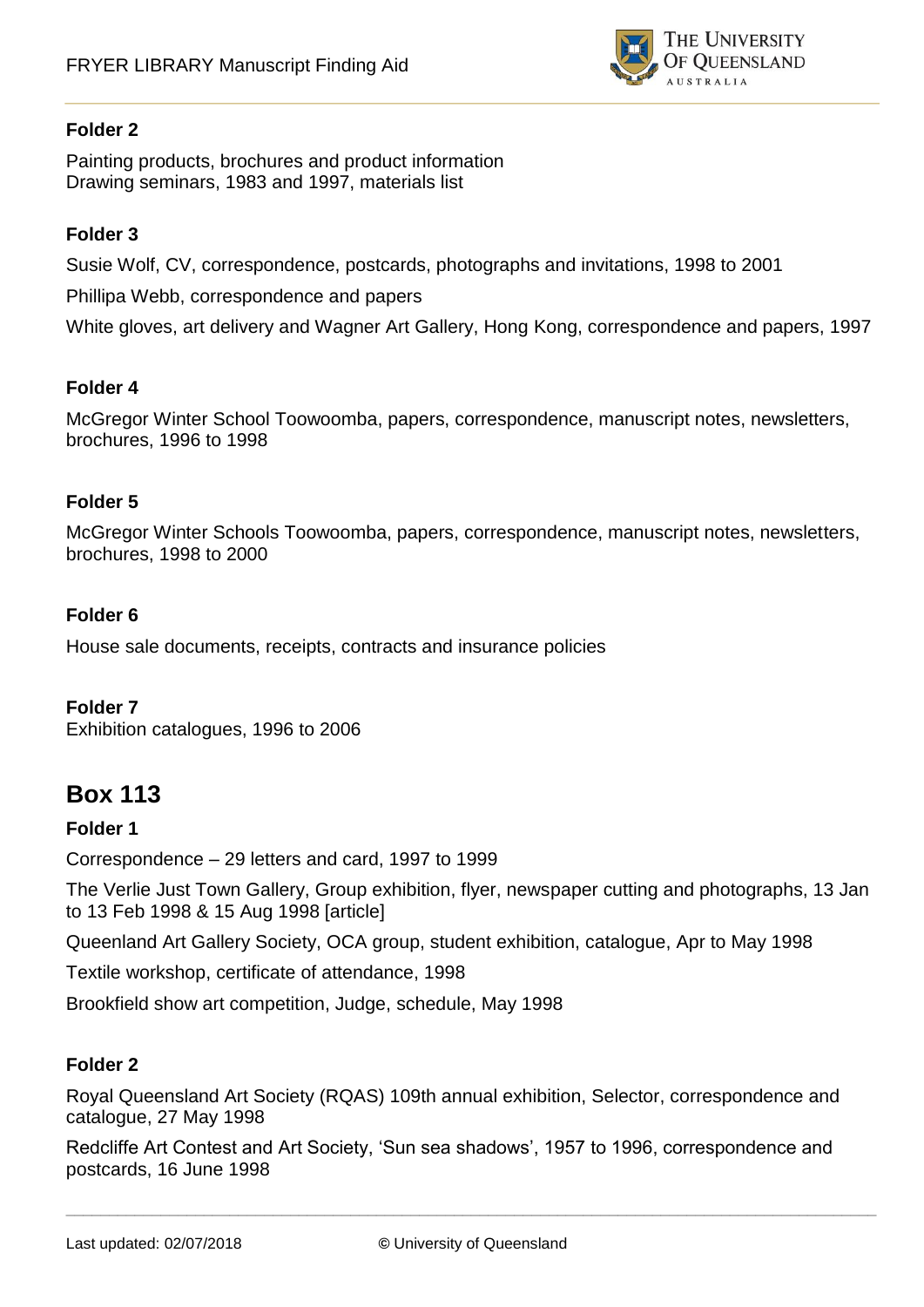

McGregor Winter School, Tutor, correspondence, cards and photographs, 28 Jun to 4 Jul 1998

#### **Folder 3**

Correspondence, 37 cards and letters, 1999

Griffith University, Invitations to Prof Ian Howard farewell, 16 Jul and 20 Jul 1998

William Robinson, exchange of early collage, correspondence, 21 Jul 1998

Queensland Potters Association (QPA), Paint a plate auction, flyer, letter and photographs, 8 Aug 1998

#### **Folder 4**

Laurie Paul, 70<sup>th</sup> Birthday invitation, letter and photographs, 23 Aug 1998

Suse Wolf, 'Webs of connection', Customs House Art Gallery, Opener, speech notes, price list, brochure and postcard, , 28 Aug 1998

Constance Martha Robinson, Obituary, correspondence, Sep 1998

'The Studio' West End, Tutor workshop, brochure, correspondence and photograph, 17 to 18 Oct 1998

Redlands Art Awards, Select and judge. Brochure, 24 Oct 1998

Office of the Premier of Queensland, correspondence, 6 Nov 1998

OCA class, photograph, newsletter and correspondence, 14 Nov 1998

The Gap State High School, Guest examiner Senior art, flyer, 17 to 18 Nov 1998

Gympie District Show Society, correspondence, 11 Dec 1998

Royal Queensland Art Society (RQAS) Christmas party, Morley Granger apron series, Dorothy Hartnett and Deslie Kricker, menu, invitation, catalogue, greeting card and photograph, Nov to Dec 1998

Royal Queensland Art Society, correspondence, 29 Dec 1998

Tom Ferrier, correspondence, 3 Feb 1990

The Verlie Just Town Gallery, IYOP group exhibition, flyer, Feb 1999

'The Studio' West End, Tutor – workshop, flyers and photographs, 6 to 7 Feb 1999

#### **Folder 5**

Royal Queensland Art Society (RQAS), Exhibition permanent collection, catalogue, 9 Feb to 15 Mar 1999

Letters from Philip Bacon and Ray Hughes, Mar 1999

Queensland University of Technology (QUT), correspondence, 14 Apr 1999

Toowoomba Regional Art Gallery (TRAG), Bequest exhibition, 'segment select simplify', newsletters and newspaper cutting, catalogue 18 Apr to 3 Jun 1999

The Studio West End, Workshop, photographs, 1 to 2 May 1999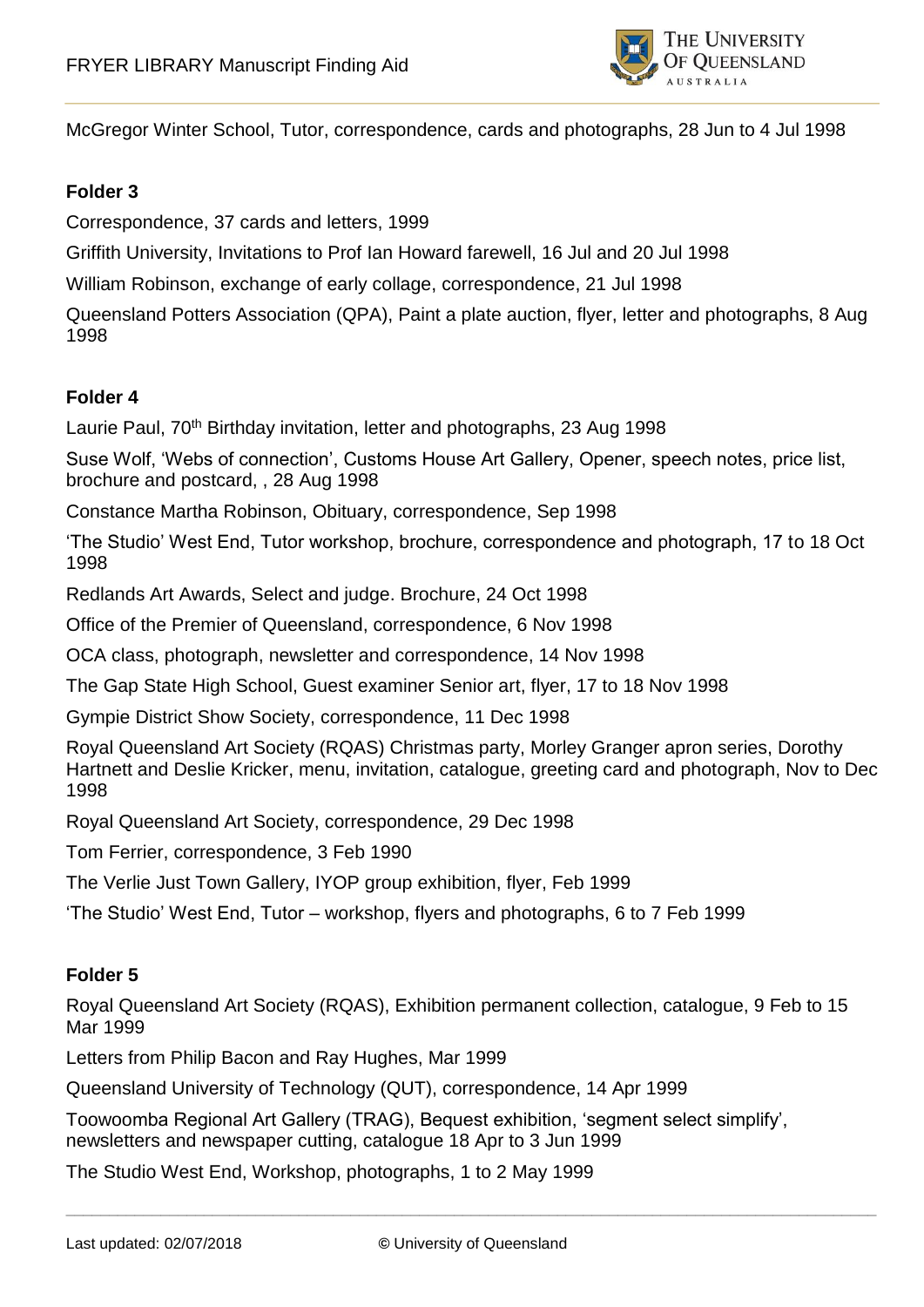

The Studio, West End, Tutor – workshop, photograph and newsletter, 1 to 2 May 1999 Correspondence, 3 letters, May to Jun 1999

## **Folder 6**

McGreggor Winter School, Tutor, photographs, card and leaflets, 28 Jun to 3 Jul 1999

Birthday cards, 27 Jul 1999

The Studio, West End, Workshop, newsletter and card, 7 to 8 Aug 1999

Sheila Paine, Lecture for TAFTA Fibre Forum, newsletter, 22 Aug 1999

Queensland University of Technology (QUT), Brisbane Central Technical College, photo of graduates, letter and newsletter, Mar/Aug 1999

Article on acquisitions, 'segment select and simplify' ceramics, Toowoomba Regional Art Gallery (TRAG), newsletter, Sep 1999

#### **Folder 7**

The Gap State High School, Arts Department, Opener, seniors art exhibition, 4 Sep 1999

18 Photographs, 18 Sep 1999

The Verlie Just Town Gallery, 'Solo' exhibition, , 'memory fragments', media release, flyers, 13 Sep to 23 Oct 1999

Brisbane Institute of Art (BIA), Workshop, newsletter, Christmas cards, correspondence and photograph, 6 to 7 Nov 1999

Tewantin Life Art Circle, Workshop, flyer, card and photographs, 12 to 13 Nov 1999

Dr Caroline Turner, Deputy Director, Queensland Art Gallery (QAG), Card and letter from, 15 Nov 1999

Bellas Gallery, letter and photograph, 25 Nov 1999

#### **Folder 8**

The Verlie Just Town Gallery, 'Memory fragments', laser copies of collages, 13 Sep to 23 Oct 1999

## **Box 114**

#### **Folder 1**

Arnold Just, correspondence re the death and estate of Verlie Just, Jan 2000

Toowoomba Regional Art Gallery (TRAG), solo exhibition and bequest, exhibition flyer, Mar to May 2000

Toowoomba Regional Art Gallery (TRAG) solo exhibition, direct, conscious, re-flection, reconnection, The Amos collection, newspaper cutting and photographs, 31 Mar to 16 May 2000

Inga Hunter, correspondence, leaflet and photographs, 2000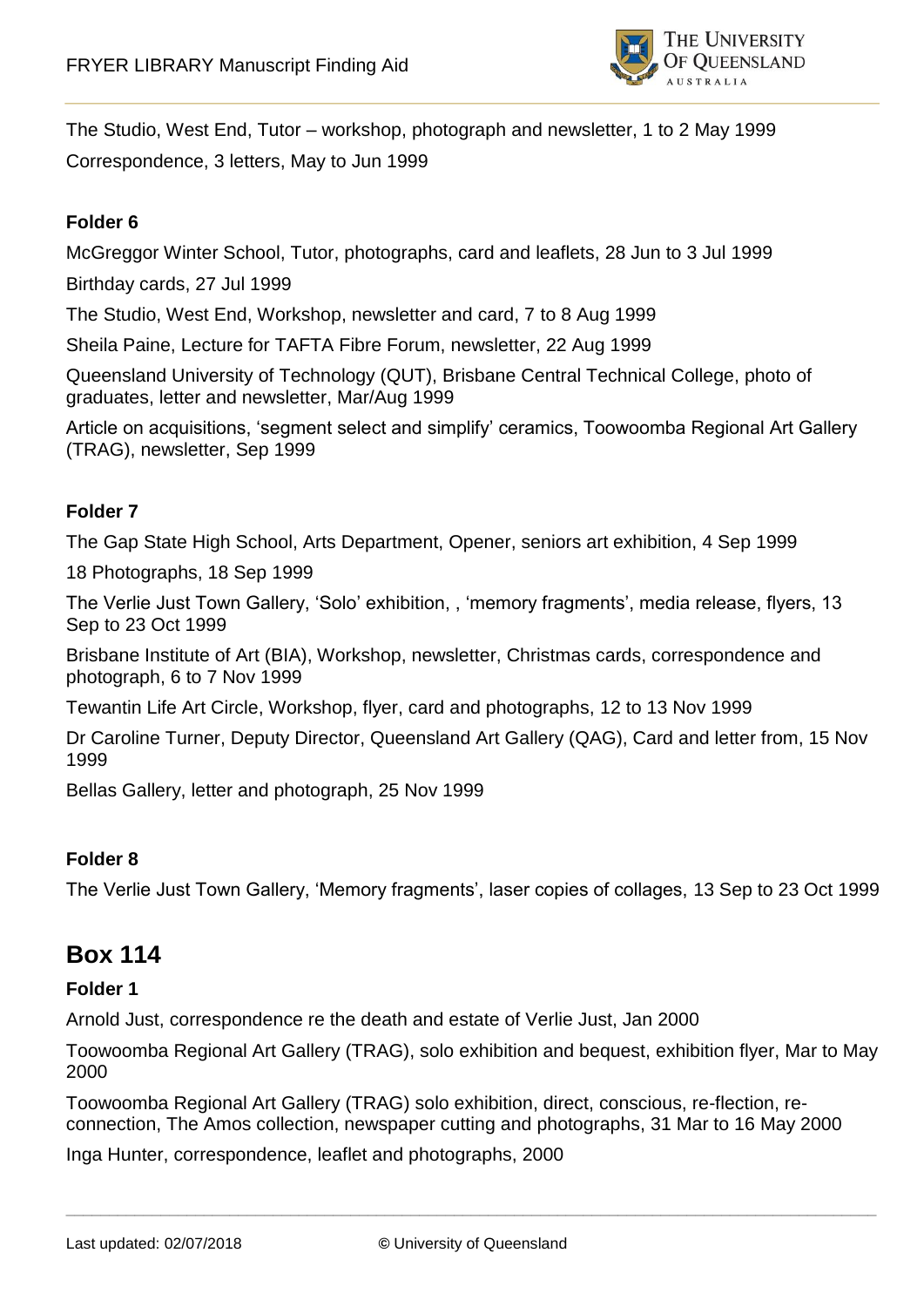

McGregor Winter School, brochure, certificate, card, newspaper cutting, gift wrap, poster, class roll and photograph, 2 to 8 Jul 2000

Birthday cards, 27 Jul 2000

Downlands 14th annual art exhibition, catalogue, Jul 2000

#### **Folder 3**

Russell Cole, Brisbane Institute of Art (BIA), opening, manuscript notes, resume, correspondence, 'I am the murmur of the sea' and photographs, 23 Aug 2000

Warwick Art Gallery Art Prize, flyer, brochure, bookmarks and newsletter, 6 to 26 Sep 2000

Redcliffe City Art Gallery, catalogue and brochures, 8 Sep 2000

#### **Folder 4**

Ute and Rainer Heinen, correspondence and postcard, 30 Aug 2000 Global Arts Link, City of Ipswich collection, brochure and invitation, 30 Nov 2000 *Imagemakers* Christmas party, cards and photographs, 6 Nov 2000 Condolences and obituaries, various, cards and correspondence, 2000 Birthday cards and correspondence, 2000

#### **Folder 5**

QUT Art Museum, Group exhibition, 'Real world art', invitation, flyer, 12 May to 15 Jul 2001 McGregor Winter School, University of Southern Queensland (USQ), Tutor, photographs, brochures, class roll and card, 9 to 14 Jul 2001

Ca. 20 Birthday cards, 27 Jul 2001

## **Folder 6**

Fina Gallery, Group exhibition, 'Imagemakers', postcards, list of works, magazine cutting and flyer, 22 Aug to 2 Sep 2001

Half Dozen Group of Artists, Opener, catalogue, newspaper cutting, letter and flyers, 1 Sep 2001

Queensland College of Art (QCA) building, opening invitation – cancelled

Flying arts Inc., Exhibition, flyers, Oct 2001

Lions Christmas cakes distribution, Workshop photos and card, 3 to 4 Nov 2001

Alexis Dziduch [ex-student], correspondence 24 Oct 2001

Bendigo Bank Tattersall's club art prize, Judge, newspaper cutting, invitation and correspondence, art prize book and *Tattler,* vol. 10, no. 1, 2002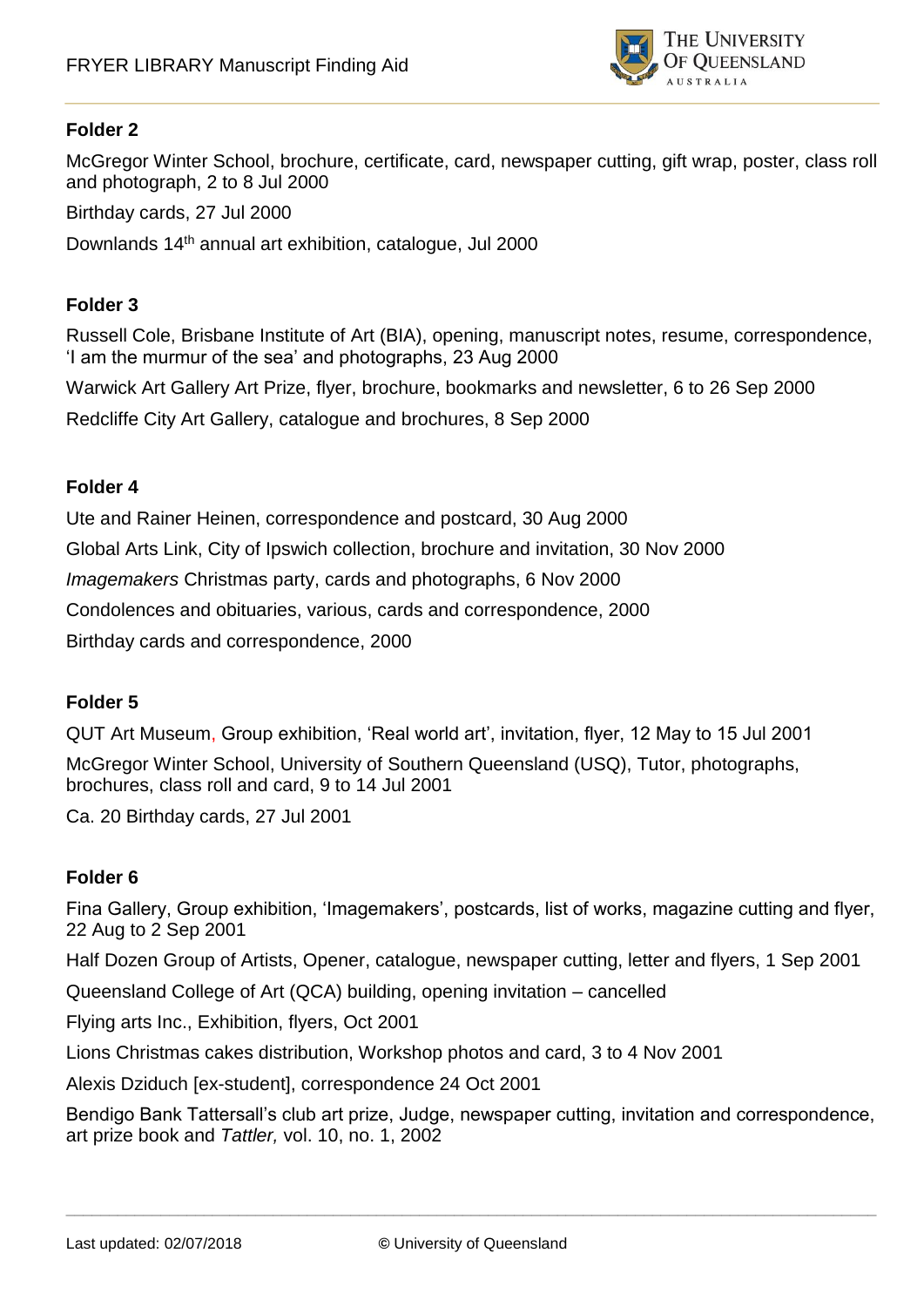

Correspondence relating to Queensland University of Technology (QUT) cultural precinct, Interview, 26 Nov 2001

Greetings cards, correspondence, newspaper cuttings, invitations, postcards, 2001 Downlands 15th Annual Exhibition, 2001, catalogue

## **Folder 8**

Prints of 'Evolution', 'Integration' and 'Realisation'

## **Folder 9**

Toowoomba Regional Art Gallery, *Thought cycles*, exhibition catalogue, 5 Feb to 8 Mar 2009 Morley Grainger, Touring exhibitions, CD Heather ?, Artist's book, 2005, inscribed to Irene Amos,

## **Box 115**

## **Folder 1**

Cooee Bay workshop, correspondence and photographs, 27 May to 7 Jun 2002 McGregor Winter School, photographs, cards, contact list, flyer, class roll, newsletter, 2002 Birthday cards, 27 Jul 2002

Brisbane Institute of Art (BIA), *Imagemakers* workshop and photos from Liz Kinnear, 2002

## **Folder 2**

Brisbane Institute of Art (BIA), *Imagemakers* Workshop, photographs, correspondence McGregor Winter School, certificate and photograph, Jul 2003 McGregor Winter School, photographs, class roll, *McGregor schools newsletter*, 7 to 12 Jul 2003, greetings cards and written note, 7 to 12 Jul 2003 Birthday cards, 27 Jul 2003

## **Folder 3**

Brisbane Institute of Art (BIA) Workshop, *Imagemakers,*

Zonta, Women of achievement, short listed, correspondence and manuscript notes, Aug 2003 Royal Society of Arts (RSA), Government House invitation, 5 Sep 2003 Redland Art Awards, Yurara, photographs, correspondence and newspaper cuttings, 21 Sep 2003 Anglicare, Judge, booklet, greetings card and newspaper cutting, 4 to 5 Oct 2003 Brisbane Institute of Art (BIA) Workshop, *Imagemakers*, issue 2, vol. 5, Oct/Nov 2003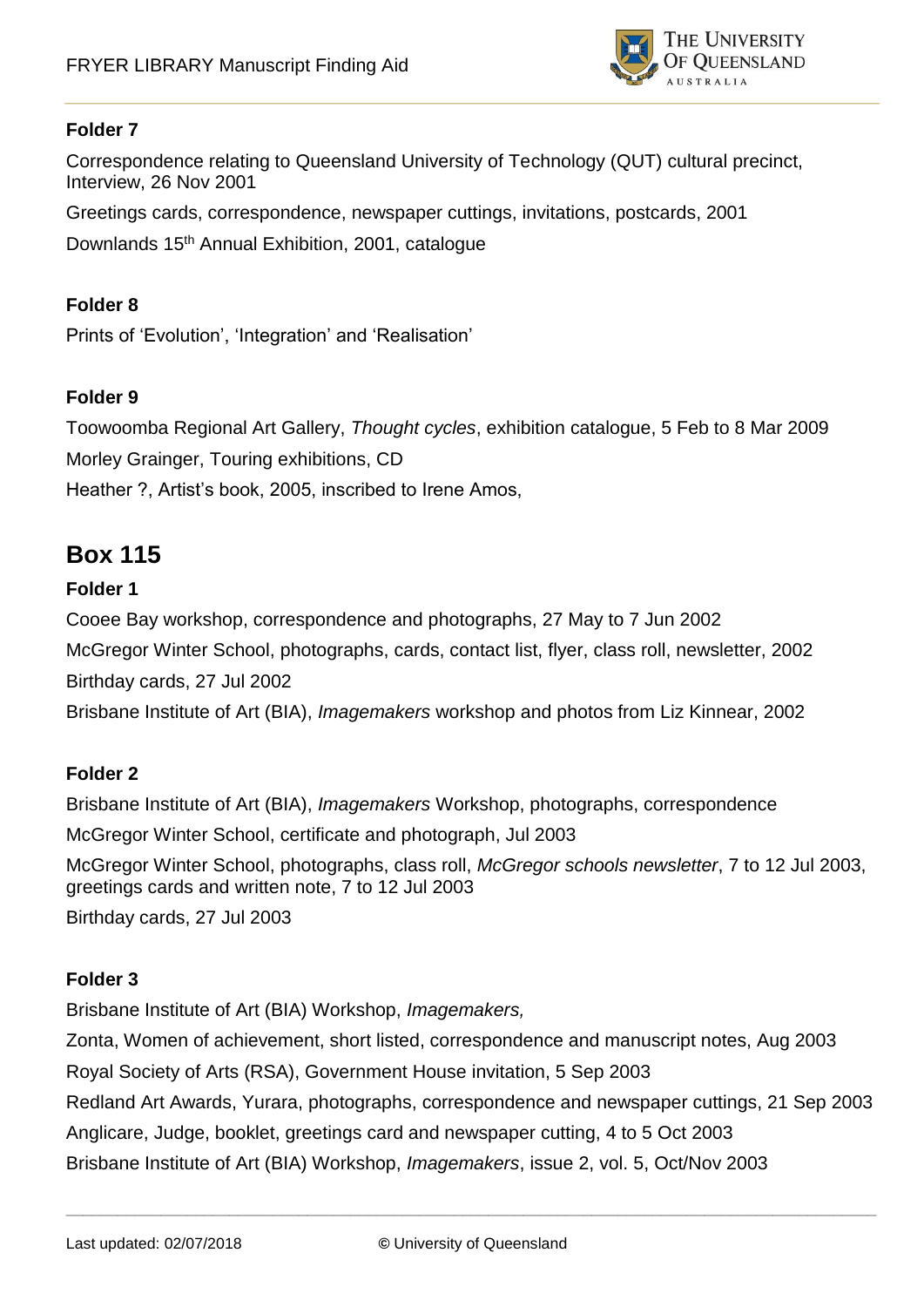

#### Imagemakers, Christmas card, Nov 2003

Correspondence, greetings cards, postcard and gifted sketchbook with woven cover, 2003

#### **Folder 4**

Laurie ?, photograph and postcard, Mar 2004 Helen Spooner, correspondence and newspaper cutting, Feb 2004 Parliament House, flyer, correspondence and visitors pass, Feb/Mar 2004 Stephanie Jong, newspaper cutting and copy of newspaper article, 22 Mar 2004 Alexis, correspondence, 2003 Thank you card and two post cards Figures, catalogue and flyer, 14 May 2004 Letter and postcard from Susan Buretz, 18 Jun 2004

### **Folder 5**

Birthday cards, 2004 Pene Edwards, catalogue of new works, 6 to 22 Aug 2004

## **Folder 6**

Christmas card and photographs 2004 Inga Hunter, photographs, 27 Oct 2004 Greetings cards and postcards, 2005 McGregor Winter School, photographs and greeting card, 2004 Royal Queensland Art Society (RQAS) group exhibition, invitation, catalogue and correspondence 17 Jul to 15 Aug 2004

#### **Folder 7**

Irene Amos and Betty Quelhurst, Exhibition, photographs The 10<sup>th</sup> annual Warwick Art Prize, catalogue, 2005 University of Southern Queensland, Certificate of appreciation, 18 Jul 2005 Toowoomba City Council, correspondence, copies of newspaper cuttings and copies of pages from comments book, 2005

## **Folder 8**

Alexis Dziduch, Brisbane Institute of Art (BIA), postcards and correspondence, 2001 to 2002 Anita Baynes, correspondence and greetings card, 2002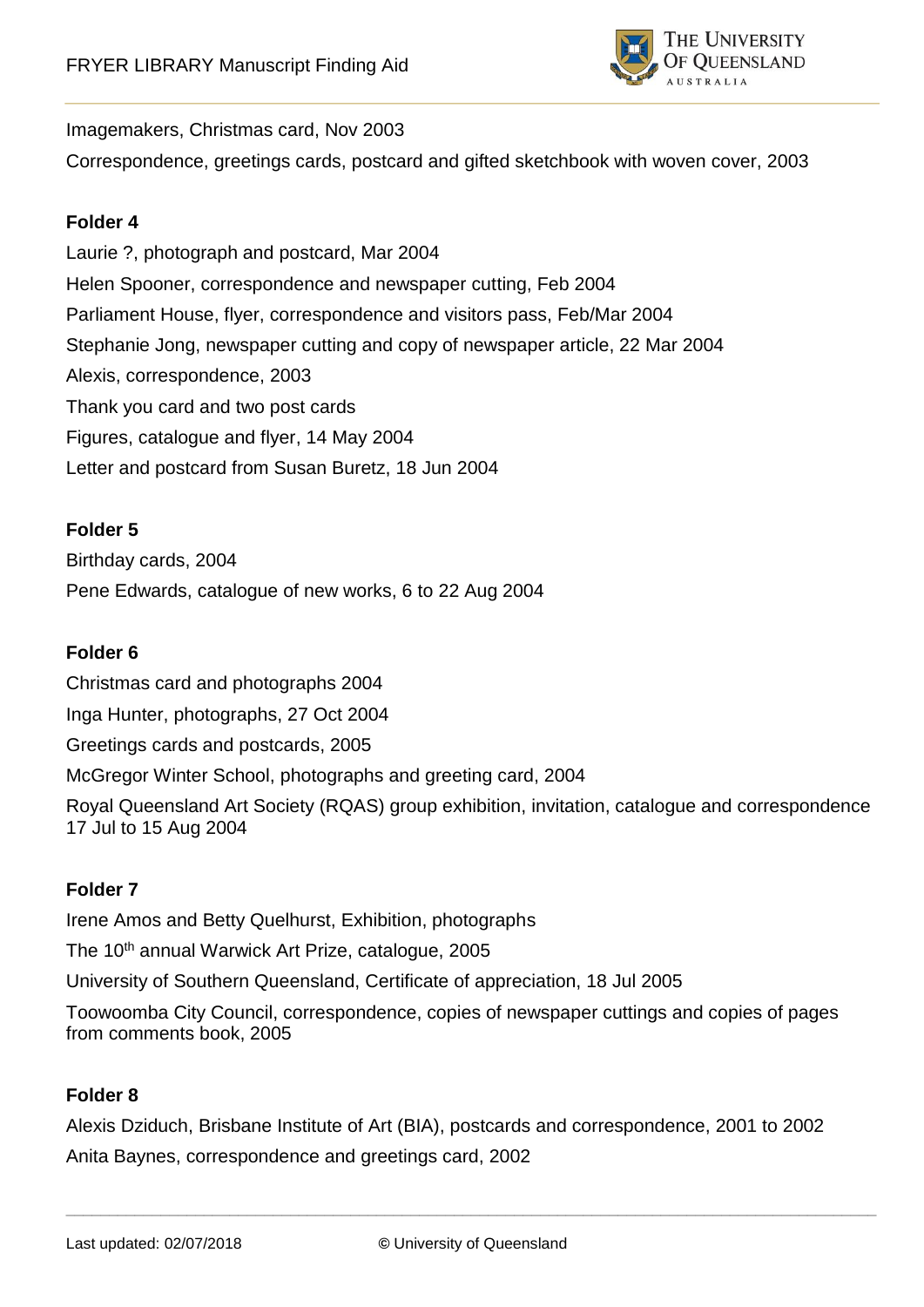

Brian Hatch, invitation and catalogue, 2004 Jacinta Howard, flyers

## **Folder 9**

Judith Laws, biographical information, book info – notes for book to be published?, press release, manuscript notes, flyers and correspondence, 2002 – 2002

Margaret Fredrickson, catalogue Inga Hunter, brochures, catalogue of works, correspondence, copies of articles and newspaper cutting, 1993 – 2003

#### **Folder 10**

The Verlie Just Town Gallery 'Memory Fragments', negatives taken by Ian, 18 Sep 1999

## **Box 116**

#### **Folder 1**

Downlands College exhibition, correspondence, 1992 to 2006

#### **Folder 2**

Fibre Forum, invitations, correspondence, brochures, flyers, 1998 to 2003

#### **Folder 3**

Heather Cowie, correspondence and photographs, 2004

Heather Cowie, correspondence, AHRB fellowship papers, greetings card and photographs, 1999

#### **Folder 4**

Esther Austin, catalogue of works, CV, manuscript notes, correspondence and flyers, 2002

Ludlow, Charles and Ada, correspondence, manuscript notes, CV, brochures, flyers, Irene Amos letterhead and catalogues of works, 1989 to 2000

Poster, 'The Hilton Waterfall' by Jeffrey Makin

Joan Molyneux, Queensland University of Technology (QUT) file, brochure, greetings cards, yellow ribbon, correspondence, research notes, 2001

#### **Folder 5**

Exhibitions lists from Glenn Cooke, Queensland Art Gallery (QAG)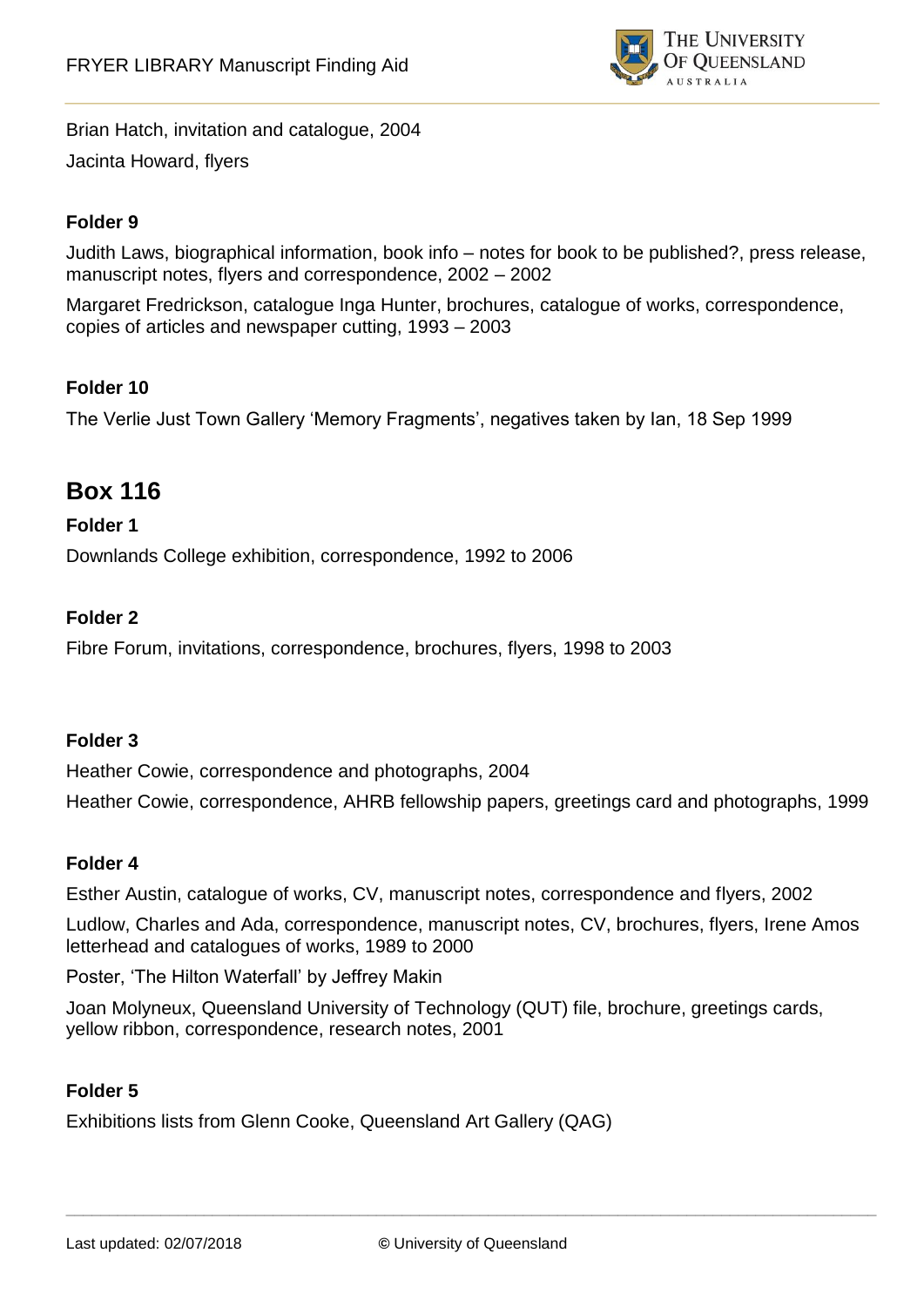

Biographical information, including letter of recommendation from John Rigby, c1977

## **Folder 7**

Biographical notes, (resumes), 1989 to 1996

## **Folder 8**

Biographical notes, (resumes), 1997 to 1999

## **Folder 9**

Biographical notes, (resumes), 2000 to 2007

## **Box 117**

## **A**

### **Folder 1**

Amos, Mavis Irene, *Relationships to Realisation, an investigation of the process from invention to communication, as the artist selects and develops specific orders in a progressive series of works*, 1989, unbound copy of thesis.

## **Folder 2**

*Amos, Mavis Irene, Relationships to Realisation*, unbound papers, annotated

## **Folder 3**

Australian Flying Arts School, flyers, tutors reports, exhibition catalogues,

schedule of classes, list of painting representatives, arts and crafts catalogue, manuscript notes, receipts and claim forms, brochures, correspondence, copy of newspaper cutting

#### **Folder 4**

External examiner, Marie Biggins, correspondence, postcard, JCU papers relating to PhD candidature 1990 – 1997

Irene Amos, Research Degree in painting and drawing master of creative arts, major presentation, subject area, No. AACA 913, 'The metaphysics of biomorphic abstraction', papers

## **Folder 5**

Australia Council, Register of peers, nomination form, papers and correspondence, 1994 to 1996 Athina Astras, correspondence, fabric swatch and plans for Sheraton Noosa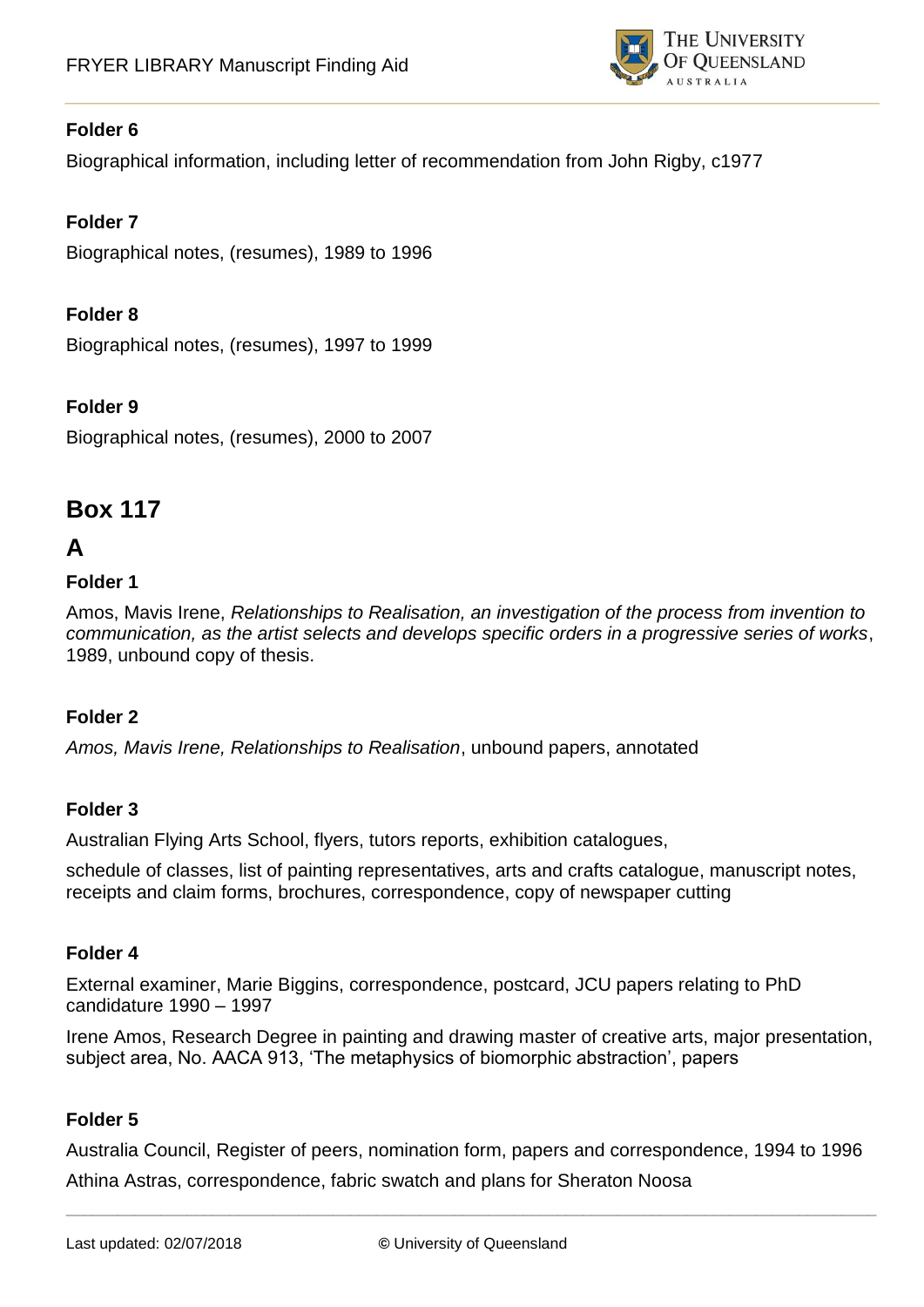

Atherton Art Society, correspondence, photograph, manuscript notes and catalogue 1994 Art promotions, Bernie Hollett, Director 'Celebrate Queensland', correspondence, 1996

# **B**

## **Box 118**

## **Folder 1**

Lenore Blackwood, correspondence, 1999

Bribie Island, correspondence, flyers, manuscript notes, room plan, copies of newspaper articles and biographical notes, 1993

Brookfield show, Judge, 1997 schedule, correspondence, receipts, flyer and manuscript notes, 1997 to 1998

Buderim Craft Cottage, correspondence, map and contact details, 1994

Laidley Shire Cultural Association, Art prize, correspondence, maps and entry forms, 1992

## **Folder 2**

Ballina, 22<sup>nd</sup> annual Southern Cross arts and craft festival, judge and official opener, catalogue of artworks, correspondence, flyers, map and receipts, 1995

Victor Barker, Inaugural writing/drawing OCA, magazine cutting, receipts, flyers, correspondence and manuscript notes, 1997

Heather Blackstool, correspondence, 1994

#### **Folder 3**

Binna Burra, requirements lists, brochures, thank you card, flyer, map, correspondence, student list and photographs, 1984

# **C**

**Folder 3**

Correspondence

Churchill fellowship, Christie's, 1982 to 2006

#### **Folder 4**

Central Queensland Contemporary Artists Association (CQCAA), Rockhampton, list of contacts, correspondence, travel documents and photographs, 1993

Gaye Chapman, University of Wollongong, referee report for PhD, correspondence, 1999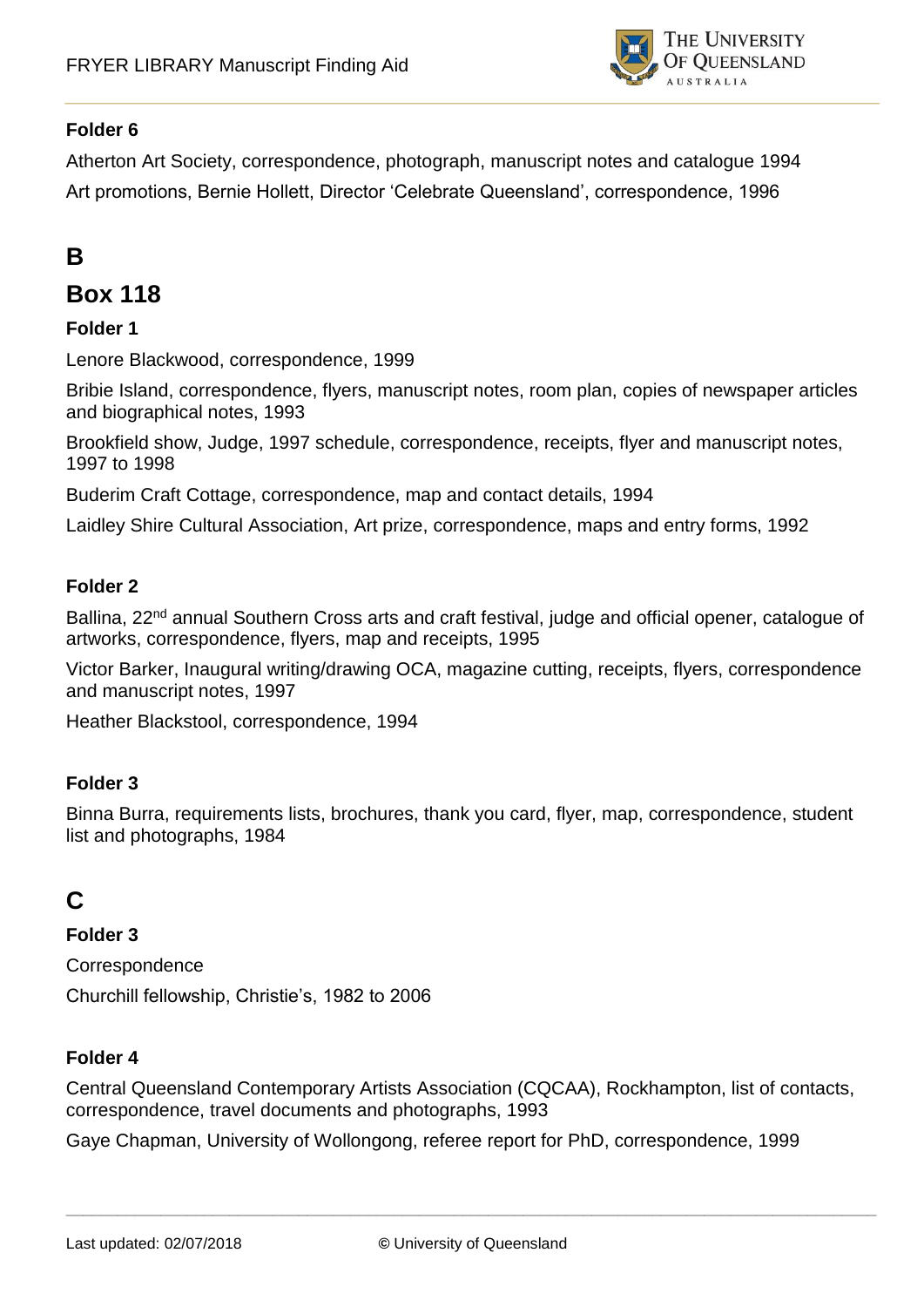

Contemporary Art Society (CAS), flyers, correspondence, condition report, biographical information and papers, 1991

## **D**

### **Folder 5**

D – Dalby and 'The journal of an overseas trip to Amsterdam Madrid Rheinturkheim', May 1996, 1991 to 1996

### **Folder 6**

Karee Dahl, Northern Territory University, correspondence and manuscript notes, 1993

## **E**

Esk, Judge, manuscript notes, correspondence and catalogue, 1992 to 1993

Expressions Dance Company, Maggi Abel, flyers, manuscript notes, program, nomination form, theatre ticket and correspondence, 1992 to 1997

## **G**

#### **Folder 7**

G – Silvana Gardner,Griffith University, catalogue, flyers, brochures, correspondence and copies of articles, 1994 to 1995

Margaret Goldsmith, CV, biographical information, correspondence and brochures, 1997

#### **Folder 8**

Morley Grainger, correspondence, newspaper cutting and artists statement, school of creative arts catalogue, July 2004, final report, 2003, greetings card, Churchill trip itinerary, Grainger, Morley, *Well Preserved*, Grainger, Morley, *Aprons*, postcard, *practice, '*In praise of Australian women' installation series 1994 – 1995, 1991 to 2006

#### **Folder 9**

Morley Grainger 'Sunset Toowoomba' Australiana series, textile art work.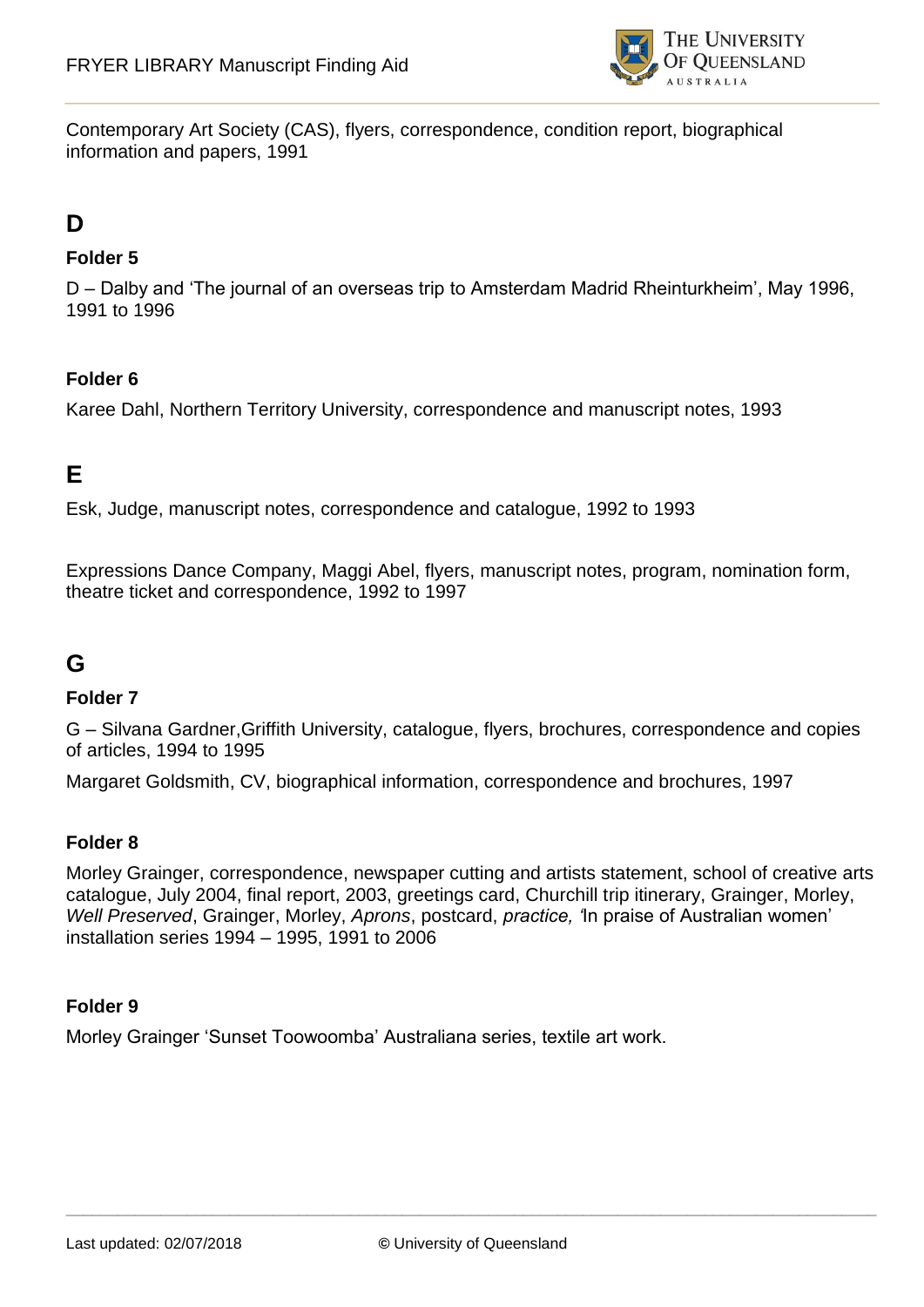

## **Box 119**

## **Folder 1**

The Gap State High School, flyer, task sheets, presentation notes, assessment criteria, manuscript notes and correspondence, Nov 1999

Gatton 1st Annual Art Award, invoice, manuscript notes and catalogue, 15 to 17 Aug 1993

#### **Folder 2**

Grant application, correspondence and papers, booklet, newspaper cuttings, application form information, 1991

#### **Folder 3**

Gallerie New Art, Australian Spirit of the Times Exhibition, Judge, correspondence, newsletter, flyers, consignment agreements, invoices, 1987 to 1988

## **H**

#### **Folder 4**

Dorothy Hartnett

Brochures, catalogues, correspondence, *Good Weekend* magazine, 5 Mar, 1994, flyer and 'artists statements' excerpt from book by Cynthia Goodman, 1986 to 2008

#### **Folder 5**

Glen Henderson, CV Barbara Heath, Jeweller, magazine articles

#### **Folder 6**

Margaret Haselwood, flyers, manuscript notes and CV, 2000 to 2001

Clare Hansson, 'Bass note', flyers, newspaper cutting, correspondence, poems/verses, copy of newspaper article, 1996

Half Dozen Group of Artists, correspondence, 1993 to 2004

#### **Folder 7**

Prof Ian Howard, biographical information, 2000 Shirley Hensler, correspondence, 1992 Pam Hergenhan, catalogue of artworks, 1999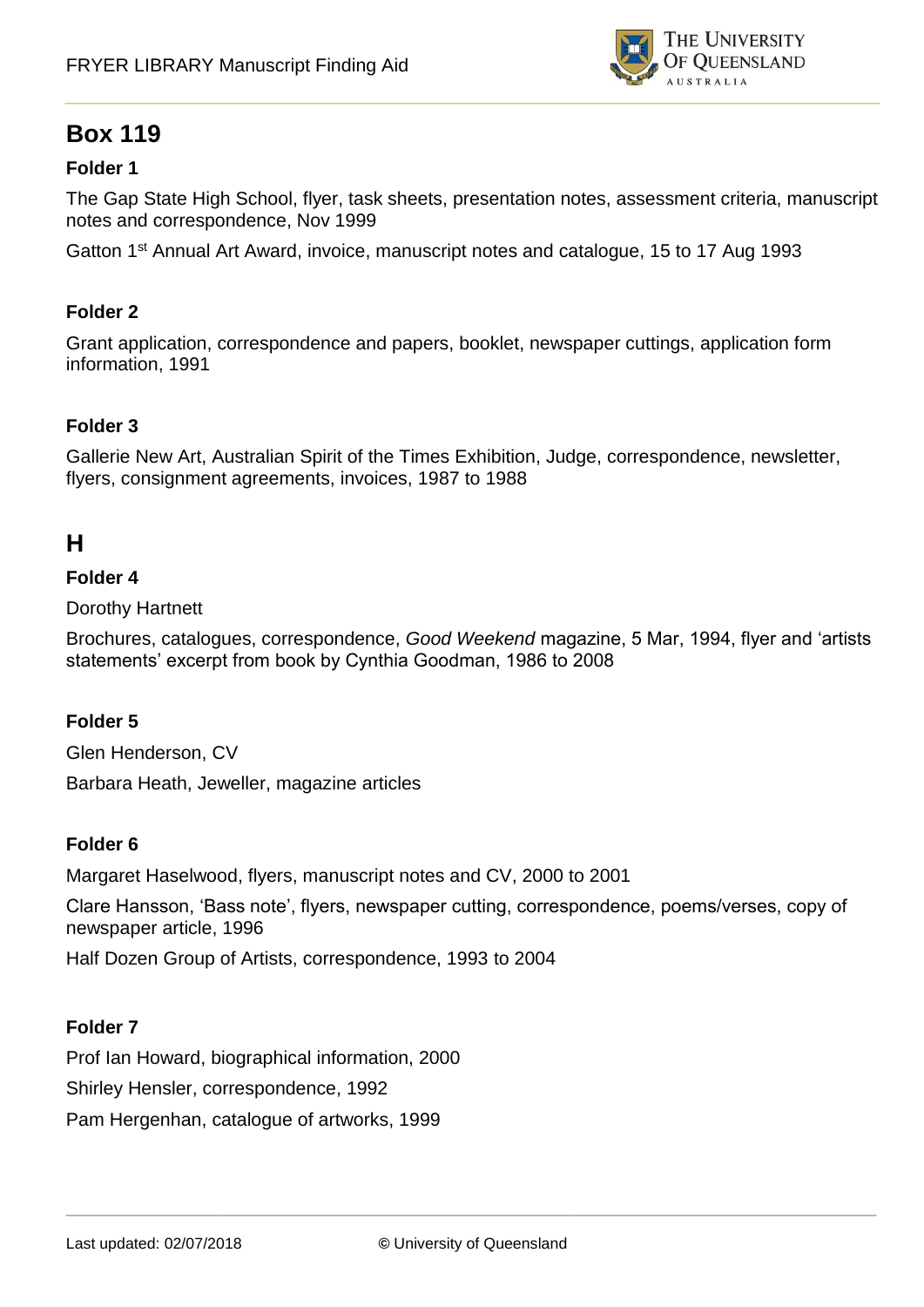

# **I**

## **Folder 8**

Innisfail Art Society, handbook, report on activities, correspondence, manuscript notes, newspaper cuttings, flight tickets, flyers and copies of newspaper articles, 1991 to 1992

## **J**

## **Folder 9**

Penne Jefford, Yurara, article from *Craft Arts International,* issue no 25, 1992 and correspondence, 1993

# **L**

## **Folder 10**

Invitation to tribute dinner for Dr Lloyd Rees

Logan city art comp, photograph, booklet, catalogue, invitation, program, correspondence, invoice, poster, map, manuscript notes and category lists and notes, 1990

### **Folder 11**

Karl & Gertrude Langer Memorial committee, CD – talk by Gertrude Langer, draft book 'Dr Gertrude Langer, art historian and migrant to Australia' by Ute Heinen, manuscript notes, correspondence

Royal Queensland Art Society (RQAS) newsletter, Apr 1985, newspaper cuttings, papers and photographs, 2002

## **Folder 12**

Liberal party, correspondence and notes, 1985

## **M**

## **Folder 13**

Daniel Mafe, Savode, catalogue and flyer, 1997

Robyn Mountcastle, St John's Tapestry, information and postcards, May 2002

Moreton Bay College, Judge, correspondence and information brochure, Jul 1996

Mornington Gallery, Victoria, Carole Pollock, correspondence, invitation, manuscript notes, invoice and delivery dockets, 1987

Chris McLeod, Riverhouse, correspondence, 1995

Dell Nash, Catalogue with list of works, 2002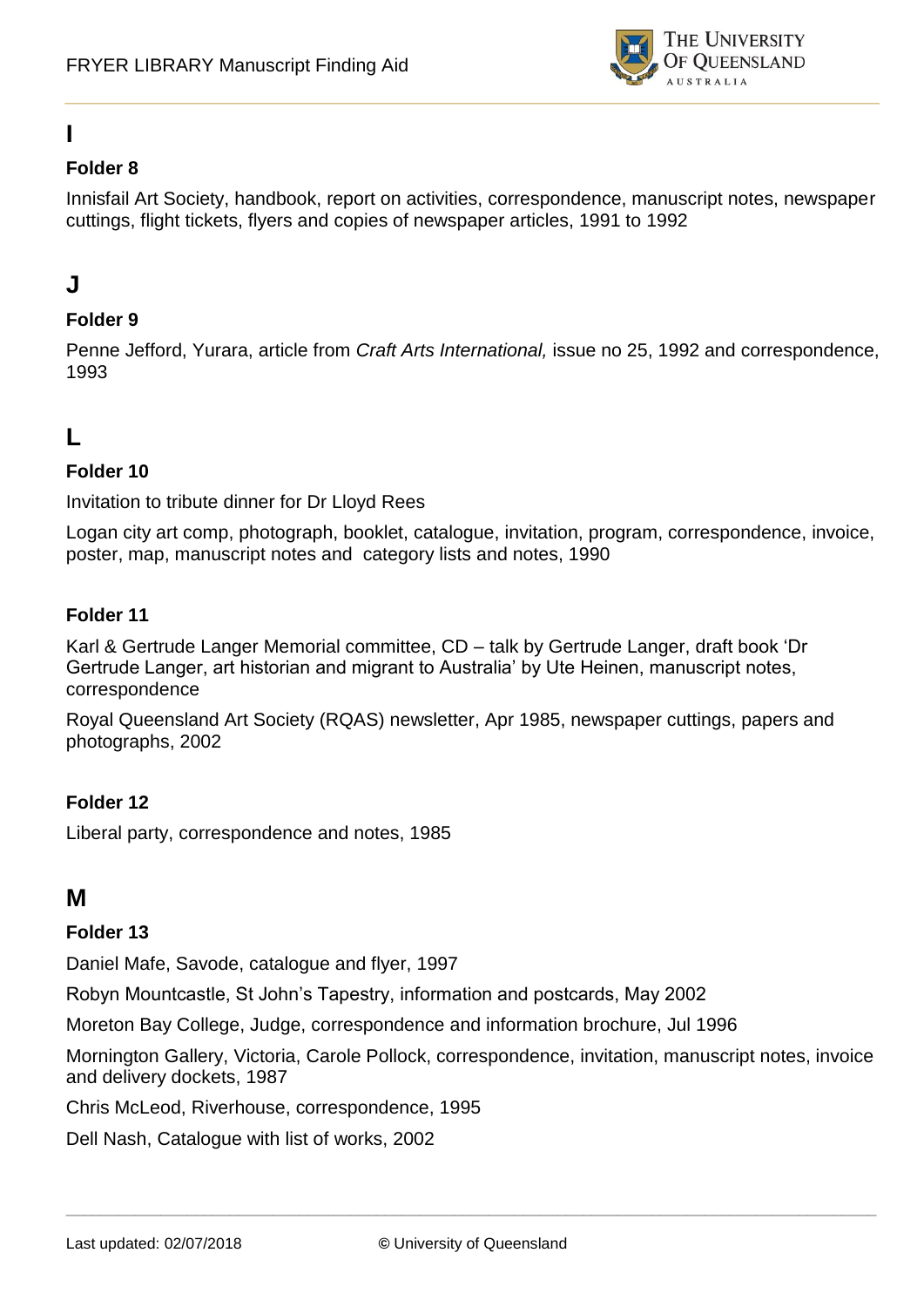

# **Box 120**

## **Folder 1**

John Martin, catalogue, correspondence, postcards, class lists, papers, brochures, newspaper cuttings, press release and Arthur Boyd, seven persistent images, catalogue, Regional Gallery tour, 1986 to 1987

Wollongong University, correspondence

### **Folder 2**

Wollongong University, correspondence, manuscript notes, Wollongong City Gallery bulletin, Jan to Jun 1986, receipts, newspaper cuttings, greetings cards, photograph, flyers, copies of newspaper articles, *The University of Wollongong campus news,* 18 Feb and 14 Mar 1986, poster, 3<sup>rd</sup> national glass biennial catalogue, 14 Sep to 17 Oct 1985, 1985 to 1987

Doug Moran National Portrait Prize, Yvonne Mills Gallery

## **P**

#### **Folder 3**

Steve Parish, Warana Festival, Sheraton Ayers Rock, manuscript notes, car pass, invoices and description cards, Jul 1992

John Paul College, Daisy Hill, Opener, map and parking permit, ribbons, correspondence and catalogue, 1993

Pine Rivers, Judge, catalogue and nomination form, 1995 to 1996

Samuel Pees

# **Q**

#### **Folder 4**

Queensland Aesthetics forum, flyers, AGM report 1994, Aesthetics, your forum, vol. 2, Feb 1995, Edition 1, Oct 1994, AGM agenda and minutes 1993, membership register at 13 Dec 1993 and postcard, 1993 to 1995

Queensland Arts Council, *completely off the wall*, flyers, correspondence, written list of contacts, letter of agreement, schedule of pre selection meeting and program, 1994

Queensland Arts Council, Brisbane branch, elected members, receipts, flyers, newsletters, program, correspondence, proposals, manuscript notes, list of contacts, itinerary, news release and list of works, 1988 to 1990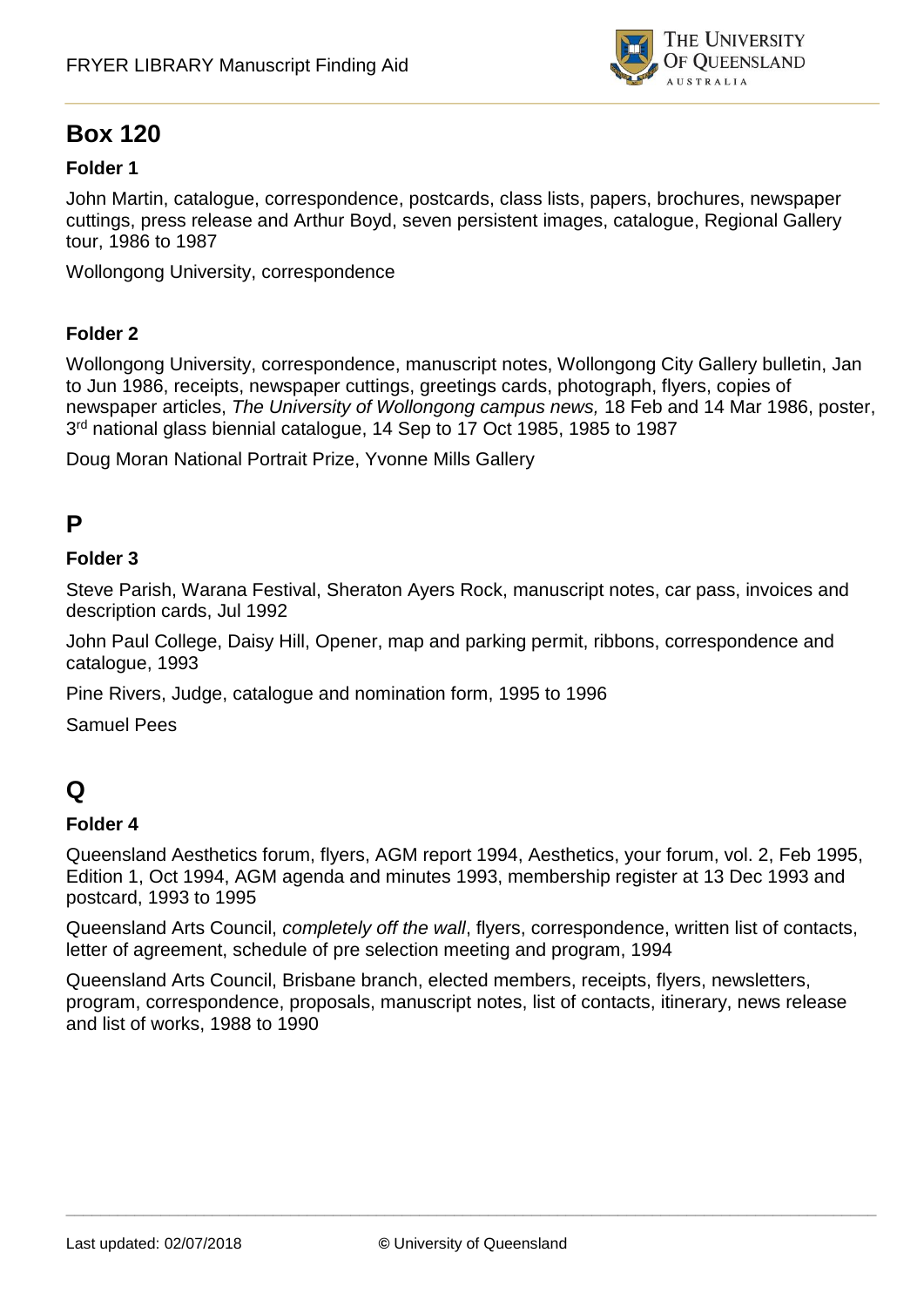

# **R**

## **Box 121**

### **Folder 1**

Redlands Art Award, correspondence, manuscript notes and map, 1998

John Rigby, ephemera, 2004

Robinson, correspondence

Redcliffe Art Society contest, judge, catalogue of entries, 1995

Michael Richards, newspaper cutting, flyer, correspondence, manuscript notes and initial proposal, May 1998

### **Folder 2**

Register of Women, Carolyn Mason, correspondence and registration form, 1991 to 1993 Royal Queensland Art Society, Certificate of Fellowship, 14 Apr 1992

## **S**

### **Folder 3**

Madonna Staunton, IMA, newspaper and magazine cuttings and *IMA newsletter*, Feb to Apr 2003 Society of Sculptors Queensland, ephemera, correspondence 1994 to 2003

### **Folder 4**

St Paul's School, Bald Hills, Excellence in Youth Arts, correspondence, speech notes, flyer

Frank Sherrin, Queensland Art Gallery (QAG), Opener, correspondence,

Book Launch, Irena Sibley, speech notes, author biography, running schedule, media releases and copies of newspaper articles, 1992

## **T**

Joanna Terpstra, correspondence and artist profile, 1998

Tewantin Art Group, maps, correspondence, manuscript notes and list of students, 1999

### **Folder 5**

Toowoomba Regional Art Gallery (TRAG) gallery shop, consignment forms, correspondence, receipts and leaflet

Toowoomba Regional Art Gallery (TRAG), Judging of art show, entries information sheet, correspondence, catalogue of works and receipts, 1996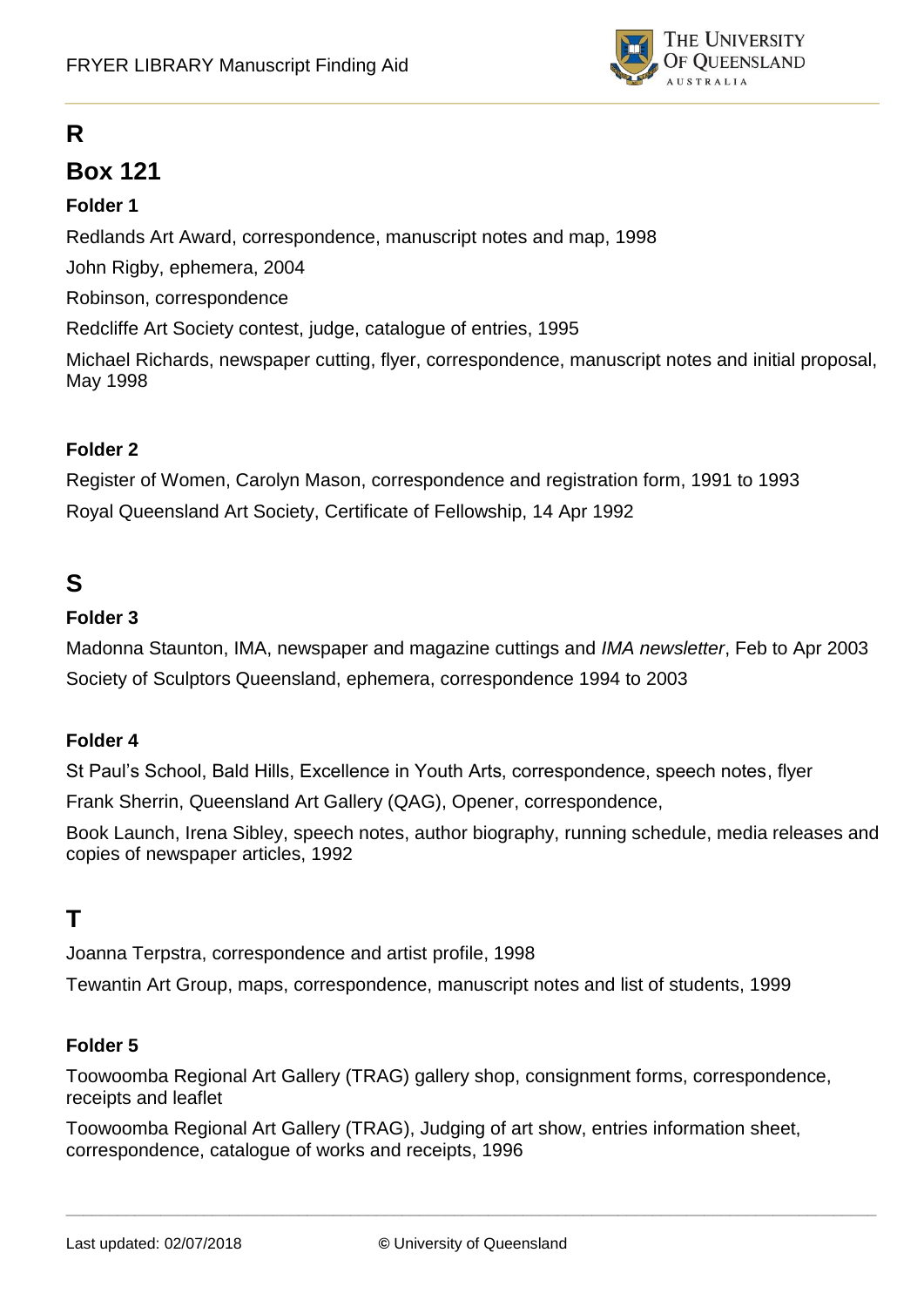

## **W**

### **Folder 6**

Watercolour Society Judith Wright

## **Z**

Zonta International Awards for Women Artists, 1997 Family greetings cards, correspondence, postcards, Ephemera

### **Folder 7**

*Relationships/revelations,* PhD thesis. Drafts

### **Folder 8**

*Relationships/revelations,* PhD thesis. Final Draft (?)

## **Box 122**

#### **Toowoomba Regional Art Gallery Bequest**

#### **Folder 1**

Toowoomba Regional Art Gallery (TRAG) Patrons choice project, Sue Lostroh, curator, notes, brochures, greetings card, newspaper cutting, copies of newspaper articles, floor plan and correspondence, 1998 to 2002

#### **Folder 2**

Toowoomba Regional Art Gallery (TRAG) bequest, Donation of ceramics, correspondence, copies of newspaper articles, copies of pages from comments books, 1997 to 2000

### **Folder 3**

Toowoomba Regional Art Gallery (TRAG) Whiteley valuation, correspondence and forms with list of artworks, 1997

Toowoomba Regional Art Gallery (TRAG) Baldessin valuation, correspondence and associated papers, 1997 to 1998

Professional services receipts

Viscopy, correspondence, 1997

Correspondence relating to bequest exhibition, 1997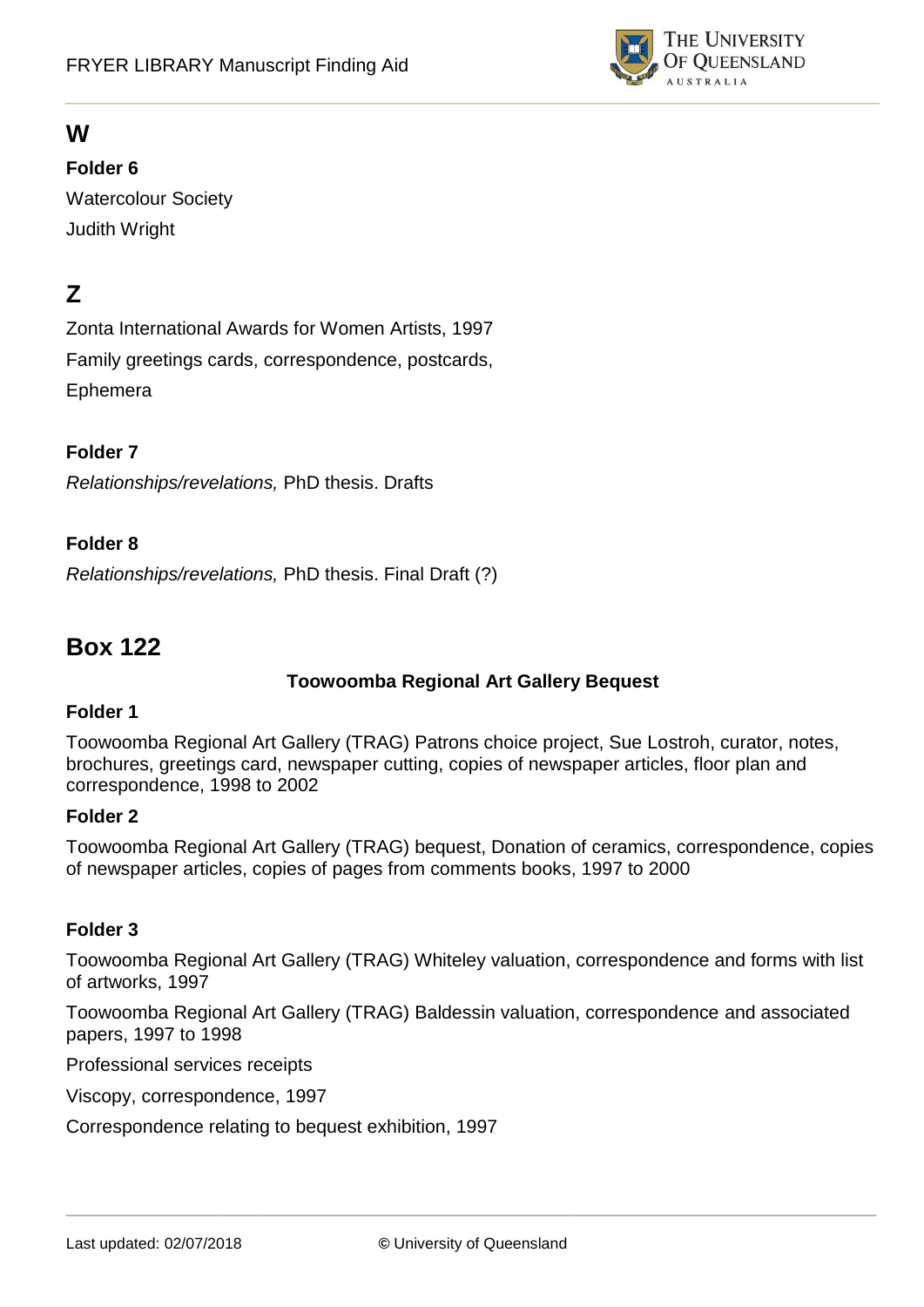

#### **Folder 4**

Correspondence relating to intended gift to Toowoomba Regional Art Gallery (TRAG), 1997 Master class 21 to 22 Mar 1997, correspondence and class list

#### **Folder 5**

Toowoomba Regional Art Gallery (TRAG), Invitations; catalogues; banner design; mailing list, postcard, address labels, correspondence, brochures, manuscript notes, greetings card, catalogue of works, schedule of pay rates, invoices, agenda, contacts list, invitation, proofs of *Relationships/revelations, works on paper,* price list, proofs of I Amos photo, pages from calendar, RSVP list, 1991 to 2007

#### **Folder 6**

Toowoomba Regional Art Gallery (TRAG), exhibition, *direct/conscious/re-flection.re-connection*, The Amos Collection, brochures, correspondence, manuscript notes, draft notes, 1999 to 2000

#### **Folder 7**

Toowoomba Regional Art Gallery (TRAG), Gift, correspondence, 1996, Deed of agreement, 1997, Valuation lists, List of works gifted outright, deed of agreement

Amos exhibition, proofs, correspondence, ceramics lists, 1997 to 1998

#### **Folder 8**

List of Artworks for valuation

#### **Folder 9**

Correspondence, postcards manuscript notes and, 1997 to 1999

Photocopy of 'Confidential File' – Amos Collection bequest, 1995. A 4p account of the steps and progress towards the decision to make the Amos bequest to Toowoomba Regional Art Gallery (TRAG).

## **Box 123**

#### **Photograph Albums**

Tan coloured album, Photographs, Reid Gallery exhibition, Tom & Rona Van Erp, Wickham Tce, city, [theosophical society & library] [after overseas trip] 1973 to 1974

Green album, Photographs, 'Preserves' solo exhibition – Irene Amos, The Verlie Just Town Gallery, 12 Sep – 1 Oct 1993, 'Principles' mini solo, 1996, 'Becomes oriented' solo, Nov 1997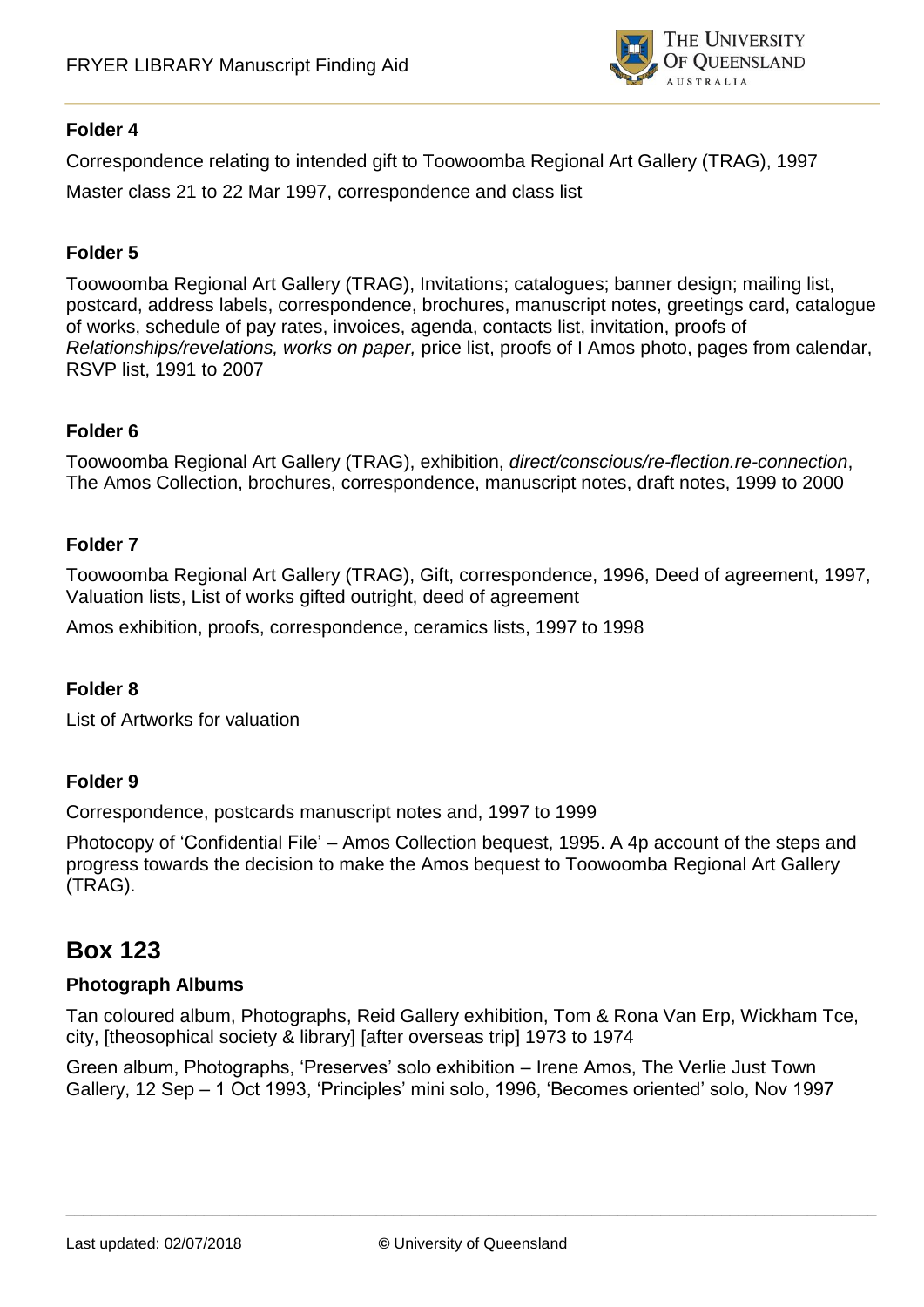

## **Box 124**

**Loose Photographs Sleeve 1** Bali, Red Centre, Carnarvon Gorge, 1979, 1980 & 1982 **Sleeve 2** Bali festival, burning of the bull, photographs, 1979 **Sleeve 3** Morocco, 198? **Sleeves 4 to 6** Unidenified photographs, appear to be of Europe (Italy) and Japan, 1983?

# **Box 125**

### **VHS cassettes**

Video, 'Preserves' copy 1, by Irene Amos, production and music by Brian Hatch

Video, 'Preserves' by Irene Amos, first version with music

Video, Original master, Irene Amos 'Preserves' produced by Brian Hatch

Video, The directors of the Art Galleries Schubert Orchid Avenue invite you to the exhibition of painting by June Stephenson, Irene Amos, Veda Arrowsmith, on Fri 18 Sep, 1987

Video, 'The Dreaming Quilts of Morley Grainger', 1998

# **Box 126**

### **Sketchbooks**

9 small sketchbooks containing pencil and watercolour sketches, some titled 'Central Technical', c1960 to 1980

Sleeve containing Folder titled 'On board *Strathnaver* P & O liner to Noumea' containing 18 sketches, c1965

30 loose sketches, c1965

# **Box 127**

**Folder 1** Invitations, newspaper cuttings and pamphlets, 1974

### **Folder 2**

Biographical notes, invitations, pamphlets, catalogues and newspaper cuttings, 1975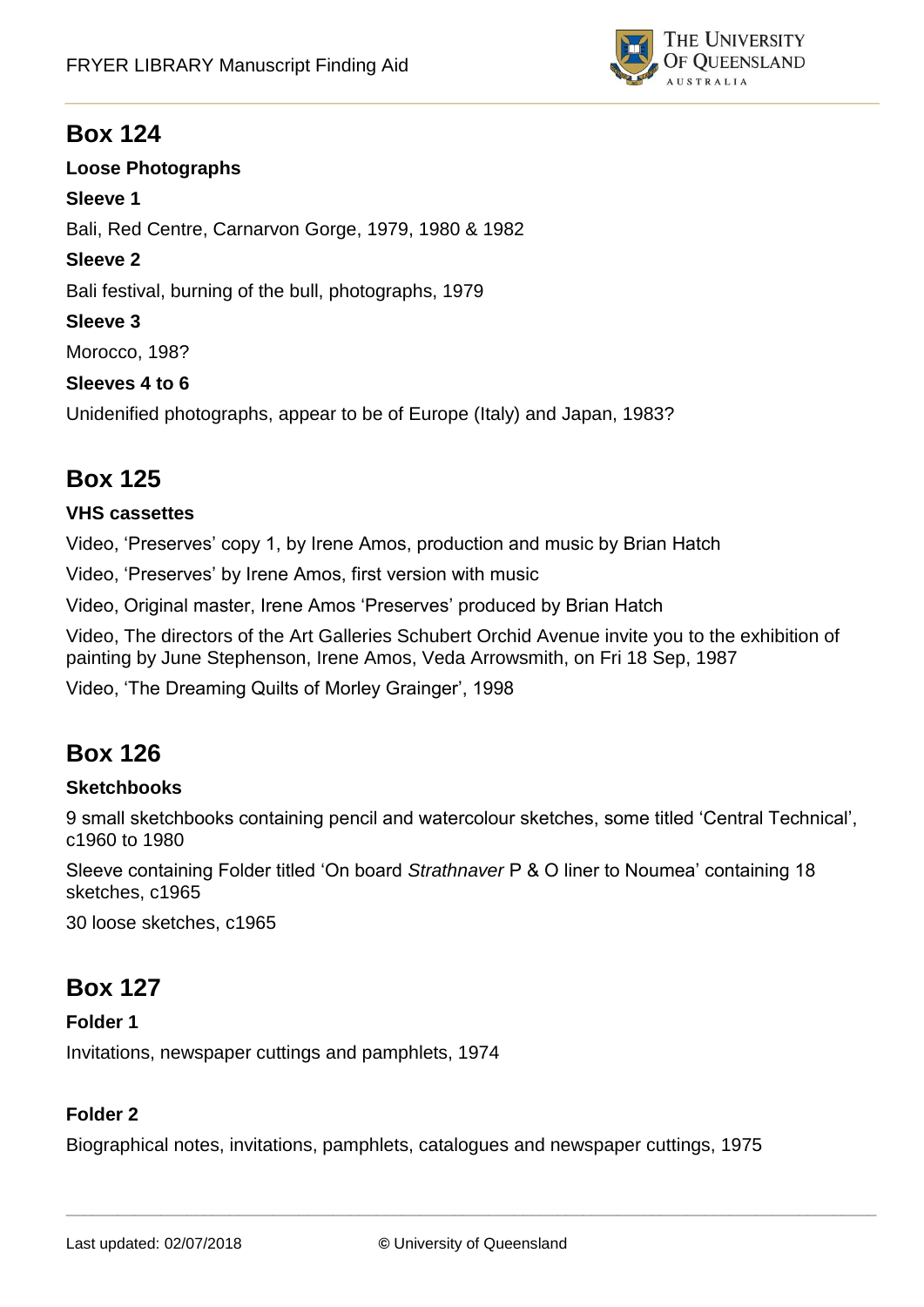

### **Folder 3**

Judge's comments Booga Woongaroo Art Festival, catalogues, newspaper cuttings and pamphlets, 1976

#### **Folder 4**

Programs, pamphlets, catalogues and correspondence, 1977

#### **Folder 5**

Programs, Catalogues, correspondence, poster and newspaper cuttings, 1978

#### **Folder 6**

Newspaper cuttings, correspondence, catalogues, art award, pamphlets and programs, 1979

### **Box 128**

#### **Folder 1**

Catalogues, programs, pamphlets and newspaper cuttings, 1980

#### **Folder 2**

Pamphlets, programs, newspaper cuttings, catalogues, and correspondence, 1981

#### **Folder 3**

Pamphlets, flyers, first prize certificate, catalogues, newspaper cuttings and invitations, 1982

#### **Folder 4**

Newspaper cuttings, flyers, correspondence, catalogues and programs, 1983

#### **Folder 5**

Newspaper cuttings, photographs, correspondence, invitations and catalogues, 1984

#### **Folder 6**

Correspondence, newspaper cuttings, programs, invitations and catalogues, 1985

#### **Folder 7**

Correspondence, poster, programs, newspaper cuttings, photo of exhibition, invitations, catalogue, some relating to the graduation of Irene Amos, 1986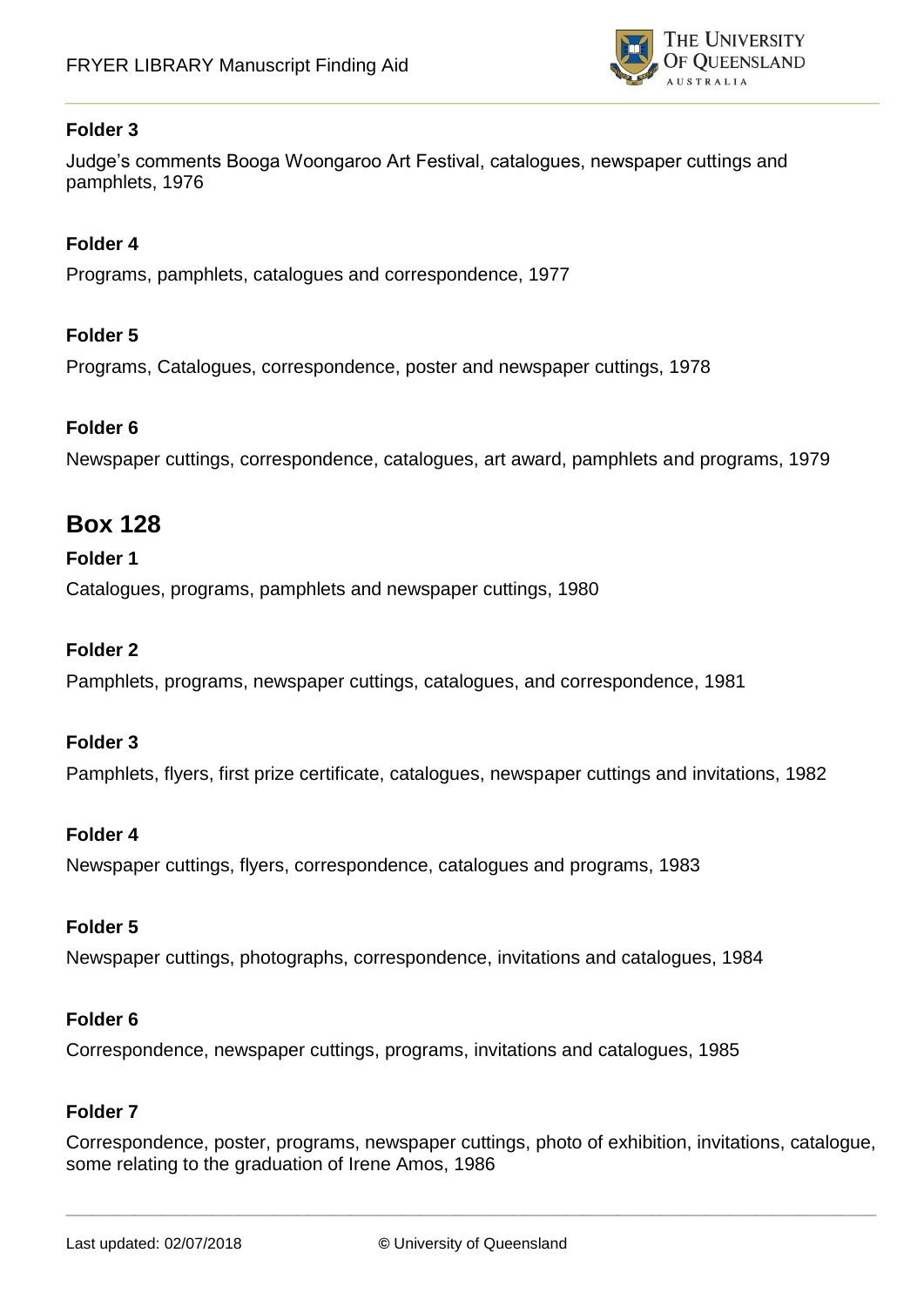

### **Folder 8**

Flyers, programs, photographs, newspaper cuttings and correspondence, 1987

# **Parcel 1**

Large sketchbooks containing pencil sketches and watercolour paintings, c1965

## **Parcel 2**

Large sketchbooks containing pencil sketches and watercolour paintings, c1965 [with] Large folder labelled *Early experiments*, containing watercolour paintings, c1965

# **Parcel 3**

Large albums containing photographs of exhibition opening newspaper cuttings, cards and letters, 1974 to 1986

## **Parcel 4**

Large albums containing photographs of exhibition opening newspaper cuttings, cards and letters, 1987 to 1996

## **Parcel 5**

Drawings and paintings, photographs, 1979 to 1991 Drawings, Toowoomba, 1997

## **Parcel 6**

3 sketches on cardboard Folder of Queensland print making with Brian Hatch from mid 1960s Sketch book, Wollongong drawings, 1<sup>st</sup> conference

# **Parcel 7**

Large sketchbook, containing 20 pencil and ink sketches, and 4 loose watercolour sketches, c1980

# **Parcel 8**

Various sketch books and sketches, c1985